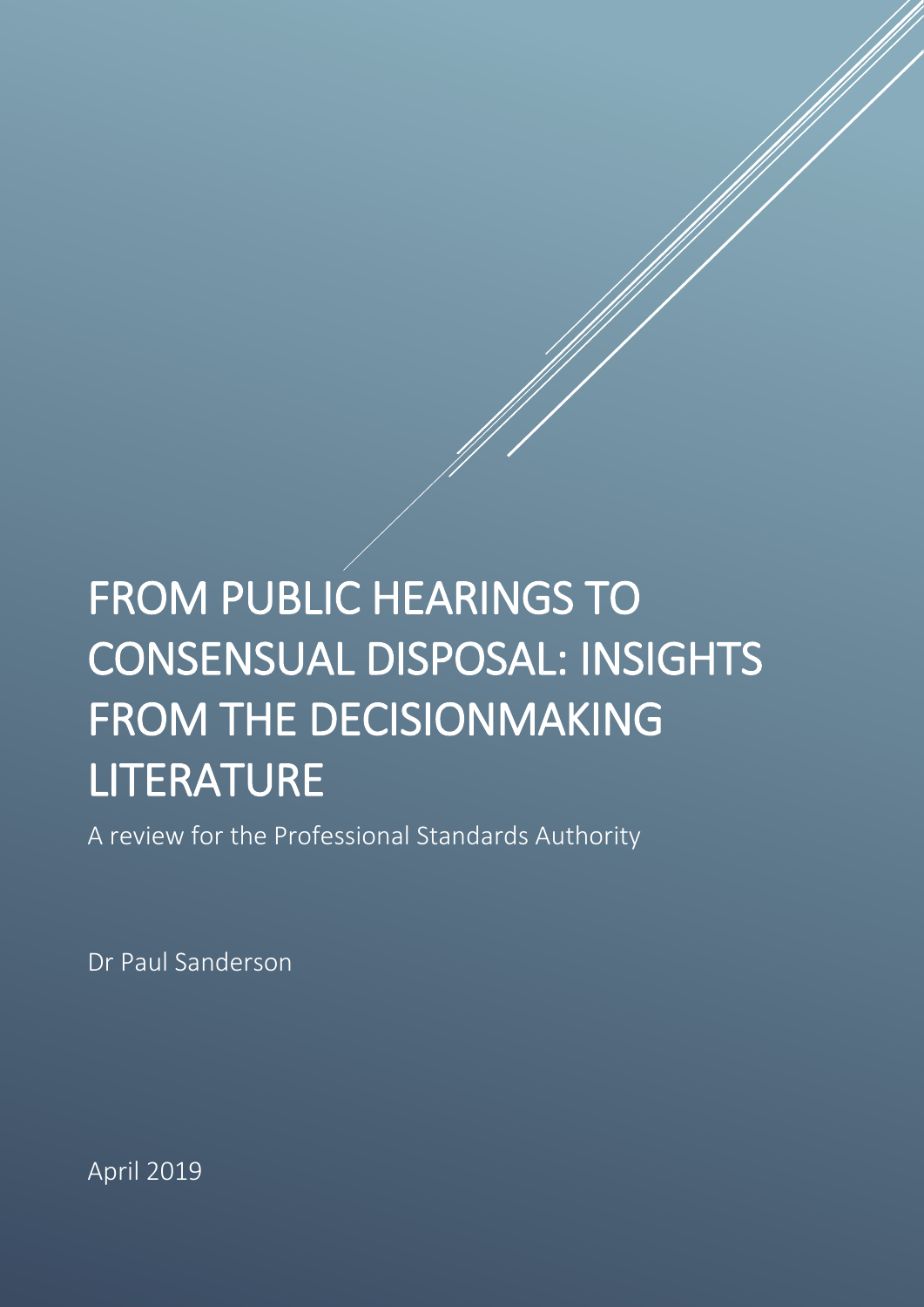Dr Paul Sanderson is a Consultant in Regulation, a Research Associate at the Centre for Business Research, Judge Business School, University of Cambridge, and Senior Lecturer in Regulation Studies and Social Policy at the School of Arts, Humanities and Social Sciences, Anglia Ruskin University.

The author is grateful to the Professional Standards Authority for commissioning this review. Thanks are due in particular to Douglas Bilton, Assistant Director of Standards and Policy, Simon Wiklund, Head of Legal (Senior Solicitor) and Mark Platt, Secondee Policy Advisor, for their kind assistance. As ever, any errors whether of fact or omission are entirely the responsibility of the author.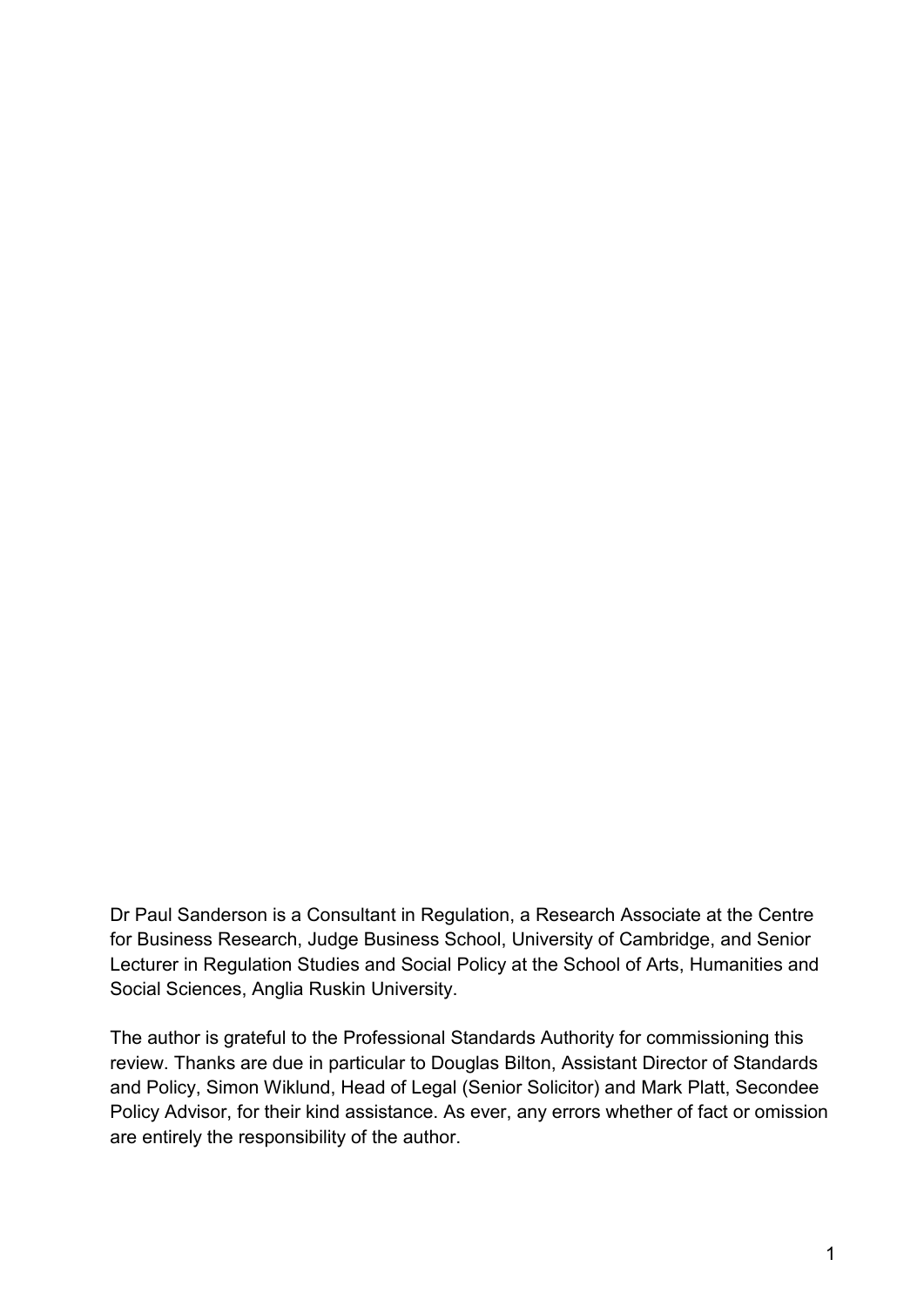### **From public hearings to consensual disposal: Insights from the decisionmaking literature.**

### 1. Introduction and rationale

This literature review was commissioned by the Professional Standards Authority in response to the increased use of consensual disposal by health professionals' regulatory organisations, including various forms of private hearings [\(Professional](#page-44-0)  [Standards Authority, 2017\)](#page-44-0). To inform understandings of this development we examine the literature on decisionmaking and audience effects and consider what lessons can be drawn in respect of the decisions of panel members during fitness to practise hearings, whether held in private or in public.

#### **Consensual disposal**

Consensual disposal is the means by which regulatory panels and registrants can avoid the need for a contested hearing by reaching agreement to conclude cases by deciding in private the outcome that the panel would most likely have reached if hearings were to be contested and held in public. The concern with the current public hearings is that the process is somewhat adversarial and legalistic, not to mention stressful for registrants and complainants [\(Professional Standards Authority, 2013\)](#page-43-0).

The process is not new and has indeed been challenged on occasions for possibly contravening registrants' rights to a fair hearing under the Human Rights Act 1998, but the main concerns are around the quality of investigations, level of penalties, transparency and complainant representation. These issues notwithstanding, there has been renewed interest in increasing the use of such hearings in the past few years, in part to improve efficiency and economy [\(Ellis, 2013\)](#page-39-0). Effectiveness however requires that whatever the form of fitness to practise hearings they should fulfil the overarching objectives set out in the Health and Social Care (Safety and Quality) Act [\(2015\)](#page-37-0):

- to protect, promote and maintain the health, safety and wellbeing of the public;
- to promote and maintain public confidence in the professions regulated by the regulatory bodies;
- to promote and maintain proper professional standards and conduct for members of those professions.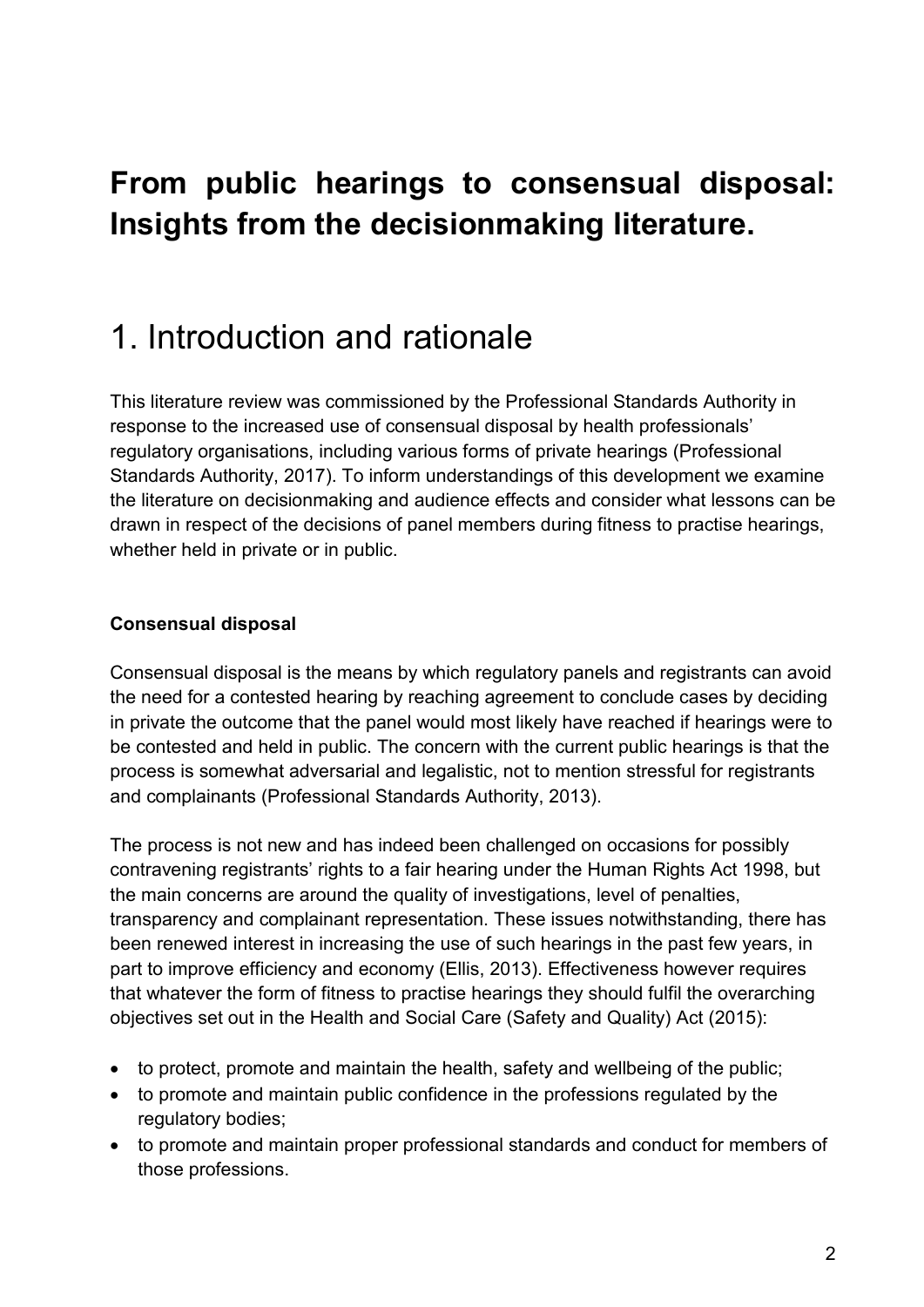The question is then how does switching fitness to practise hearings from public to private affect outcomes? How is the behaviour of those taking part affected, and in particular to what extent if any are the decisions of panel members dependent on whether hearings are held in public or in private? For instance, does the social environment in which hearings are held affect the rigour, independence, accountability, and transparency of the process, and the potential for participants to challenge claims and assertions made? The literature cannot answer all these questions precisely as much is context specific, but this review aims to contribute to the debate by extracting lessons that can be drawn.

#### **Panel members**

While it is obviously beyond the scope of this literature review to examine empirically the core capabilities and competencies of fitness to practise panel members, we should briefly set these out as background to what follows. After all, members' characteristics will affect their behaviour, particularly decisionmaking behaviour, in different environments. The sorts of qualities regulators seek in their panel members include typically the ability to: assimilate and clarify information, exercise judgement, possess and build knowledge, manage work efficiently and communicate effectively [\(Health and](#page-41-0)  [Care Professions Council, 2018\)](#page-41-0). They are expected to be 'interested in contributing to safeguarding the health and well-being of the public while promoting … values of fairness and transparency, …, be collaborative yet able to exercise independence of judgement, … possess high levels of integrity, patience, resilience, confidence and professionalism in dealing with pressured, unpredictable and sensitive situations and, at times, differing points of view' [\(Nursing and Midwifery Council, 2018\)](#page-43-1).

Of particular interest with regard to fitness to practise hearings are panel members' perceptions of others (including possibly those not present during private decision process such as the public); accountabilities to those others; levels of confidence; information accrual and assimilation, and; independence of judgement, as these, arguably, are most likely to be affected by the presence (or lack) of an audience, whether that audience consists of co-actors or the public.

#### **Fitness to practise decision contexts**

Fitness to practise is generally determined in one of three ways which we categorise as private decisions, private hearings and public hearings: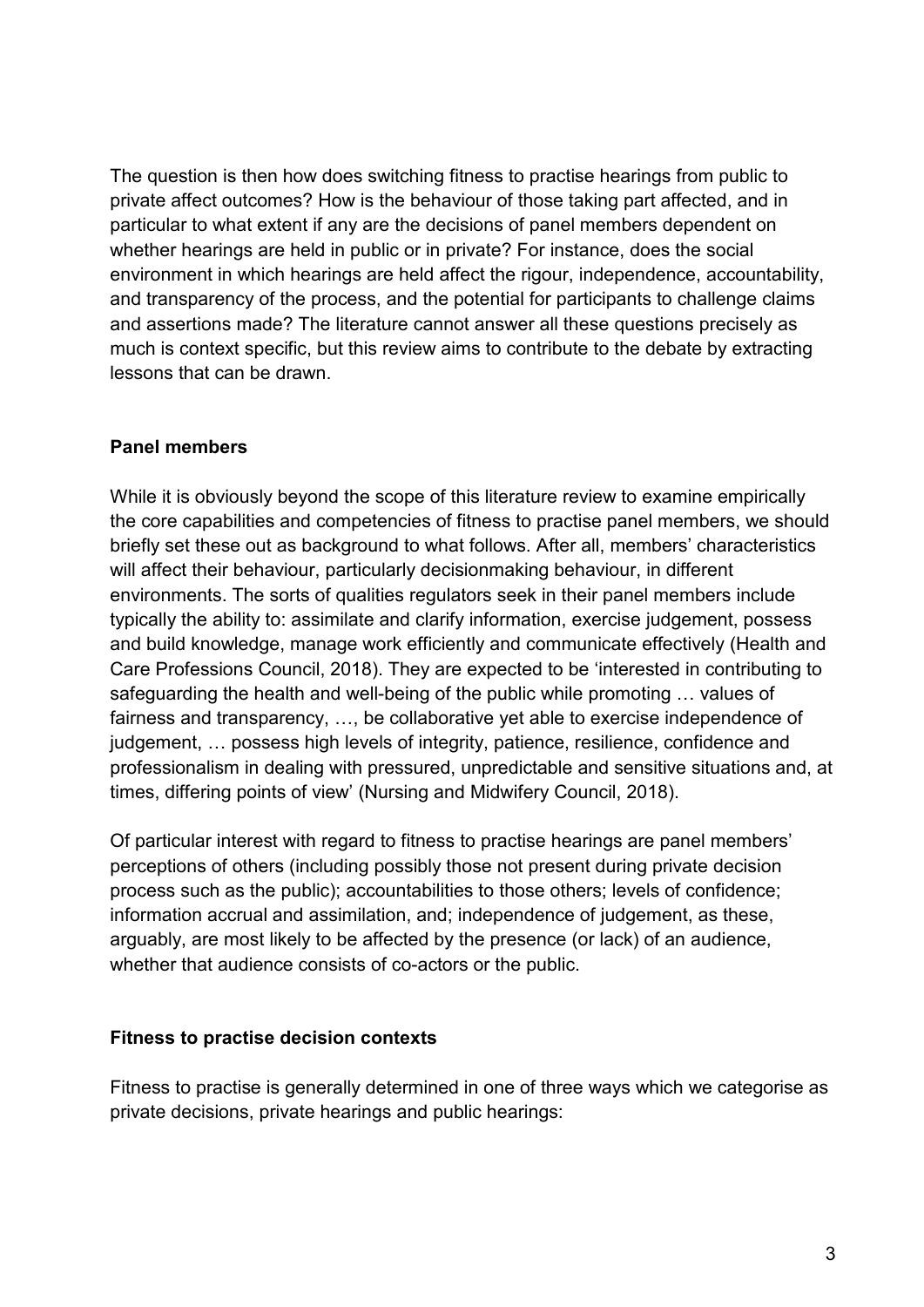- **Private decisions,** as we conceive them, are less structured than private and public hearings and are akin to consensual disposal. Panel members consider written submissions in private. An example of this type of hearing would be where case examiners work separately but come together at some points during the process (typically at the end) to reach agreement. Within such a process it is likely that informal inputs such as workplace conversations are more influential than in say, public hearings. In the absence of constant scrutiny, it can be argued decisionmakers may, perhaps unconsciously, focus somewhat less on the public interest and somewhat more on their interactions with co-actors, leading perhaps to making decisions that serve to maintain their credibility with colleagues.
- **Private hearings** may be held for all or part of a variety of types of cases, for example where there are significant health issues that would be exacerbated by the presence of the public. The process involves consideration of submissions, hearing evidence from witnesses, deliberation on the evidence, and delivery of the decision. There is an audience throughout (except for the deliberation stage) but that audience is limited to other professionals, such as case examiners. A problem here could again be a tendency by panel members to over-focus on professional concerns, suggesting it may be beneficial to examine how the constant presence of colleagues affects decisionmaking.
- **Public hearings** at present account for the majority of final stage fitness to practise hearings, Members of the public can attend throughout, apart from the deliberation stage which solely involves decisionmakers. Decisionmakers are aware of the physical presence of the public or, alternatively, are aware that their determination will be presented in public. Interestingly, and notwithstanding possible subsequent future scrutiny by the Professional Standards Authority, the presence of the public may mean there is less onus on the panel to demonstrate transparency by recording proceedings fully. There could therefore be accountability issues with regard to the wider public. However, the primary issue here is around decisions made in the presence of an audience and how they compare with decisions made in private.

#### **Methodology**

Although we are investigating the impact on panel members of switching from public hearings to private hearings and private decisions, the logical order for our review is to commence with decisionmaking by individuals and use that as the basis for assessing the potential impact of the presence of co-actor and public audiences. For simplicity we refer to these as 'decision contexts,' as against decision spaces or decision processes or some other nomenclature, only varying if discussion of a particular theory or model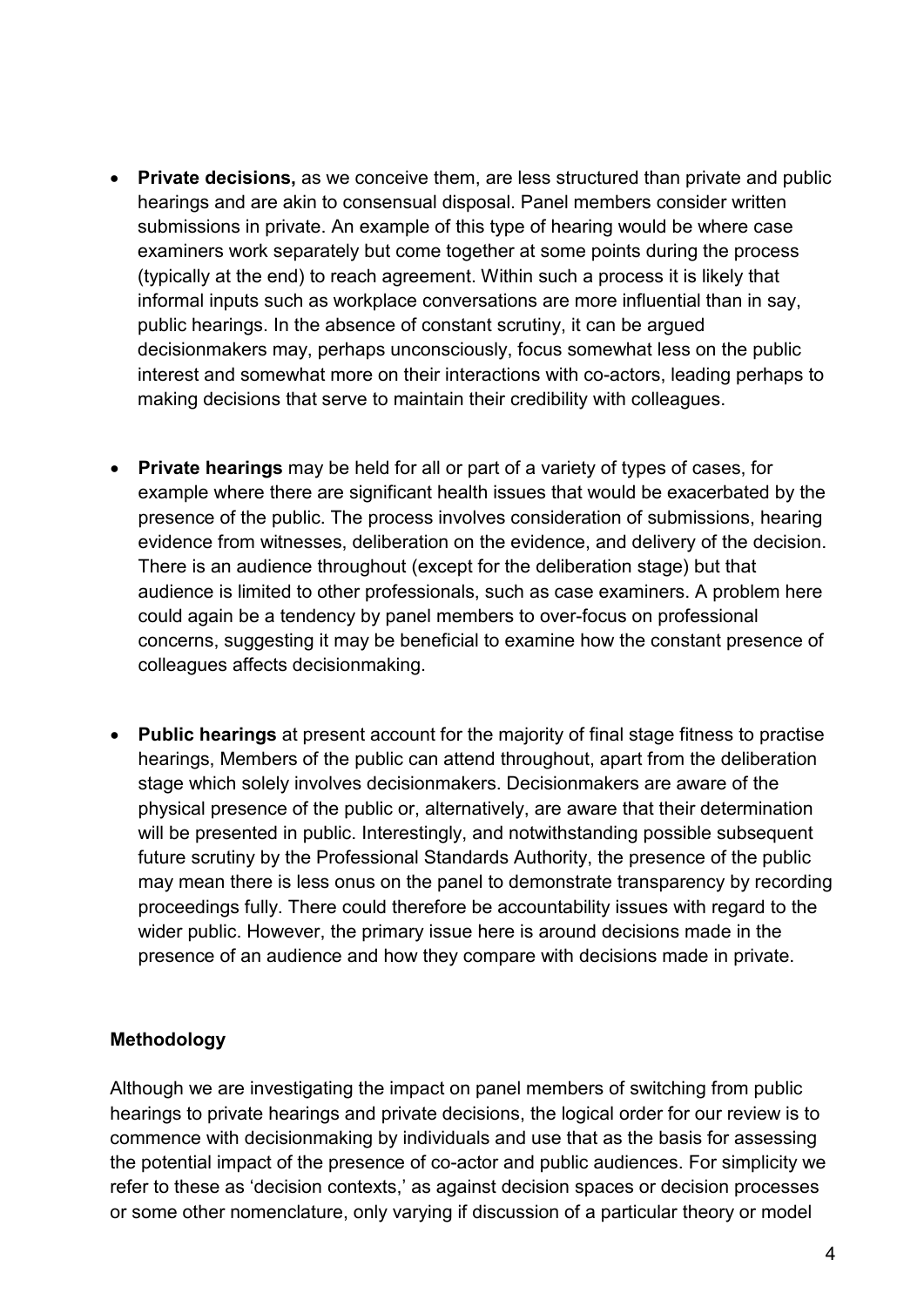so requires. To aide our search strategy of literature from many different disciplines and contexts we summarised and to an extent, generalised our three decision contexts as:

- **Private decisions**: individual desk-based investigation, deliberation and decisionmaking, concluding with co-actor conciliation
- **Private hearings**: group investigation, deliberation and decisionmaking in front of co-actors;
- **Public hearings**: group investigation, deliberation and decisionmaking in front of a public audience.

While there is a considerable body of literature, primarily from psychology, economics and sociology on various forms of audience effect, in particular the presence of coactors, there is none of significance dealing specifically with 'private' decisionmaking per se. This aspect of decisions is dealt with in the core decisionmaking literature. Indeed, the literature on audience effect is, or rather can be considered for our purposes, a subset of the general decisionmaking literature from within organisation studies.

We will examine what can be learned from these literatures of the effects on decisionmaking of the presence of these audiences, and in the concluding section consider the impact of switching the decision context from public to private. To that end our approach is conceptual – pragmatic rather than systematic - drawing together a limited number of works from a variety of disciplines to better understand the potential issues arising from increased reliance on consensual disposal in healthcare regulation in the UK. The search phrases used included, alone or in various permutations:

- private, individual, group, public,
- decisionmaker(s) role/strategy/relations (cooperative, competitive) trust, mutual dependency and social learning, process and/or outcome decisions
- decision/type (behaviour and/or standards), risk
- decision context and context dependence, situational milieu, mental models, cognition/framing
- social facilitation, direct/indirect audience/effect, observer effect, demand characteristics.

The review commences by examining the relevance of the classic decisionmaking literature with a focus on risk, trust and standards, given the Right Touch regulation agenda [\(Professional Standards Authority, 2015;](#page-44-1) [2016a;](#page-44-2) [b;](#page-44-3) [c;](#page-44-4) [2017\)](#page-44-0). This section tends to raise more questions than answers about decision context because the literature centres on ideal-rational decisionmaking and decision theories. We then seek answers to the questions raised by examining the primarily psychological effects of the presence of an audience and consider some additional issues of interest in respect of decision context. In the final section we attempt to address the impact of switching contexts from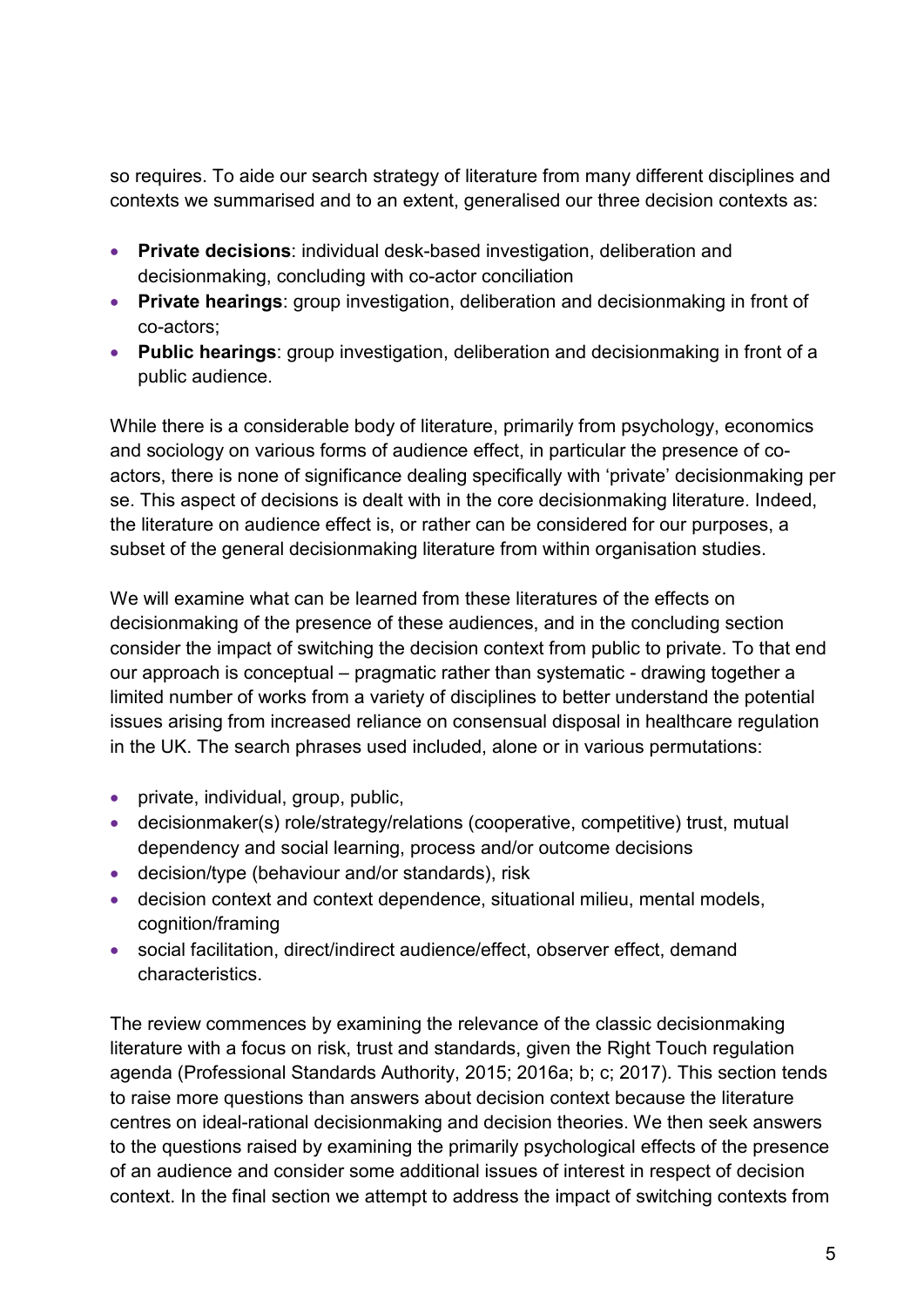public hearings to consensual disposal but there is no obvious or specific literature on which to draw so we examine what can be learned from the strategic management literature, specifically on cognitive framing and mental models.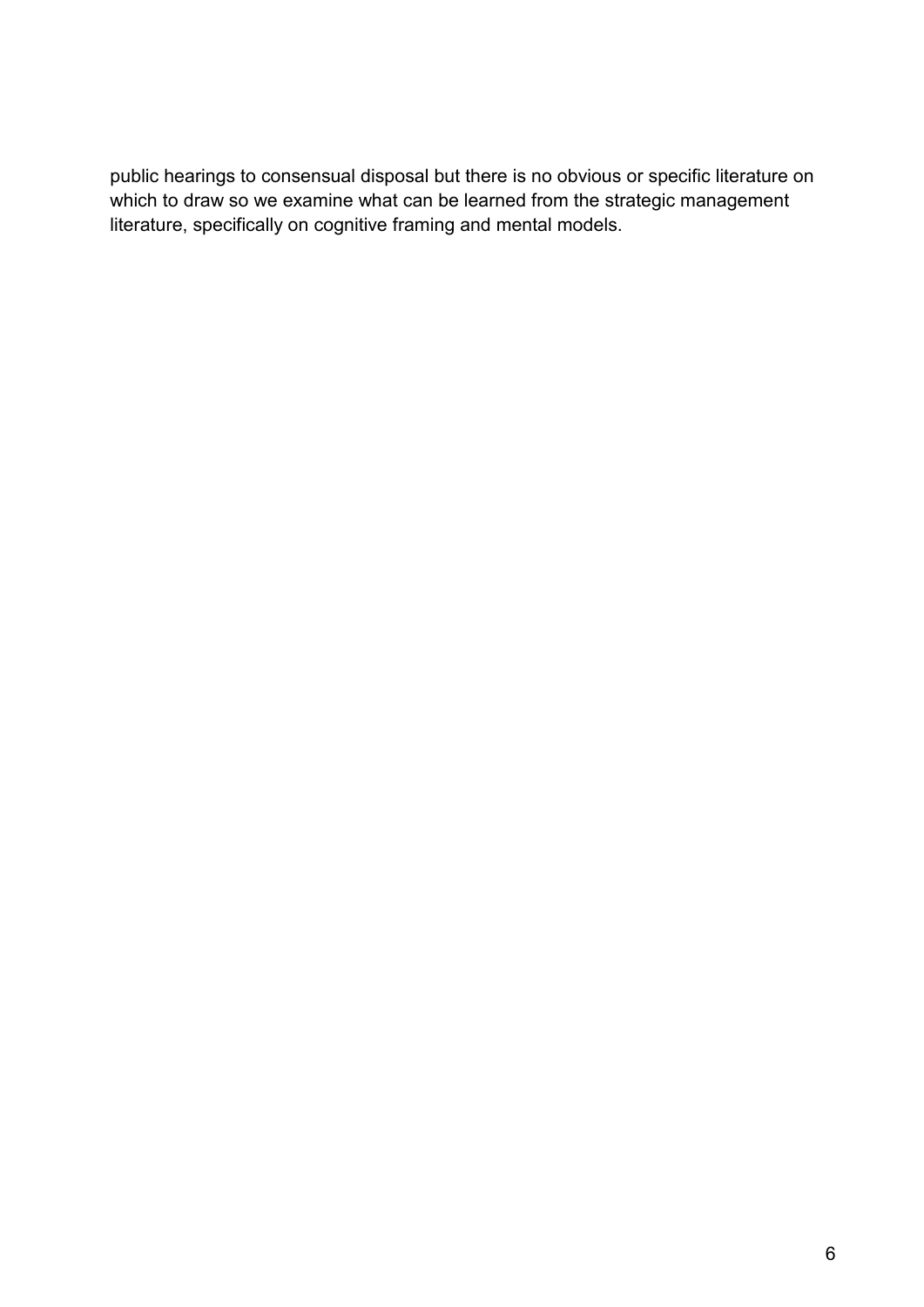### 2. Decisionmaking

There is a substantial classic literature on decisionmaking addressing how individuals make decisions. We provide here, as a baseline for the remainder of the review, an overview of the key theories, addressing in particular, risk, standards and the maintenance of trust, and raise a number of questions relating to our decision contexts: public hearings, private hearings and private decisions. From organisational studies, and its constituent disciplines of psychology, economics, sociology, political science and philosophy, there are a large number of models of decisionmaking. For our purposes we focus on four basic models taught within public administration courses: rational, incremental, satisficing and garbage can.

#### **Rational actor decisionmaking**

The normative concept of rational decisionmaking suggests actors make a series of logical choices, from problem identification, generation of options and evaluation of consequences through to decision execution. They are presumed to have absolute freedom of action to achieve their goals, acting logically and objectively at all times. As Plato put it, 'reason ought to rule' [\(2007\)](#page-43-2).This normative approach does not describe the real world of course but is the basis from which more descriptive realistic accounts have been developed. As Hume points out, 'when we leave our closet, and engage in the common affairs of life, [reasonings'] conclusions seem to vanish, like the phantoms of the night on the appearance of the morning; and 'tis difficult for us to retain even that conviction, which we had attained with difficulty. This is still more conspicuous in a long chain of reasoning, where we must preserve to the end the evidence of the first propositions, and where we often lose sight of all the most received maxims, either of philosophy or common life' [\(Hume, 1789 Book 3, Part 1, Section 1\)](#page-41-1)

Hume here is concerned with the tension between reasoning, morals and the norms of everyday life. We might understand these as concerning the extent to which each panel member's own views on right and wrong inform the logical application of fitness to practise rules (given their role in respect of these rules is to recognise violations and apply sanctions). The questions raised by critiquing the ideal-type normative decision process at this fundamental level are: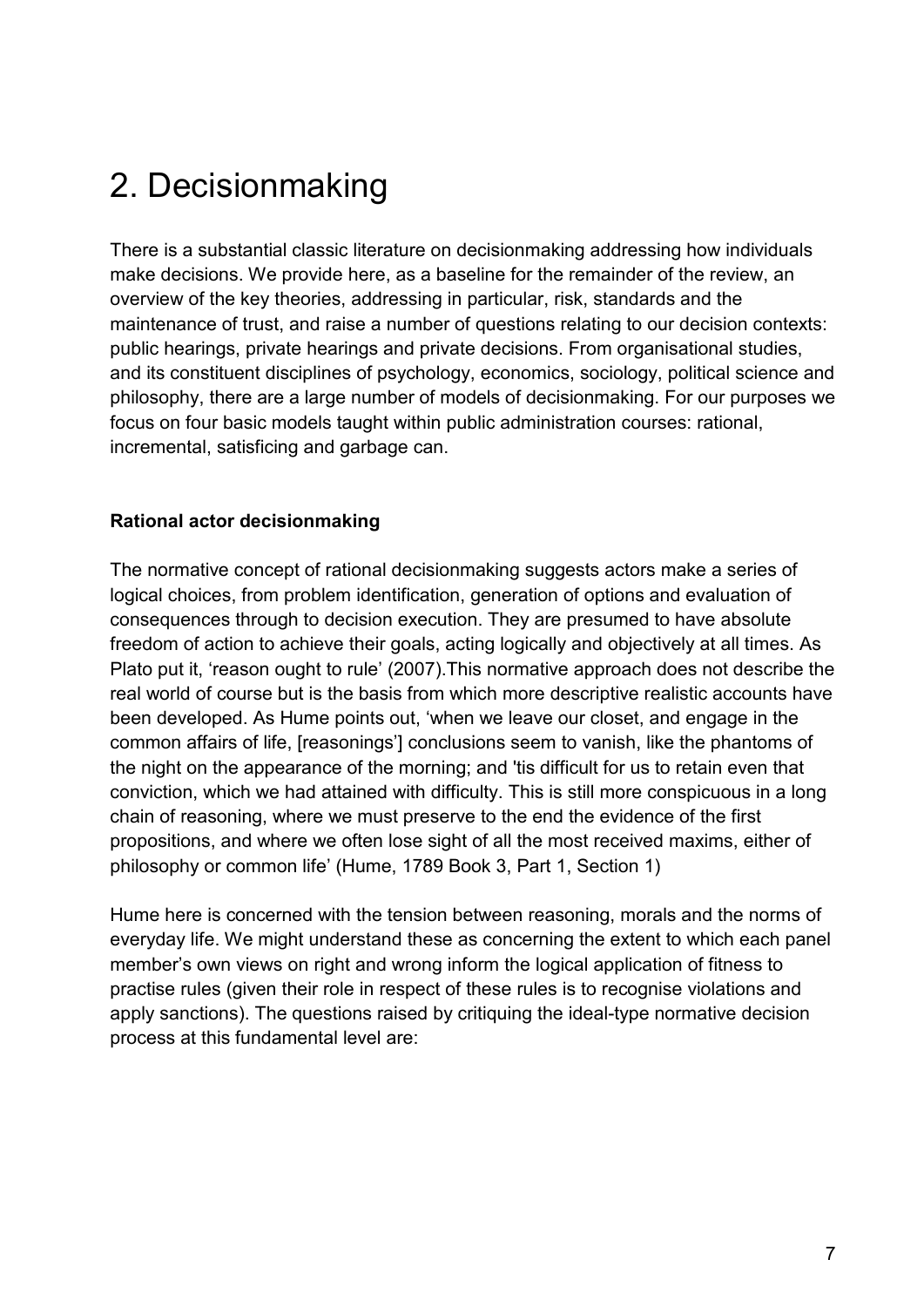- To what extent does context affect each panel member's understandings of:
	- (i) morality what is right and what is wrong;
	- (ii) the rules what do they mean; and;
	- $(iii)$  the intent of those rules how should they be applied;

and thus their actions in respect of any particular case?

• Does the presence of other panel members or the pubic modify, perhaps by suppression, members' original understandings and convictions about the case they are hearing?

#### **Satisficing**

Descriptive approaches to decisionmaking focus on the reasoning for decisions - why we veer from the normative ideal - drawing primarily on a combination of psychology, political science, economics and mathematics. The US economist, political scientist and cognitive psychologist, Herbert Simon [\(1947\)](#page-45-0), developed the concept of 'bounded rationality' to emphasise how decisionmakers are constrained in their reasoning by:

- knowledge of the problem and potential solutions;
- cognitive capacity, and;
- time available.

The implication is that decisionmakers, though still aspiring to rationality do not, as Hume noted, maximally rationalise. Rather they 'satisfice,' that is, search through a necessarily limited number of alternative options until reaching a boundedly rational choice that both satisfies and suffices [\(Simon, 1959\)](#page-45-1). The rigour of the process and the quality of the decision depends in part, according to Simon, on how closely the decisionmaker identifies with the objectives, routines and values of the organisation and keeps other more personal forms of identity in check. We can thus add a fourth constraint in respect of the integrity of the decision:

• knowledge of, and identification with the organisations' objectives, routines and values.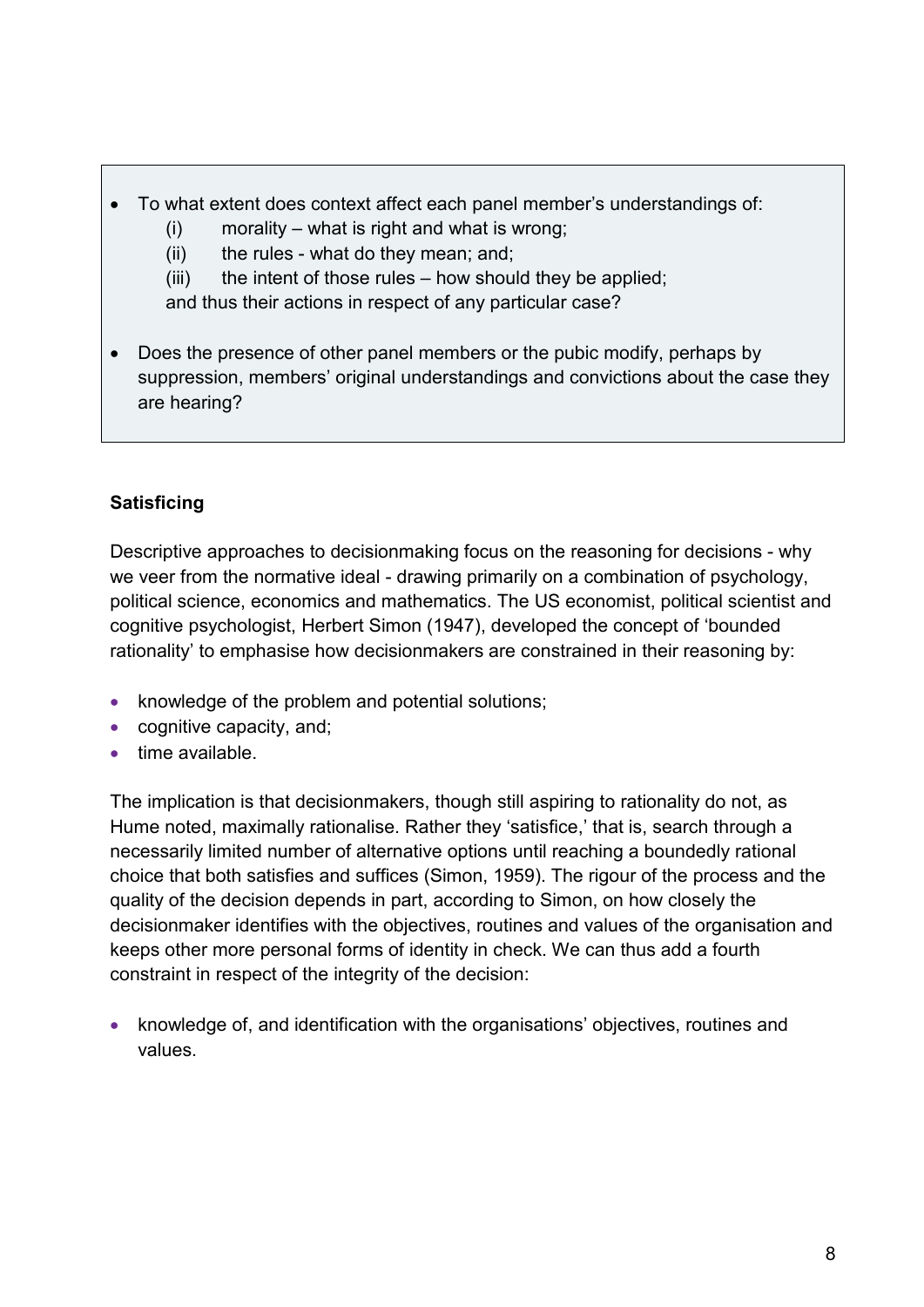• In respect of public and private fitness to practise hearings, and private decisions, the question arises of whether working together in front of co-actors or the public produces higher aggregate levels of knowledge and understanding of the issue and potential solutions, consistent with the organisation's objectives routines and values - and even if this is the case, would a satisficing solution have been reached more economically and efficiently without the need for a hearing?

#### **Incrementalist approach**

Writing from a more political, rather than administrative science perspective, Lindblom [\(1959\)](#page-42-0) agreed that decisionmakers inevitably need to simplify when faced with complex decisions but suggested that in the public sector especially, political imperatives and the structure of government (for example the separation of legislature, executive and civil service) encourages an incremental approach. Limited but nonetheless essentially rational agents draw upon precedent, making minor adjustments to previous judgements to address current issues. Incrementalist approaches have the advantage of political expediency and may require little justification but can also be sub-optimal. An effective outcome may require a degree of radical thinking and even a courageous decision.

- Assuming some cases require a more incremental approach while others need more radical thinking, which decision context will be more conducive to each of these approaches?
- Is one decision context more likely than the others to provide the necessary environment for panel members to take the appropriate approach to a case?

#### **Mixed scanning**

Both boundedly rational and incremental approaches were criticised as sub-optimal by Etzioni [\(1967;](#page-39-1) [1986\)](#page-40-0) amongst others. He argued that a purely rational approach, if operationalizable at all, would produce a surfeit of information, too much for the decisionmaker to process. On the other hand, a purely incremental approach, focusing on aspects of past decisions or current practice for example, would almost certainly risk missing critical information. Etzioni's solution was a mixture of both: 'mixed-scanning',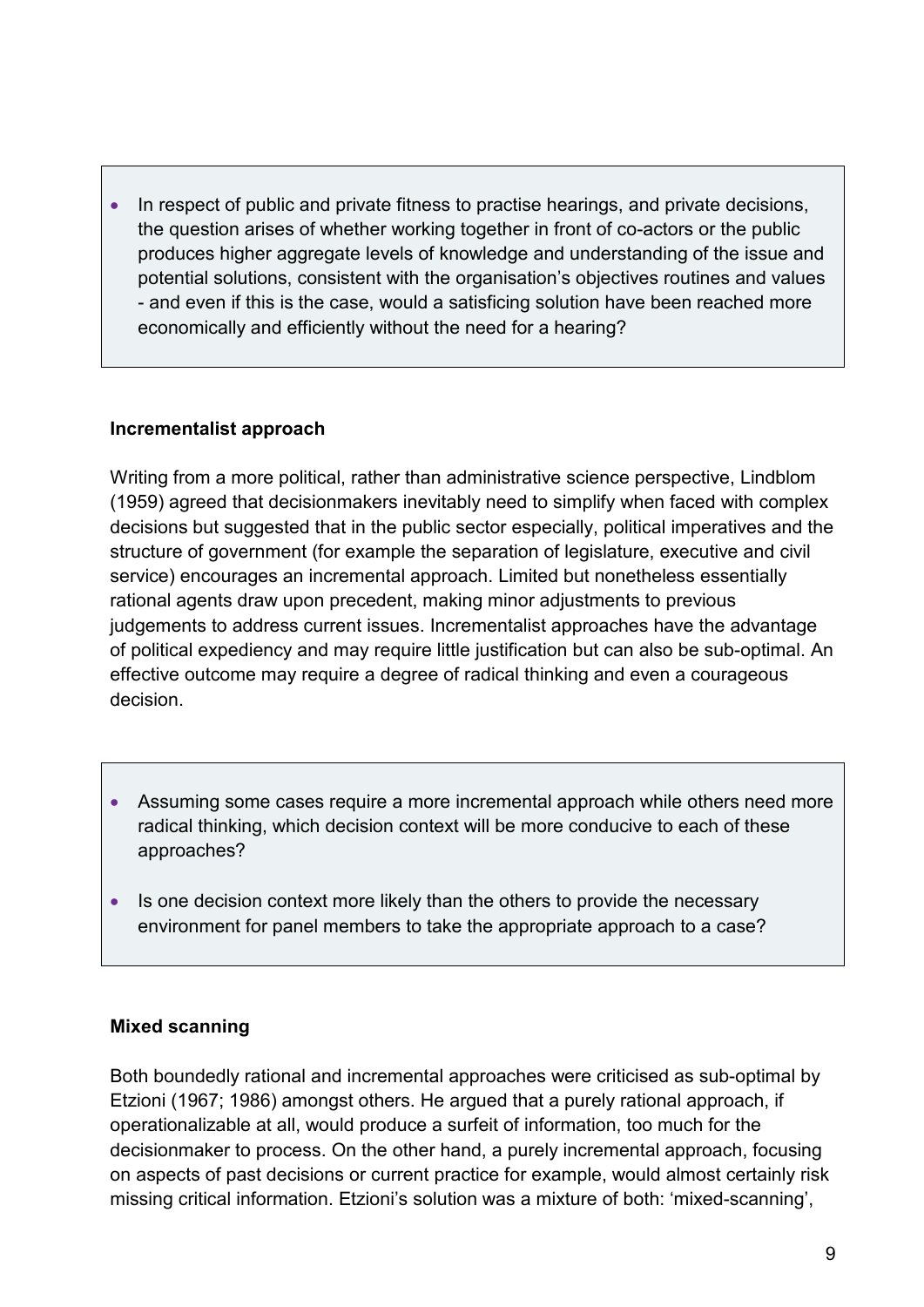Decisionmakers, he argued, should optimally take both a radical approach, scanning the organisational environment for changes such as new technologies, and a routine approach, following existing organisational practices that draw on established organisational knowledge about how to achieve required outputs.

- The extent to which the environment can be scanned to maximise the number of options is dependent in part on the number of panel members (but, as we shall see there is an optimum size for the efficient functioning of panels.)
- Is effective scanning for process and outcome options more likely to be achieved by panel members working alone or in public hearings?

#### **Garbage can model**

In a later institutional approach to decisionmaking, March, Cohen and Olsen [\(1972 p1\)](#page-38-0) moved yet further away from rational actor decisionmaking, with their 'garbage can' model, suggesting that within organisational settings there are:

- 'collection[s] of choices looking for problems,
- issues and feelings looking for decision situations in which they might be aired,
- solutions looking for issues to which they might be the answer, and
- decision makers looking for work.'

The way in which these are combined within an organisation and presented post hoc as constituting a rational process is entirely contingent on, for example, resources and/or political pressure at the time the decision is required to be made. This institutional view of decisionmaking at the level of the organisation, treating the decisionmaker as just another element in the decision system alongside decision situations, offers considerable insights and is not necessarily entirely inconsistent with previous behavioural approaches.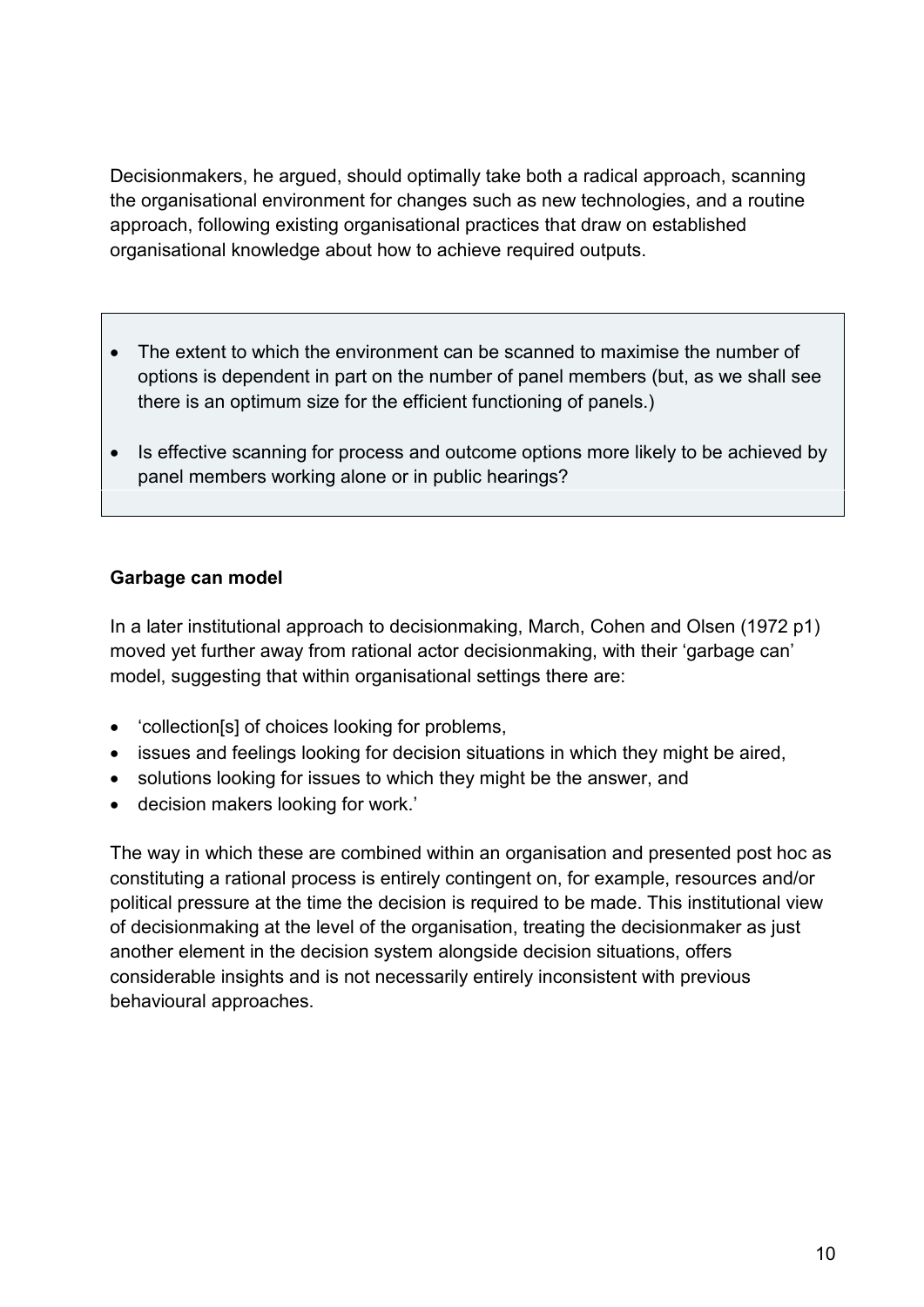- Part of the 'decision situation' to which March et al refer, is of course what we are calling the decision context. Holding the daily tasks of the panel members constant (i.e. decision makers looking for work), garbage can theory suggests each of the three types of fitness to practise contexts will yield different combinations of:
	- (i) understandings of the fitness to practise issue under scrutiny (e.g. what is the underlying problem – malpractice, maladministration etc.);
	- (ii) approaches to how to address the issue (e.g. prioritising rules or morality);
	- (iii) the range of potential solutions (e.g. exoneration, rehabilitation etc.).

#### **Game theory**

We turn now to a different, mathematical strand of the decision literature. 'Game theory' uses mathematical modelling to predict the outcomes of strategic interactions between rational decisionmakers [\(Von Neumann & Morgenstern, 1947\)](#page-46-0). Of particular interest to our decision contexts issue is the Nash equilibrium [\(1950\)](#page-43-3). Nash's insight is that, in reaching a decision, each decisionmaker considers the effect on themselves of the decisions the others are expected to make. An individual panel member's perception of (i) what is right or wrong, (ii) what the rules mean and (iii) how they should be applied in any particular case, will, it is argued, depend in part on their view of how the others are likely to act, and how those actions will affect the individual panel member.

The theory implies the strategy adopted by panel members during consideration of a case would depend to an extent on whether they are motivated more by cooperation or competition – a desire to appear conciliatory or to seek to lead other panel members to a preferred course of action. This of course is contingent, but in each case, agreement is reached by successive rounds of negotiation until, at some point, equilibrium pertains - that is, no panel member can see any benefit to themselves in changing their position.

Applying Nash's concept narrowly, it would appear to be most relevant to the private decision context where there is a degree of independent working and relative lack of interaction until the conciliation stage, but it is of course applicable to other contexts to an extent. To understand how a Nash equilibrium is reached during a private decision process or a hearing we first need to know what motivates each panel member altruism, appreciation, reputation, popularity, dominance etc. - what do they value, what do they consider a desirable outcome, and why? The agreed outcome will also be informed by the extent to which the panel members approach the decision process: cooperatively or competitively.

There are many game theoretic approaches but ultimately, the applicability of each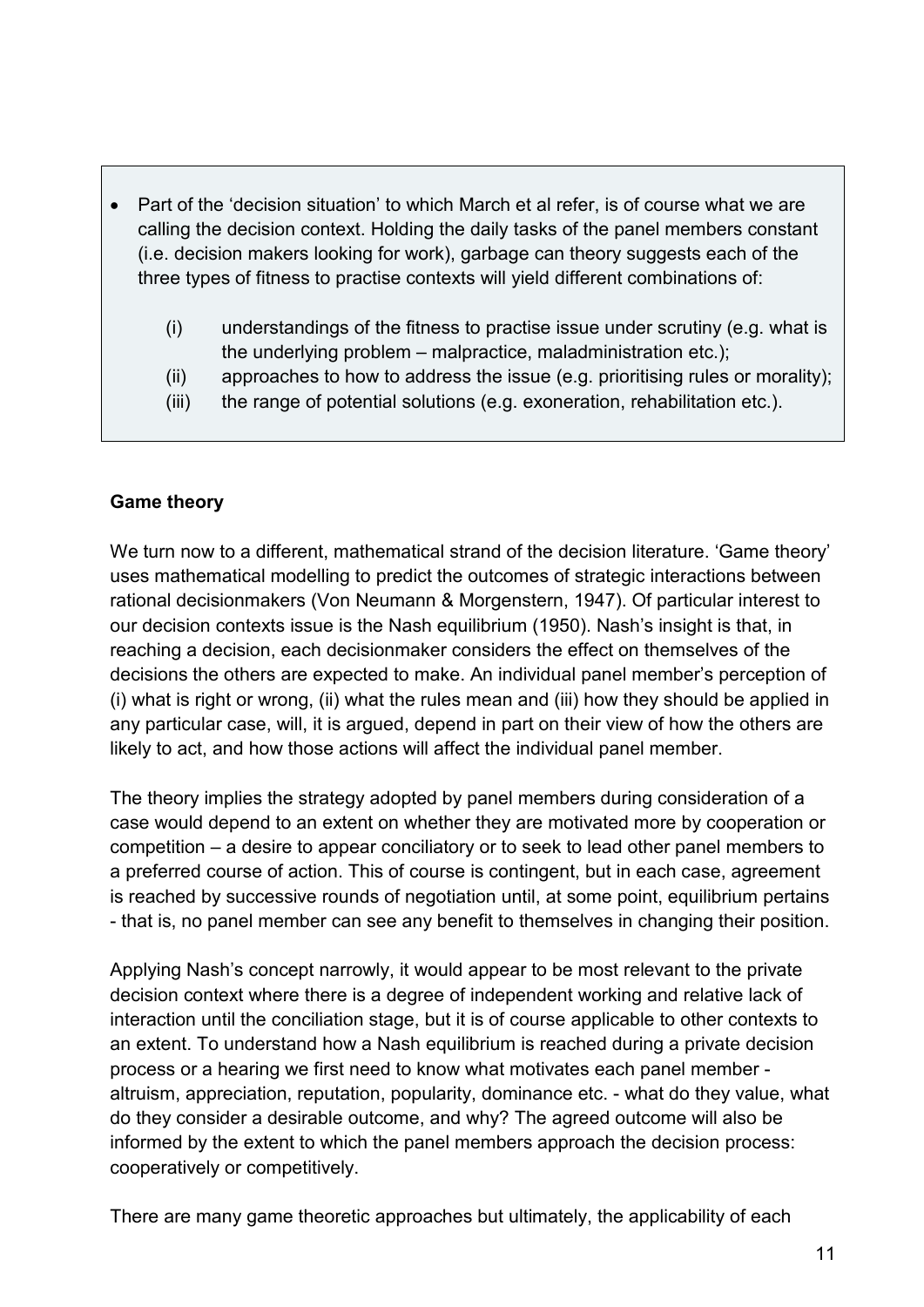depends on understanding what drives panel members and how they behave in each decision context. However, holding their personal characteristics and particularities as constants, we can speculate that:

- **Private decisions** offer, arguably, the least opportunity for panel members to be influenced by colleagues because any interaction is discontinuous, but equally there is less known about how the others are proceeding with a case.
- **Private hearings** would seem to offer more opportunities for interaction than private decisions. However, it could be argued the lack of an external audience would give panel members more opportunities to, for example, compete for dominance or to display behaviours designed to improve their position within the organisation.
- **Public hearings** would seem to offer the same opportunities for panel member interaction, but the presence of an external audience might inhibit them from adopting overtly competitive strategies and potentially promote more conciliatory approaches.

#### **Decisions and Risk**

The influence of these theories and models on decisions in general, and 'risk decisions' in particular, is considerable. Risk is a function of the probability of the occurrence of harms and the magnitude of such harms. Conceptions of risk are essentially value driven – what 'bad' will occur if no action is taken to protect something we value and how harmful will be the effect? Decision thinking on risk focuses on the *options* we have, the *outcomes* we desire and our *beliefs* about the probable outcomes from each option. Combatting risks is itself risky as regulators of risk are faced normatively with the task of reducing risk and descriptively with knowledge of their own irrationality (or bounded rationality). Using decision theory (see [Bernardo et al, 1985;](#page-38-1) [Resnik, 1987\)](#page-44-5) to address risk involves combining in some way complementary perspectives which reflect the classic approaches outlined above, expressed typically as:

- normative what is the desired outcome by way of risk reduction, assuming we are fully informed and apply our values (expressed as outcome preferences) in a consistent and logical manner;
- positive what are the practical options we have for risk reduction;

and relatedly, of especial relevance to public servants: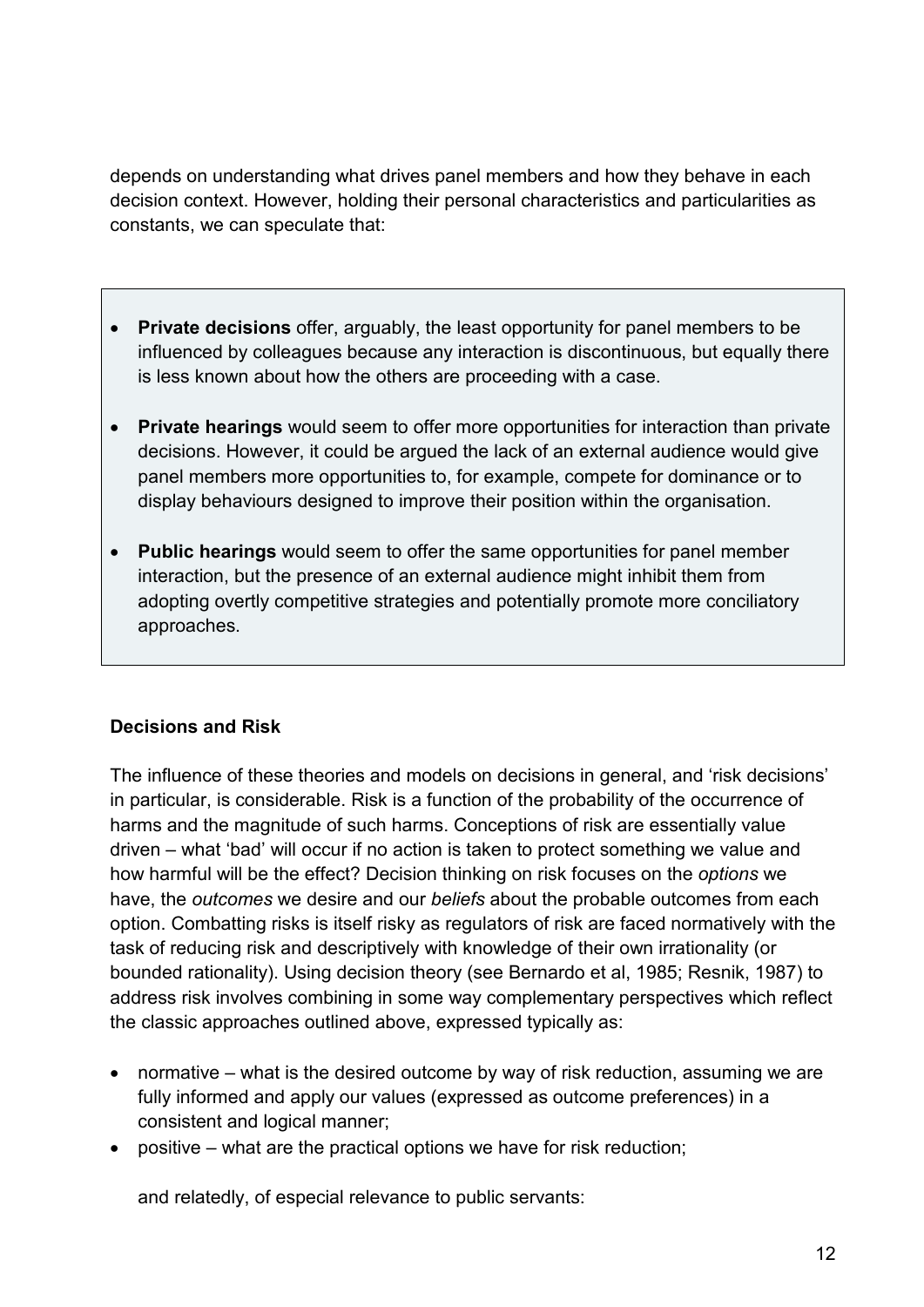• prescriptive – what does the current guidance on or interpretation of organisational rule(s) or law suggest about ways to reduce the risk of harm [\(Fischhoff & Kadvany,](#page-40-1)  [2011\)](#page-40-1).

In some ways, decision theory in all its many variants provides us with a more practical guide to reasoning and decisions than Plato, Hume et al. However, all decisions are beset by uncertainty. Uncertainty is in fact one of the key problems with strictly normative approaches and is interlinked with (bounded) rationality, as Simon noted [\(Simon & March, 1976;](#page-45-2) [Simon, 1947;](#page-45-0) [1950\)](#page-45-3). Not only do we have bounded rationality, we are uncertain where the boundary of our rationality lies – we don't know what we don't know – which increases the possibility of our decisions being challenged. In other words, for the decisionmaker, decisions on risk themselves contain risk. Thus, in more self-evidently contestable cases, decisionmakers will tend to act defensively in order to minimise possible harm to themselves by way of attacks on their credibility and reputations. However, such an approach may well increase the chance that potentially workable solutions are ignored, so increasing the likelihood that outcomes are contested.

Contestability is also an issue where decisionmakers are faced with attractive solutions that are, nonetheless, inconsistent with their values. In such cases they will tend to suffer from cognitive dissonance [\(Festinger, 1957\)](#page-40-2). Unfortunately for the decisionmaker, if this dissonance becomes evident to an audience the chance of the decision being contested increases. Both decisionmaker and audience become locked in a downward spiral of sub-optimal caution and consequent challenge.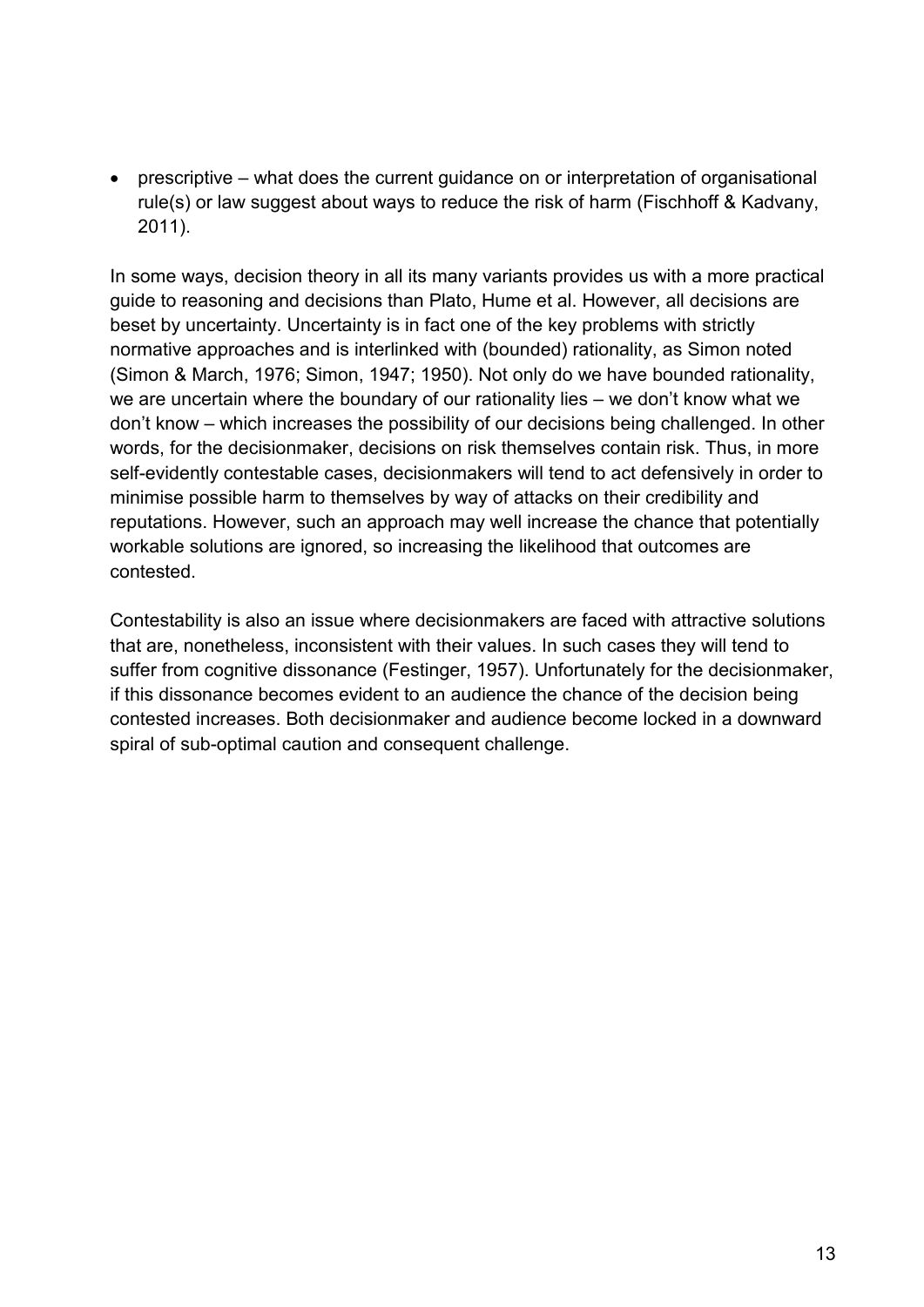- **Private decision** processes may enable panel members to explore more approaches to an issue but that may lead to increased uncertainty about which solution is optimal, and in some cases to cognitive dissonance, both of which increase the possibility that the decision will be challenged. This suggests the conciliation process needs to be suitably rigorous.
- **Private hearings** could limit the range of options considered by panel members but working primarily in front of colleagues, without the constraint of an external audience, could lead to over-focusing on internal organisational factors, increasing both the risk of sub-optimal outcomes and the potential for registrants (and even coactors) to contest the outcomes.
- **Public hearings** would seem to be most likely to encourage panel members to both demonstrate consideration of a range of approaches, options and outputs, and to promote a coherent 'performance' to their colleagues and the public. The presence of a public audience may serve to decrease the risk of sub-optimal outcomes by encouraging panel members to strive for maximal objectivity.

Starr and Whipple [\(1980\)](#page-46-1) make a similar case but from an engineering management operations perspective. They argue that dissonance can be caused by differences between analytical and 'intuitive' value-laden understandings of risks, for example where an objective multifactorial social cost-benefit analysis (CBA) produces results that are not consistent with current public perceptions of the magnitude and occurrence of the risk [\(on CBA and risk see Williams & Giardina, 1993\)](#page-46-2). But the analytical component of risk assessment can alone bring about dissonance where there is strong evidence to indicate more than one solution, and this may be compounded by concerns over whether sufficient data has been collected on which to base the analysis. After all, resources such as time and money are always limited [\(Olson, 1996;](#page-43-4) [Stigler, 1961;](#page-46-3) [Vaughan, 1997;](#page-46-4) [Williams & Giardina, 1993\)](#page-46-2).

A further problem with both normative and primarily descriptive approaches, is the intangibility of, specifically, 'future' risk. In examining avoidable disasters, Watkins and Bazerman [\(2003\)](#page-46-5) note: 'We are creatures of the present. We try to maintain the status quo while downplaying the importance of the future, which undermines our motivation and courage to act now to prevent some distant disaster. We'd rather avoid a little pain today than a lot of pain tomorrow'. On the other hand, when presented with a significant number of 'divergent risk assessments from different sources,' signalling a wide range of potential harms, there is a tendency to irrationally 'place inordinate weight on the high risk assessment' [\(Viscusi, 1997\)](#page-46-6).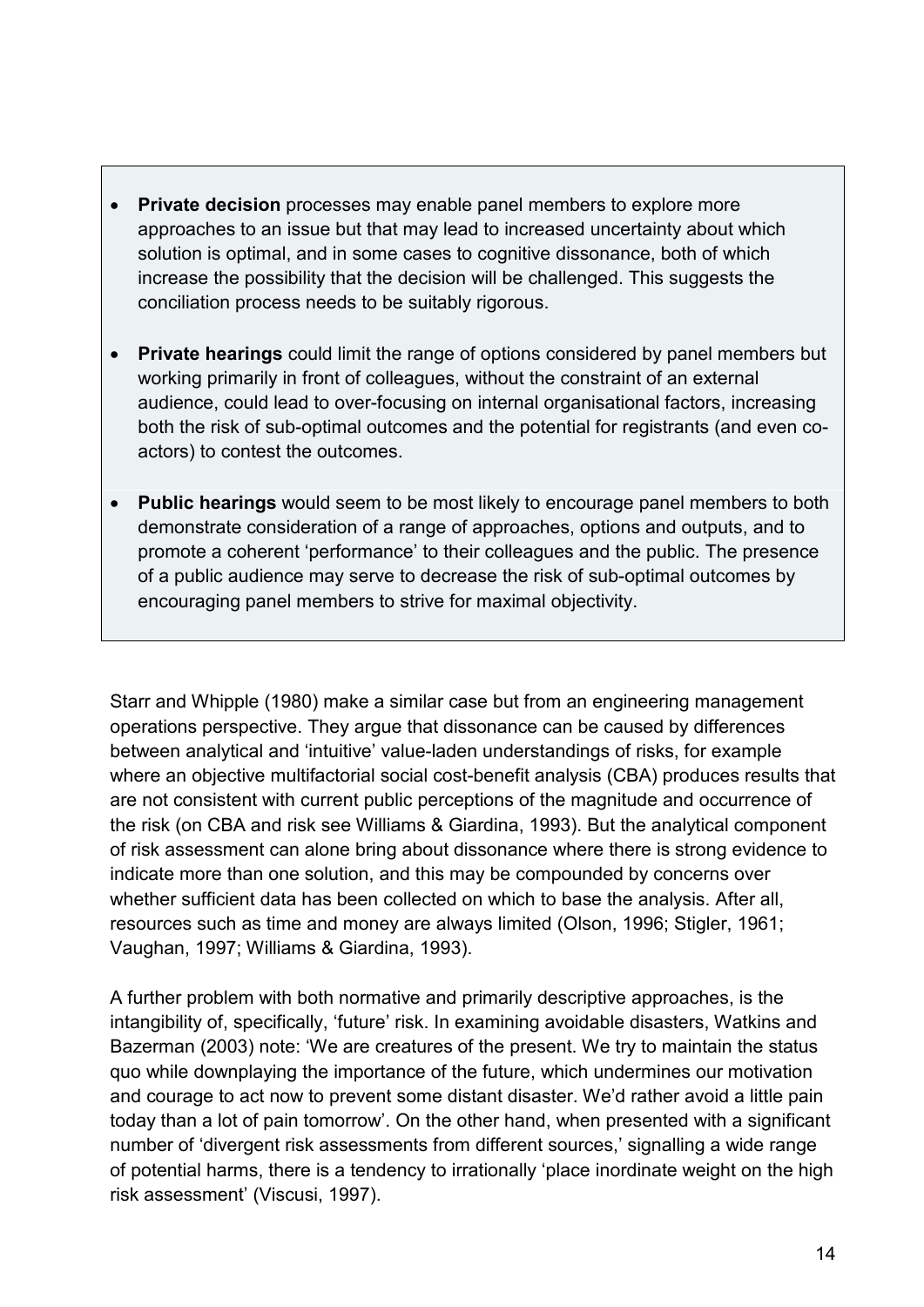• Does either the presence of: (i) an internal and external audience; (ii) just an internal audience, or; (iii) the absence of any audience, promote potentially sub-optimal decisions that avoid immediate risk (for example to reputation or credibility) at the expense of longer-term risks of perhaps even greater magnitude and/or probability?

#### **Decisions and standards**

Although, in regulation literatures, most studies touching on standards tend to focus on rule monitoring and compliance mechanisms, we should perhaps briefly consider the construct of 'standards,' the underpinnings of rules. What is standardised and then what is measured or not measured, in order to assess or demonstrate compliance, has been addressed extensively elsewhere [\(Bevan & Hood, 2006;](#page-38-2) [Smith, 1995\)](#page-45-4), not least in relation to the Mid-Staffordshire NHS Foundation Trust case [\(Francis, 2010;](#page-40-3) [2013\)](#page-40-4). Our concern here is primarily with how standards inform regulatory decisionmaking processes.

All organisations have rules governing standards of behaviour of employees although the range of values and/or emphasis placed on particular values differs between organisations. To illustrate the point with a somewhat crude comparison, profitability is an obvious private sector priority while ethical behaviour in dealing with service users may receive greater emphasis in third sector service delivery organisations. But in regulatory organisations, standards not only regulate the behaviour of regulatees but also of regulators. Regulators are not only constrained by the organisational rules put in place by their employer. Their actions are also likely to be shaped to an extent by the values, routines, norms etc. manifest in the standards within the system of rules they enforce – by virtue of the focus in their daily work on enforcing those standards.

For the past twenty years or so sociologists (e.g. [Brunsson & Jacobsson, 2000;](#page-38-3) [Brunsson et al, 2012;](#page-38-4) [Espeland & Stevens, 1998;](#page-39-2) [Tushman & Rosenkopf, 2008\)](#page-46-7), have added to the classic literature previously dominated by political science [\(e.g. Katz &](#page-41-2)  [Shapiro, 1986\)](#page-41-2), management studies [\(e.g. Garud & Kumaraswamy, 1993\)](#page-40-5) and economics [\(e.g. David & Greenstein, 1990\)](#page-39-3). From a sociological perspective, regulators, from rule-makers and monitors to compliance and enforcement officers, can be conceived as 'standardisers' [\(Brunsson & Jacobsson, 2000\)](#page-38-3). While some standards or sets of standards allow a degree of choice on how to comply, all nonetheless serve to promote uniformity in some way, which raises the question: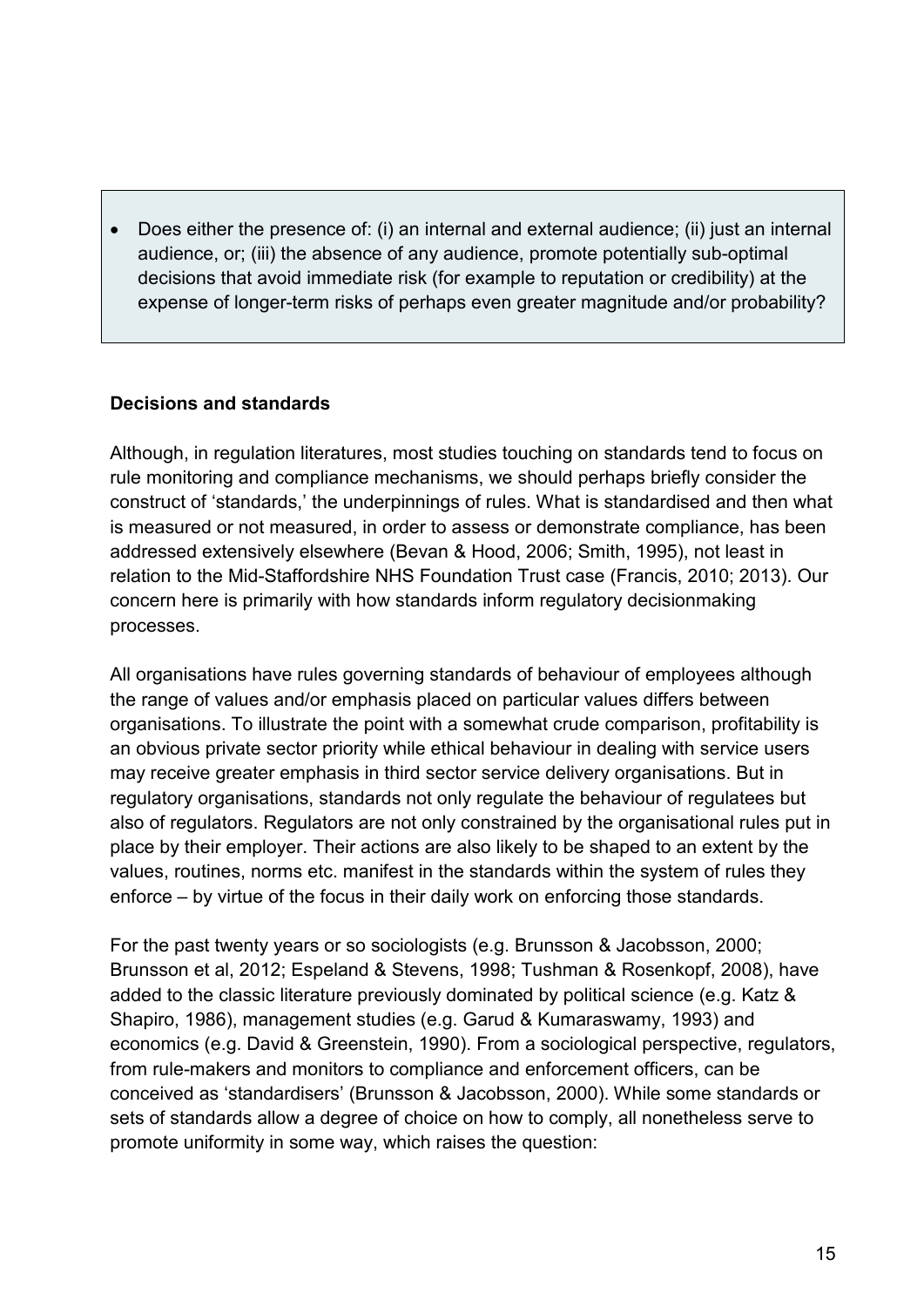• To what extent does decision context (public hearings, private hearings, private decisions) condition any tendency towards uniformity in standards-based decisions?

Uniformity requires action by way of compliance on the part of regulatees, so standards can also in a paradoxical sense be considered a dynamic force, both constraining and promoting action. Moreover, as external values shift, new rules are introduced while existing rules are reinterpreted, requiring different responses by regulatees to ensure compliance. Brunsson et al (2012) observe that:

- actors' perceptions of standards change over time (during engagement with rules),
- standards structure the continuously evolving work of regulatees and,
- standards serve as omnipresent governance mechanisms linking regulatees with the frequently shifting sets of values of the wider society.
- Does decision context affect how panel members understand and assess the implications of changes in interpretation of rules or the addition of new rules over time?
- Are panel members more likely to reflect changing societal values if they work in the presence of a public audience? (While the latter question is addressed below, the former is context-dependent and requires empirical research.)

In addition to sociology, contributions specifically on the convergent/divergent effects of standards have been made from within political science [\(e.g. Kerwer, 2005\)](#page-42-1), law [\(e.g.](#page-41-3)  [Karmel & Kelly, 2009\)](#page-41-3) and economics [\(e.g. Blind, 2004\)](#page-38-5). From a management perspective, standards are typically categorised as either:

- **Technical** [\(David & Greenstein, 1990;](#page-39-3) [Garud & Kumaraswamy, 1993;](#page-40-5) [Tushman &](#page-46-7)  [Rosenkopf, 2008\)](#page-46-7) – codifying sets of specifications tending to produce uniformity due to, for example, network and peer pressures [\(Katz & Shapiro, 1986\)](#page-41-2) or noncompliance costs or both [\(Shimshack & Ward, 2005\)](#page-45-5), or;
- **Non-technical** generally allowing multiple standards [\(Reinecke et al, 2012\)](#page-44-6) or a multiplicity of compliant behaviours, for example, in governance codes [\(Seidl et al,](#page-45-6)  [2013\)](#page-45-6). Decisions on non-technical standards can be more subjective and so allow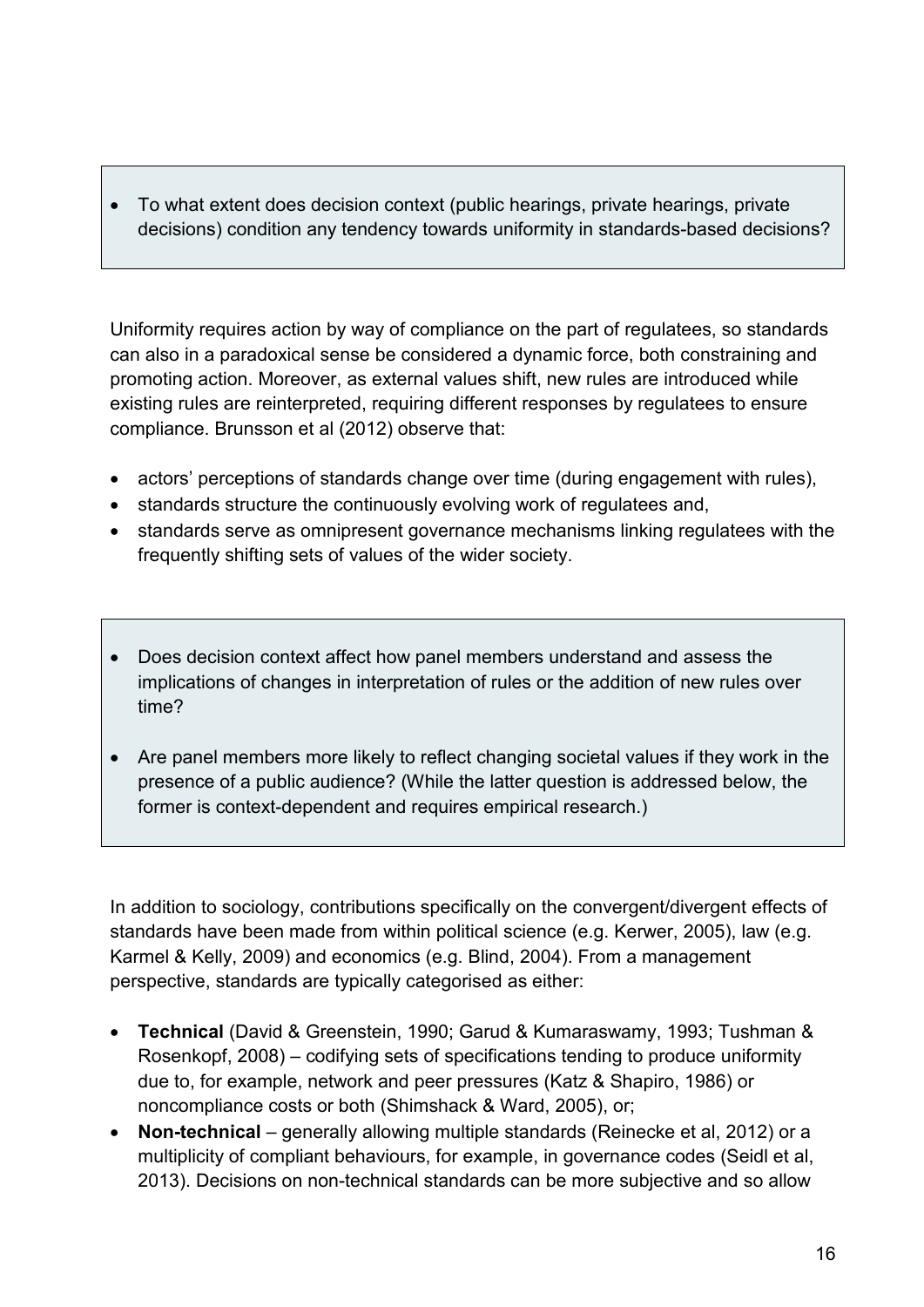for more diverse compliance or, put another way, such standards allow regulatees more space in which to construct compliance.

Standards can also be distinguished by whether they specify processes to be followed or outcomes to be achieved but, in some ways, this is an artificial divide. Processes are designed with outcomes in mind and outcomes are achieved by relevant process design. At one institutional level or another, both need to be specified, a point made convincingly within a series of articles by Black [\(2005;](#page-38-6) [2008;](#page-38-7) [2015\)](#page-38-8) investigating the move to principles-based regulation, particularly in UK financial services. Moreover there is evidence that higher compliance levels are attainable if regulatees are given both process and outcome goals [\(see e.g. Zimmerman & Kitsantas, 1997\)](#page-46-8).

- Is there any evidence to show that any particular decision context public hearing, private hearing or private decision, leads to panel members:
	- (i) over-focusing on either technical or non-technical standards, to the detriment of the other, or;
	- (ii) over-emphasising either process or outcome goals, to the detriment of the other?

#### **Decisions and Trust**

Trust is defined as the 'firm belief in the reliability, truth, or ability of someone or something' [\(Oxford University Press, 2019a\)](#page-43-5), and trustworthiness as 'the ability to be relied on as honest or truthful' [\(Oxford University Press, 2019b\)](#page-43-6). Trust is critical to sustainable regulation. It has many antecedents and has been examined from within numerous disciplines including economics (e.g. [Alesina & La Ferrara, 2002;](#page-37-1) [Dasgupta,](#page-39-4)  [1988;](#page-39-4) [Laibson et al, 2000\)](#page-42-2), sociology (e.g. [Coleman, 1994;](#page-38-9) [Gambetta, 1990;](#page-40-6) [Luhmann,](#page-42-3)  [1979;](#page-42-3) [1988\)](#page-42-4), social/organisational psychology (e.g. [Dirks & Ferrin, 2001;](#page-39-5) [Hollis, 1998;](#page-41-4) [Kramer, 1999\)](#page-42-5) and management and organisation studies (e.g. [Jeffries & Reed, 2000;](#page-41-5) [Levin & Cross, 2004;](#page-42-6) [Mayer et al, 1995;](#page-42-7) [Morgan & Hunt, 1994\)](#page-42-8). We consider now some of the ideas generated by these writers.

Dasgupta (1988) identifies from within economics, especially from game theory, a number of interrelated requirements for trust to exist, which can be summarised as: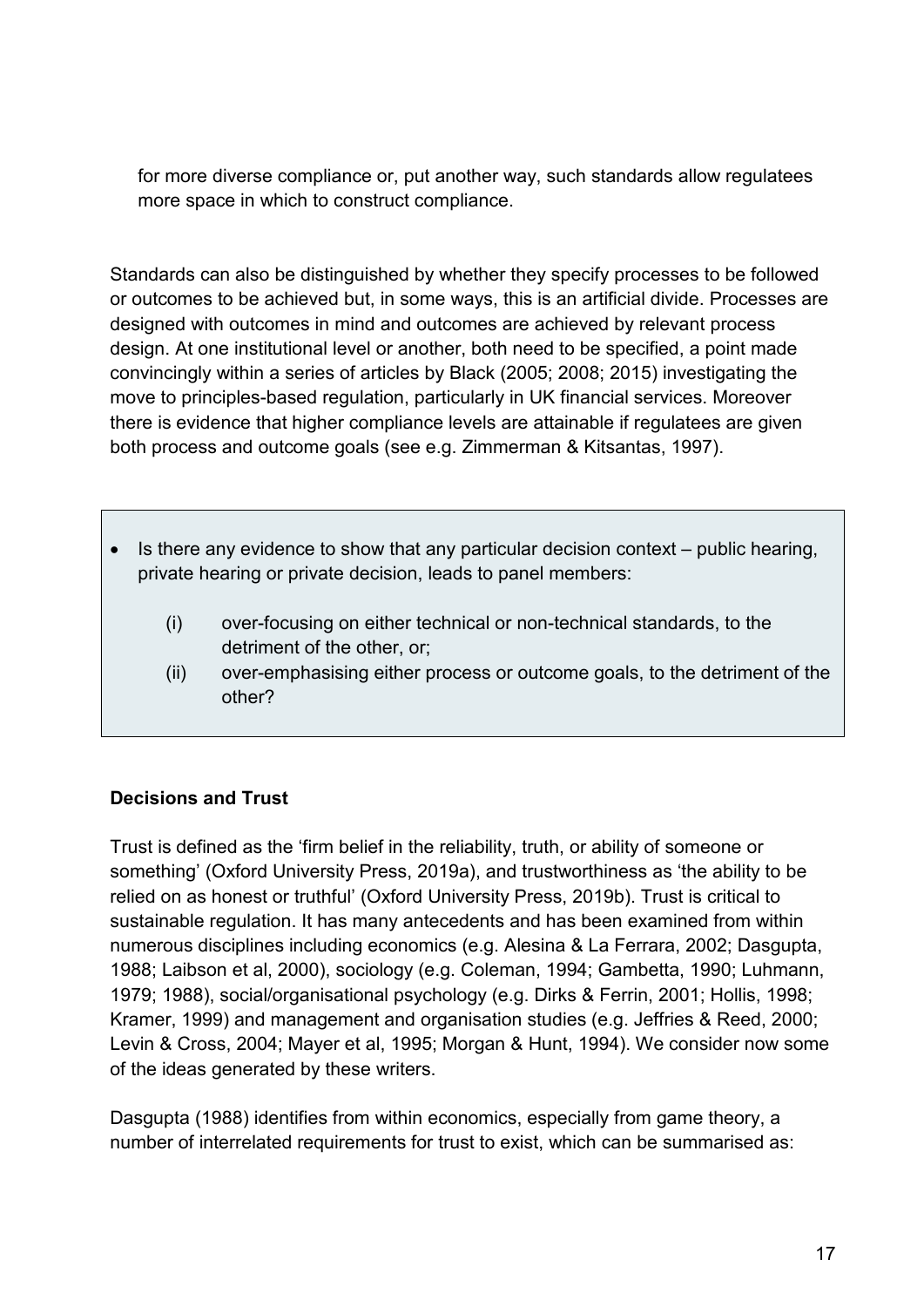- there must be incentives to cooperate and disincentives not to cooperate;
- individuals must have confidence not only in each other but also in the organisations to which they belong;
- individuals must understand each other (be able to identify the other's position on relevant issues and perhaps even worldview) in order to calculate how the current position was reached and thus probable future actions by the other.

This of course is only relevant if trust in some way improves the quality of decisions made. Evidence from an experimental study by neuropsychologists Hu et al [\(2018\)](#page-41-6) suggests trust has a slightly different effect at early and late stages of decision processes. At an early stage, trust, compared to distrust, results in greater *motivation* to achieve the best possible outcome, and *expectancy* that such an outcome will be achieved. This develops into an emotional attachment to outcome attainment if high levels of trust continue into the latter stages of the decision process.

- While regulators can introduce policies to try to encourage cooperation and instil confidence in their organisation, opportunities for panel members to interact and so understand each other's position depend on levels of contact.
- Public and private hearings would seem to offer greater opportunity for exchange of views than private decisions, but of course regular progress conversations may enable understanding.
- However, higher frequency of contact may be sub-optimal where incentives to cooperate are absent or where there are disincentives to cooperate.

Coleman [\(1994\)](#page-38-9) treats trust as a form of social capital 'created when the relations among persons change in ways that facilitate action. … Groups can achieve more if each member strives to be trustworthy and thus increases overall levels of trust within the group. if A does something for B and trusts B to reciprocate in the future, this establishes an expectation in A and an obligation on the part of B to keep the trust' (pp 304 & 306). This improves social capital in the form of trustworthiness in the entire group and presents as such to newcomers. However, decisionmakers are more likely to focus on the extent to which they can trust others rather than the extent to which they themselves are trustworthy and can thus facilitate or inhibit the decisions of others. For this reason, organisations seeking to encourage trustworthiness should ensure that any particular decision group, such as a panel, has 'closure' [\(p319\)](#page-38-9), by which Coleman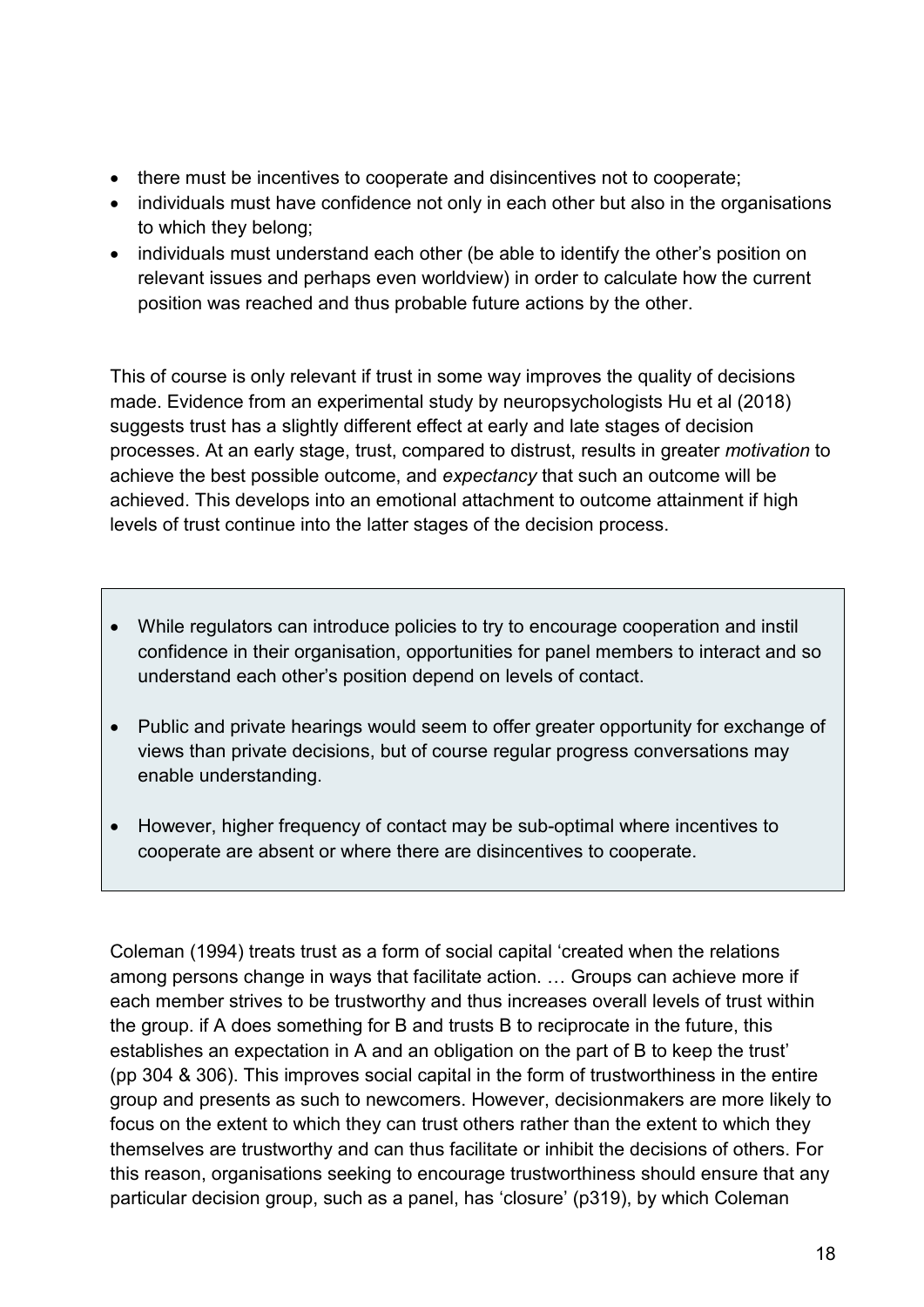means that all members are bound to at least two others by reciprocal obligations created by the generation of trust, so that a closed system pertains.

Luhmann [\(1988\)](#page-42-4), examining the differences between familiarity, confidence and trust, points to the link between trust and risk noting that 'trust is a solution for specific problems of risk.' The generation of trust is therefore a legitimate part of regulatory strategy as it can potentially reduce the risk of harm occurring from the actions of others especially where risks may be unknown or unknowable and thus unspecifiable. Moreover, in respect of fitness to practise panel members, there is of course as noted above, the risk of, for example, reputational harm from either colleagues or the public and other external audiences. Indeed, Checkland et al [\(2004\)](#page-38-10), writing after the Bristol Royal Infirmary Inquiry [\(Department of Health, 2002\)](#page-39-6), suggest transparency and demonstrating accountability to more than one audience will improve levels of trust.

Trust is critical to decisions on fitness to practise in particular in matters relating to future compliance by registrants, and in two related ways. Those making decisions are required to assure themselves that the future actions of the registrant will be compliant and at the same time reassure witnesses and observers that decisions reached will offer protection against the risk of possible future harms. For the decisionmaker these are not quite the same. In the former case the onus primarily is on the registrant to instil confidence that future behaviours will be compliant. The role of the decisionmaker is to seek assurances that this will be so. In the latter case the onus is on the decisionmaker to reassure the relevant audience, whether constituted as participants, service users or the broader public, that the decision is in their best interests. Both cases entail recognising reciprocal dependencies (on which see [Roberts, 2001;](#page-44-7) [Roberts & Scapens,](#page-44-8)  [1985\)](#page-44-8).

- Are different strategies required to generate trust in private decisions, private hearings and public hearings? High trust relationships involve virtuous circles of dependency with the opposite being the case for low trust relationships.
- Thus, it is important to emphasise in each decision context those aspects of fitness to practise hearing and decision processes designed to develop and demonstrate trustworthiness.
- Trust can be achieved in part by encouraging recognition of the reciprocal dependencies between (i) the registrant and the regulator, and; (ii) the regulator and relevant audiences including the public.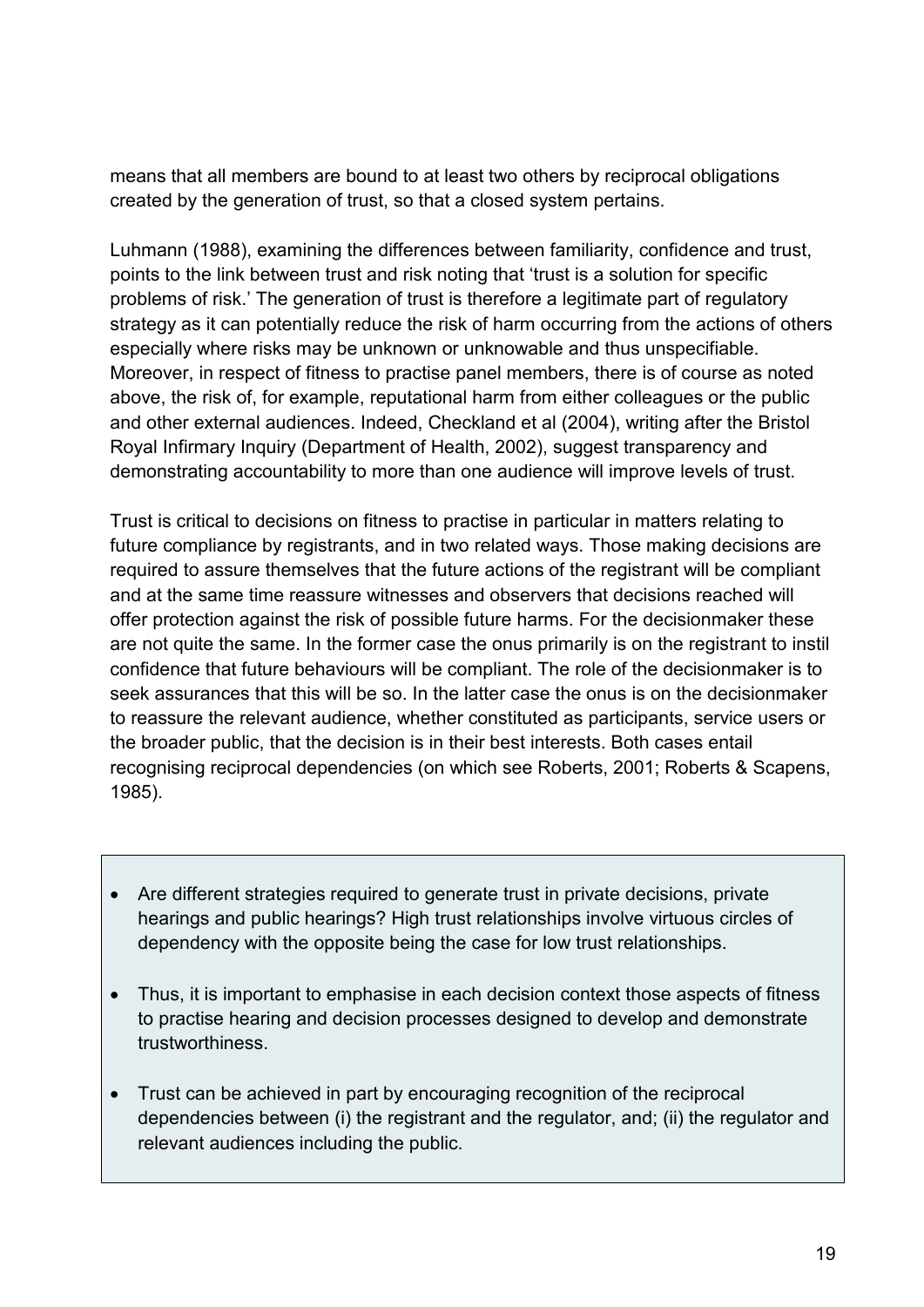De Cremer et al [\(2018\)](#page-39-7) draw from an empirical study to argue that trustworthiness essentially trickles-down hierarchically. They use social learning [\(Bandura, 1977\)](#page-37-2) as their theoretical frame. The theory posits that learning is a function of (i) existing inducements for behaviours, (ii) reinforcing feedback influences and (iii) level of cognitive function – the capacity to acquire and use knowledge. They found that if an authority figure B endows superior authority A with trustworthiness, then subordinate C will also view B as trustworthy. However, aggregate levels of trustworthiness are enhanced also when A is seen to trust B who in turn trusts C, and also, in respect of C, when B engages with C in joint decisionmaking. By extension it can be argued that (taking A as a senior regulator, B as panel member(s) and C as the registrant):

- Any warranty from the registrant over future (more compliant) behaviour, is more likely to be valid if, during the decision process:
	- (i) panel members demonstrate trust in their regulatory authority and the authority is seen to reciprocate;
	- (ii) panel members feel able to demonstrate trust in the registrant and engage the registrant in joint decisions on future compliance.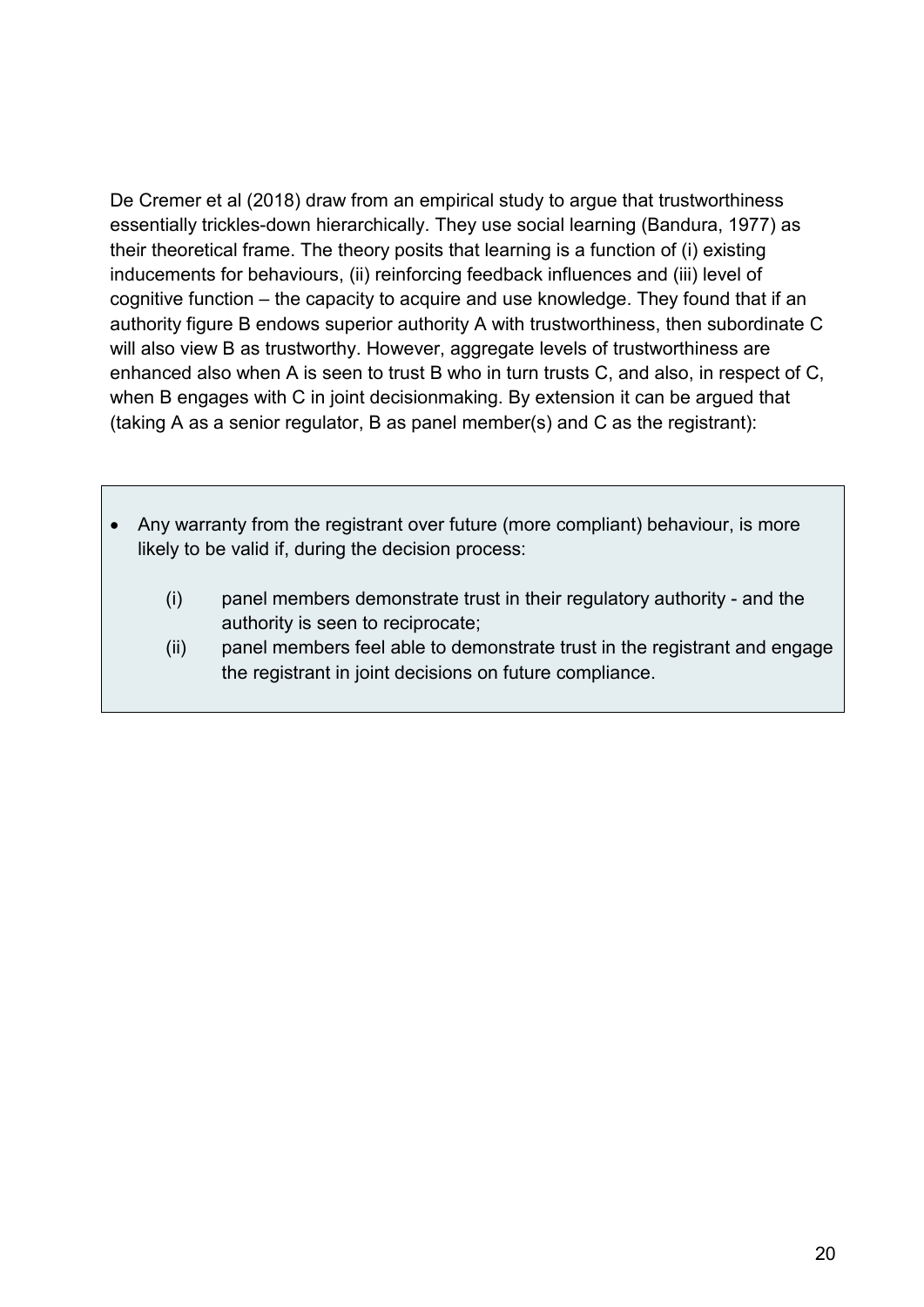## 3. Decisionmaking in the presence of others

Having set the scene in the previous section considering how individual decisionmakers might make sense of their environment we turn now to what many would claim to be the starting point for popular organisational psychology. (Most of the more relevant literature for this section of our review comes from within organisational studies, drawing primarily on social and organisational psychology, with some ideas first developed in economics and sociology.)

#### **Hawthorne effect**

The experimental studies carried out between 1924 and 1932 by Mayo [\(1924;](#page-42-9) [1932;](#page-42-10) [1947\)](#page-42-11) linked productivity increases at the Hawthorne Works in Cicero, Illinois, directly with specific improvements in conditions for the workers. These included longer breaks and better quality lighting as well as a sense of being appreciated and respected, aspects of work 'deeply rooted in sentiment and feeling' [\(Roethlisberger & Dickson,](#page-44-9)  [1939\)](#page-44-9). The term, the 'Hawthorne effect' was actually coined later by Landsberger (1958) to refer to findings based on the original studies by what were then known as industrial psychologists (and some sociologists) - from Mayo onwards. Their primary conclusion was that, as many of the productivity increases turned out to be only temporary, it was likely the intervention or even the mere presence of the researchers was having an effect on the workers – the 'observer effect'. But the changes in behaviour resulted from a desire to cooperate with the researchers, particularly during periods of formal observation [\(Mayo, 1945\)](#page-42-12). The subjects placed themselves under the control of the researchers in "a special form of social interaction" and so "must be recognized as […] active participant[s] in any experiment." Orne [\(1962\)](#page-43-7) refers to this as 'demand characteristics'. Participants will display the characteristics they believe are being demanded of them. They behave in ways they think the researcher expects them to behave, based upon their understanding of the researcher's objectives, or even their understanding of anticipated research findings.

Of course, researchers are also participants in the sense that they too play a role and thus experiments (and indeed the uses made of secondary data) are also susceptible to 'researcher bias.' [\(For a review and discussion of researcher bias see Podsakoff et al,](#page-43-8)  [2003\)](#page-43-8). This adds a further complicating layer to demand characteristics. Subjects, attempting to guess how they are expected to behave may not only misunderstand the researcher's ostensible objectives but may also be misled by researcher bias. The desire to appear to cooperate is nonetheless strong. Goffman [\(1978\)](#page-40-7) suggests that "because we desire to conform to social expectations, although are not always able to do so, … we become 'merchants of morality' attempting to sell our performed 'moral character' to anyone who will buy" [\(Alonzo, 1985\)](#page-37-3).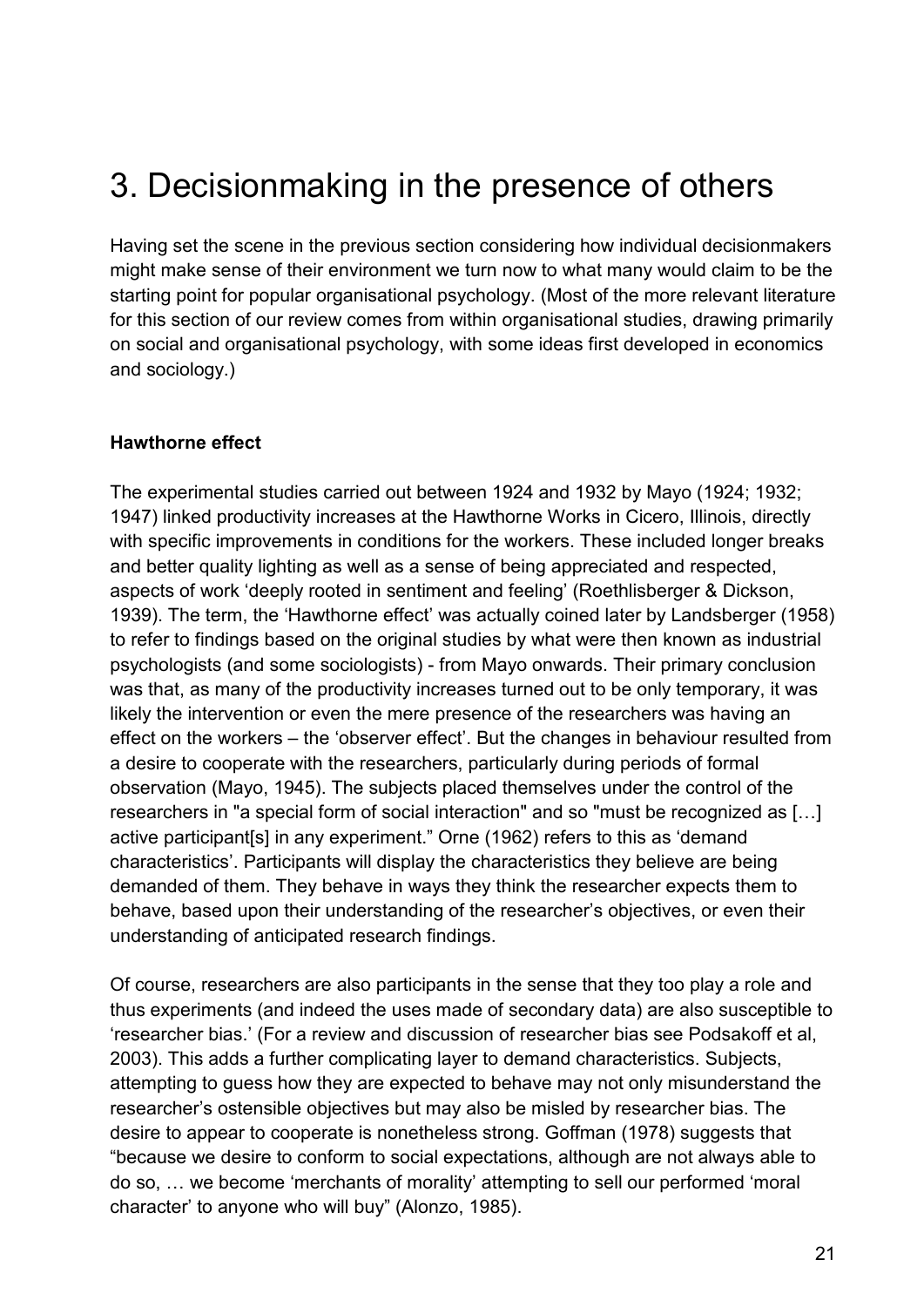- So, a simple reading of the early Hawthorne findings implies panel members will perform better in private and public hearings as a result of being observed by, respectively colleagues, and colleagues together with the public.
- Thus, the absence of an audience in private decision processes might lead to lower performance.
- However, as later studies of the findings suggest, in order to demonstrate cooperative demeanours, groups will display characteristics expected of them. This applies to panel members, colleagues and the public, not to mention registrants and any representatives present.
- The situation is further complicated because actors might dissemble and mislead by suggesting they value one set of characteristics in others while actually valuing another set.

#### **Metaphysical audience**

The Hawthorne studies show that an examination of individual, group and public decisionmaking must consider relations, not least power relations, between participants. This applies even when the other is not physically present, when decisions are taken alone or in a dispersed group via some conciliating mechanism. In an empirical study of how senior regulators conceived their duty towards the public, Sanderson [\(2001\)](#page-44-10) found that: (i) around one third were positivists who claimed their enabling Act of Parliament clearly defined this aspect of their role (although in reality they conceived the public interest as anything the relevant Act required them to do); (ii) one third produced a metaphysical public when wrestling with issues in which the interests of the public were involved, conjured up by means of a kind of Platonic dialogue [\(on which see Silverman,](#page-45-7)  [2009\)](#page-45-7), and; (iii) one third acted contingently, alternating between a formal proxy for the public and a metaphysical public presence, as the situation seemed to demand. These metaphysical publics were far from powerless as they exerted a demonstrable grip on the regulators' decisionmaking.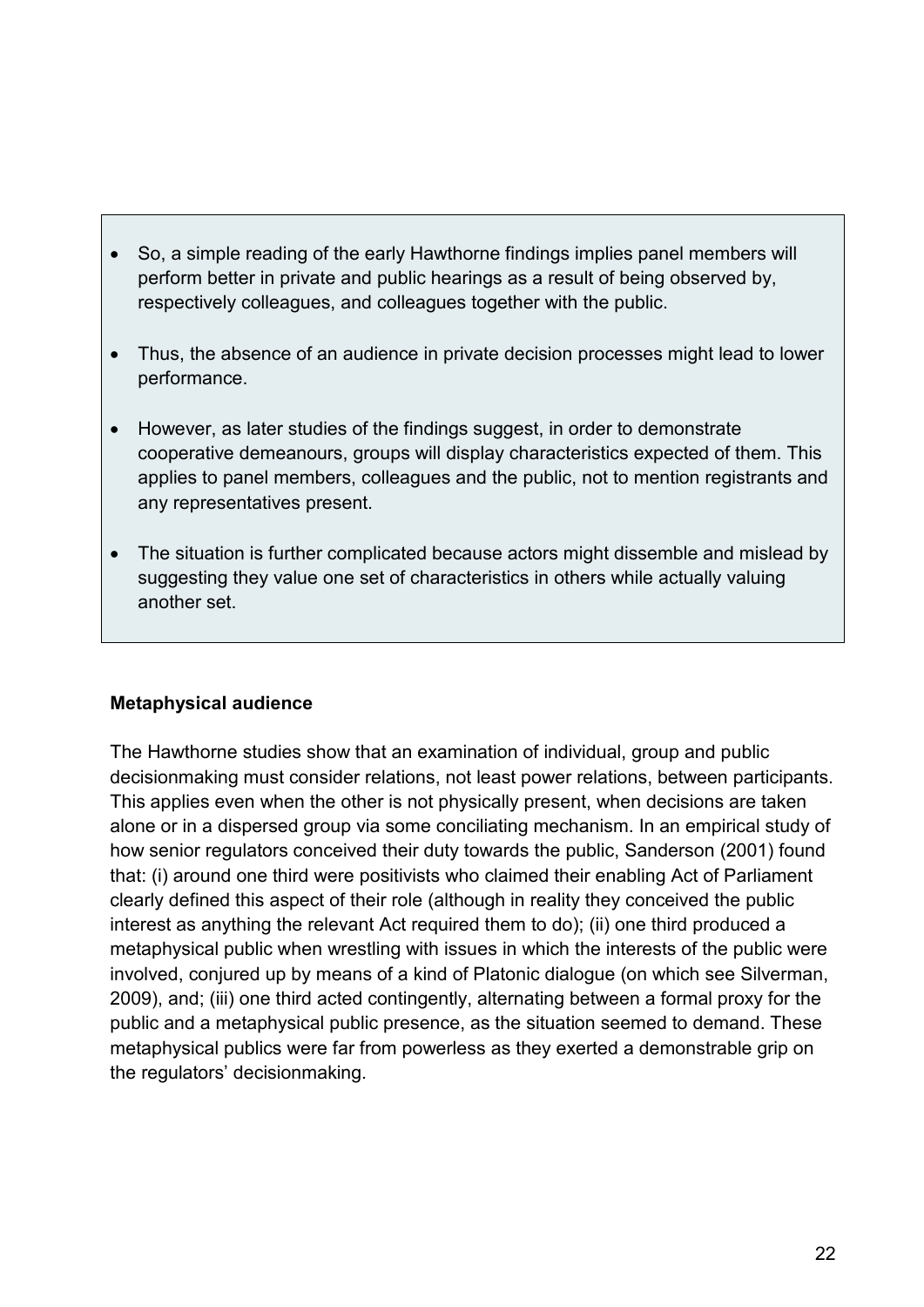• The presence of an audience in a decision process is not a simple binary – physically present/not physically present - in fitness to practise hearing decision contexts – including private decisions and private hearings. This should be borne in mind when considering lessons from the literature which, for the most part, deal simply with the physical rather than metaphysical presence of an audience.

The above caution notwithstanding we now turn to a number of articles on a range of topics primarily from social psychology, economics and other disciplines, that raise issues relating to the ways in which the physical presence of others affects specifically, decision choices. Only those with specific learning that might be applied to members of fitness to practise panels behaviour in private decisions, private hearings and/or public hearings were included for consideration.

#### **Social facilitation theory**

Social facilitation theory focuses specifically on improvements to performance in the presence of others and has some useful learning for our purposes. First articulated by Triplett [\(1898\)](#page-46-9), the theory suggests performance overall is improved by the presence of either peers/co-workers (the co-actor effect) or an audience (the audience effect). In a co-actor experiment with two cyclists Triplett found that performance improved when they raced against each other rather than the clock. The concept of social facilitation has been continually tested and refined from outset. Dashiell [\(1930\)](#page-39-8) found arithmetic speed increased in front of an audience but accuracy declined. Chen [\(1937\)](#page-38-11) performed similar experiments with ants when studying leaders and followers. An ant, working noncooperatively next to another would dig up three times as much sand as when working alone. Others found similar effects when carrying out experiments on multiplication [\(e.g. Allport, 1924\)](#page-37-4), signal detection [\(Bergum & Lehr, 1963\)](#page-37-5) and even eating (e.g. [Conger et al, 1980;](#page-39-9) [Nisbett & Storms, 1974\)](#page-43-9).

Competition improves individual performance. Recall from game theory that players are assumed to adopt either competitive or cooperative strategies and as Nash [\(1950\)](#page-43-3) posited, each will adjust their position based on how they presume others will act until an equilibrium is reached. It follows that if the majority of players act competitively each will maximise their own performance but there may be costs to the others and indeed, social costs. For instance, the negotiation process will be longer, less efficient and perhaps less effective (unless improved individual performances lead to increased aggregate performance). On the other hand, cooperative strategies, depending on circumstances, could possibly be more economic and may lead to shorter and more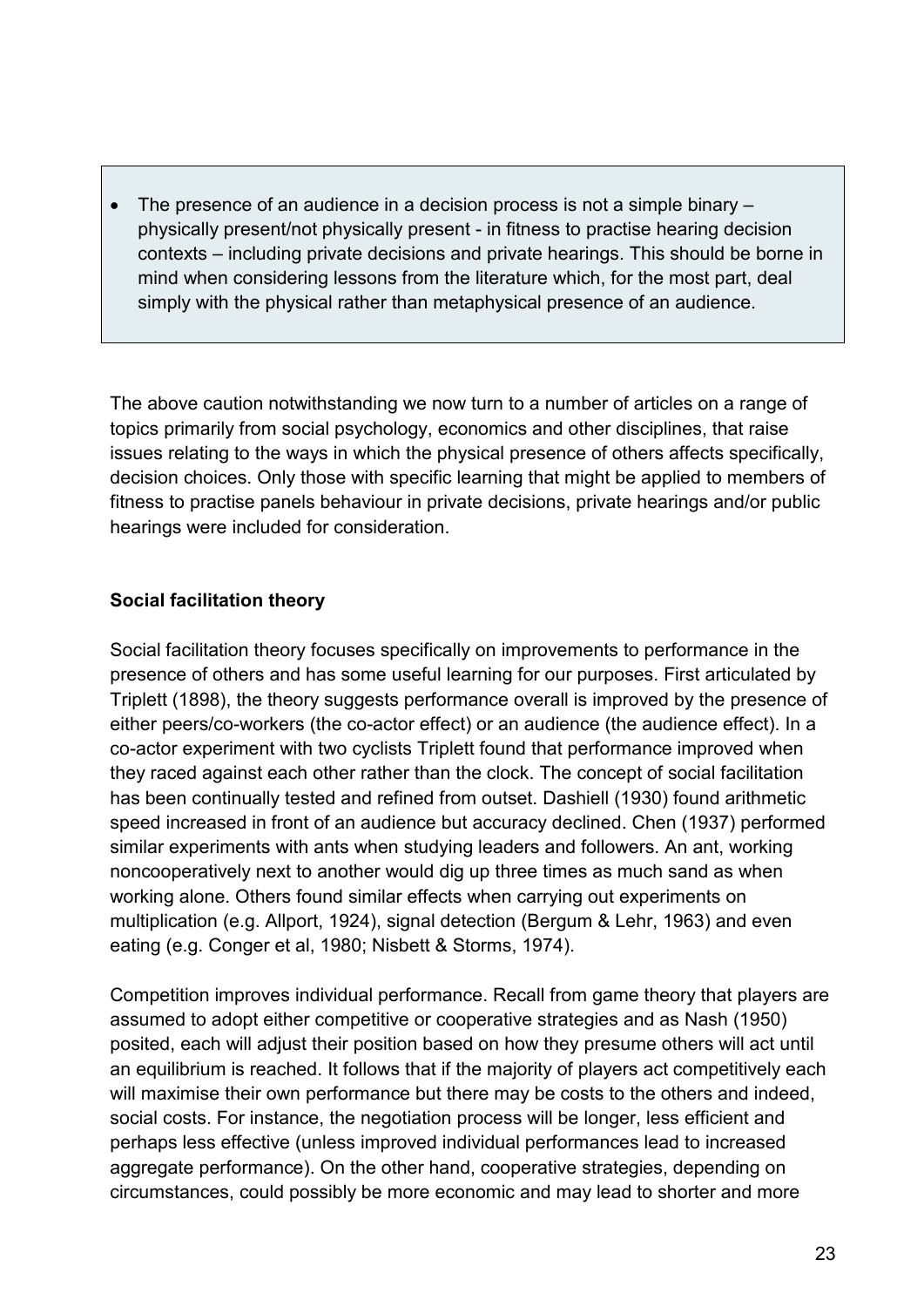efficient games but again are only more effective if aggregate group performance is higher than the sum of individual performances.

• The performance of individual fitness to practise panel members is likely to be raised by competition between them, which requires proximity and virtually continuous exchange, and thus favours private hearings and public hearings. However, whether, or the extent to which, higher individual performances would improve overall panel performance is not clear from the early pioneers' work on social facilitation theory.

Research projects on social facilitation have gradually become more sophisticated over time. Conger et al [\(1980\)](#page-39-9) found overweight subjects seated next to participants eating a relatively large quantity of crackers ate 86 percent more crackers themselves but when they sat next to someone who ate no crackers their normal intake decreased by 42 percent. In other words, people are likely to respond more to those of a similar disposition or displaying similar preferences. In a related vein, Zajonc and Sales [\(1966\)](#page-46-10) found task performance in front of an audience increased when the subjects were skilled and had confidence in their abilities but decreased when the task required skills they did not possess – *social inhibition*. Note that the audiences in this experiment were unknown to the subject. They were essentially public audiences rather than co-actor audiences.

- In public hearings the performance of fitness to practise panel members possessing the competencies necessary to hear a particular case will be higher (i.e. facilitated) than if those same members were hearing the same case in private contexts certainly private decisions, possibly also private hearings.
- Conversely, panel members not possessing the necessary competencies will underperform (i.e. be 'inhibited') in public hearings compared to how they would perform in private decisions and possibly also private hearings.

Michaels et al [\(1982\)](#page-42-13) reported similar results using research on observations of students playing pool, although using the same research, Sanders, Baron and Moore [\(1978\)](#page-44-11) argued the subjects were simply distracted by the presence of others. In work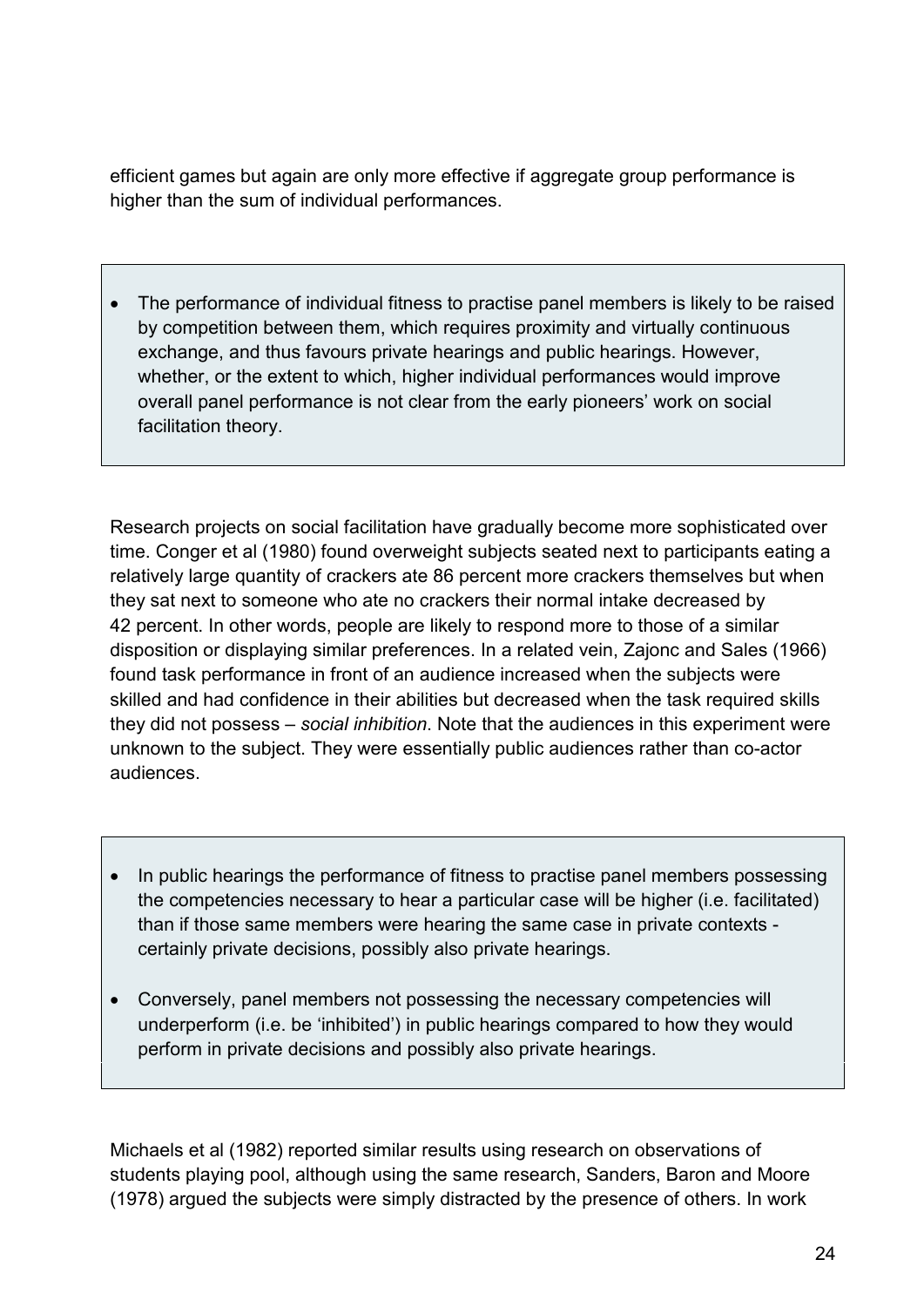environments the 'evaluation apprehension hypothesis' may explain observed differences in performance results. Individuals are concerned at being evaluated by those who can formally or informally reward or punish [\(Cottrell, 1972;](#page-39-10) [Cottrell et al,](#page-39-11)  [1968\)](#page-39-11).

• In fitness to practise hearings where colleagues are a significant presence, i.e. private hearings, and to a slightly lesser extent, public hearings, panel members may perform sub-optimally, becoming overly-concerned with reputation in front of those who can judge their performance and affect their careers. Arguably, this 'evaluation apprehension hypothesis' is less likely to hold in private decision contexts.

Social facilitation has thus come to mean in general the way in which dominant welllearned responses are strengthened by the presence of others and conversely, subordinate, less well learned responses, are weakened, as a result of some combination of increased arousal, distraction, and awareness of evaluation.

#### **Social loafing**

Note however that some studies have shown total performance can decrease in absolute terms with group working, starting with Ringelmann [\(1913\)](#page-44-12), an agricultural engineer, who found that size of group is significant. Individual performance is inversely related to size of the group. The larger the group, the lower the performance of individuals within the group – the 'Ringelmann effect.' The group provides a cloak of anonymity – cover for less prosocial behaviours, an idea that came to be known as 'social loafing' [\(Karau & Williams, 1993;](#page-41-7) [Latané et al, 1979;](#page-42-14) [Simms & Nichols, 2014\)](#page-45-8). Social loafing is essentially a free-rider problem, countered by increased identification of group members, individual goal-setting [\(Latané et al, 1979\)](#page-42-14) and, importantly for this review, well-defined rules of conduct. Given the formal nature of fitness to practise hearings social loafing is a less likely result than social facilitation although this is dependent on developing significant levels of trust between participants [\(Leana III &](#page-42-15)  [Van Buren, 1999\)](#page-42-15) and maintaining small panel sizes. We note by way of example both the General Optical Council [\(2019\)](#page-40-8) and the Nursing and Midwifery Council [\(2019\)](#page-43-10) panels have a maximum of five members.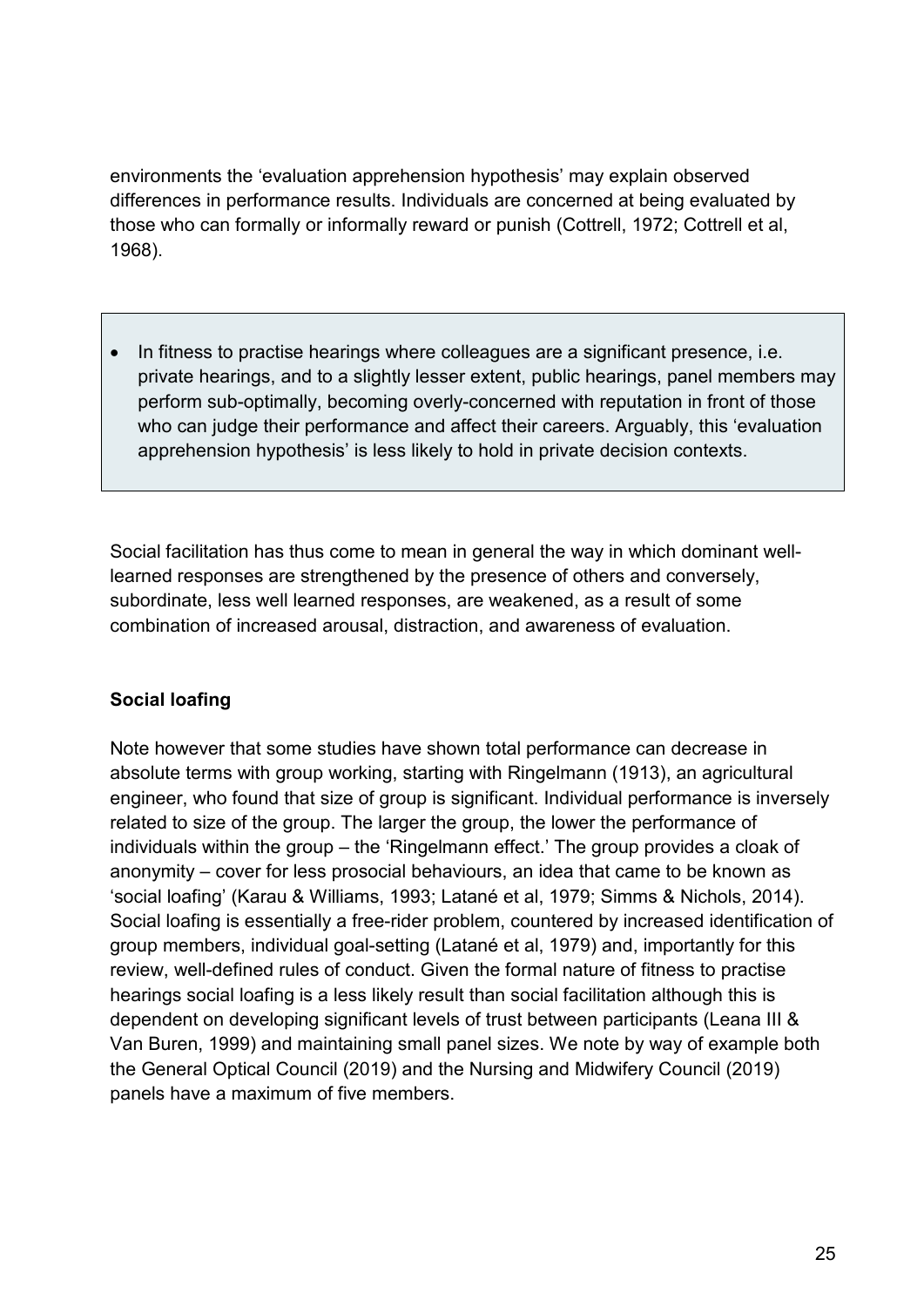- The free rider problem of 'social loafing' is less likely in private decision contexts as long as the defined tasks and contribution of each individual panel member are clearly identified and discernible to others.
- In any case, in all decision contexts, panel size should be optimally small, and an emphasis placed on developing trust between the panel members.

#### **Conformity effect**

A more significant issue from the group working literature concerns the 'conformity effect.' In a famous experiment Asch [\(1951\)](#page-37-6) presented students with a card with a line on it, and a second card with three lines on it, one of which was the same length as the line on the first card. A student subject was placed within the group who were then al asked to identify the matching line on the second card. What the student did not know is that the rest of the group were actors. In most repetitions the actors identified the correct line, as did the student, but occasionally they would all identify the wrong line. In a significant minority of those cases the student subject would conform with the group and give the evidentially incorrect response. Afterwards the students were interviewed and asked why they conformed? A few believed that had given the correct answer but the rest gave a variety of reasons, reflecting the wide range of attributes and characteristic behaviours studied over the past century by researchers of, in particular, differential psychology (see for example [Anastasi, 1937;](#page-37-7) [Binet, 1916;](#page-38-12) [Cronbach, 1957\)](#page-39-12). In other words, their responses reflected their personality, motivation, intelligence, ability, interests, values, self-concept, self-efficacy, and self-esteem, which in this case can be characterised as either (i) normative – a desire to be considered cooperative, or (ii) informational – a belief the rest of the group must be better informed.

A number of criticisms have been levelled at Asch's work however, mostly concerning situational context. The 1950s were a time of cold war tensions in the US and conformity was a patriotic value, not least amongst the mostly male university-age undergraduates of the time. The experimental research environment was stressful for the subjects. They experienced fear over whether to conform. Over time the experiment was refined and repeated by Asch and others. Some of these situational concerns were addressed, and findings produced of particular interest to this review. For instance, the group size at which conformity is maximised was found to be a majority of 3, to avoid suspicion of collusion [\(Baron & Byrne, 1977\)](#page-37-8) and if the lone subject was aided by the introduction of a confederate, the desire of the subject to conform deceased substantially [\(Allen & Levine, 1968;](#page-37-9) [1971;](#page-37-10) [Asch, 1956\)](#page-37-11). The basic idea holds but note that in the original model the premise is an extreme case – the majority lie, and the lone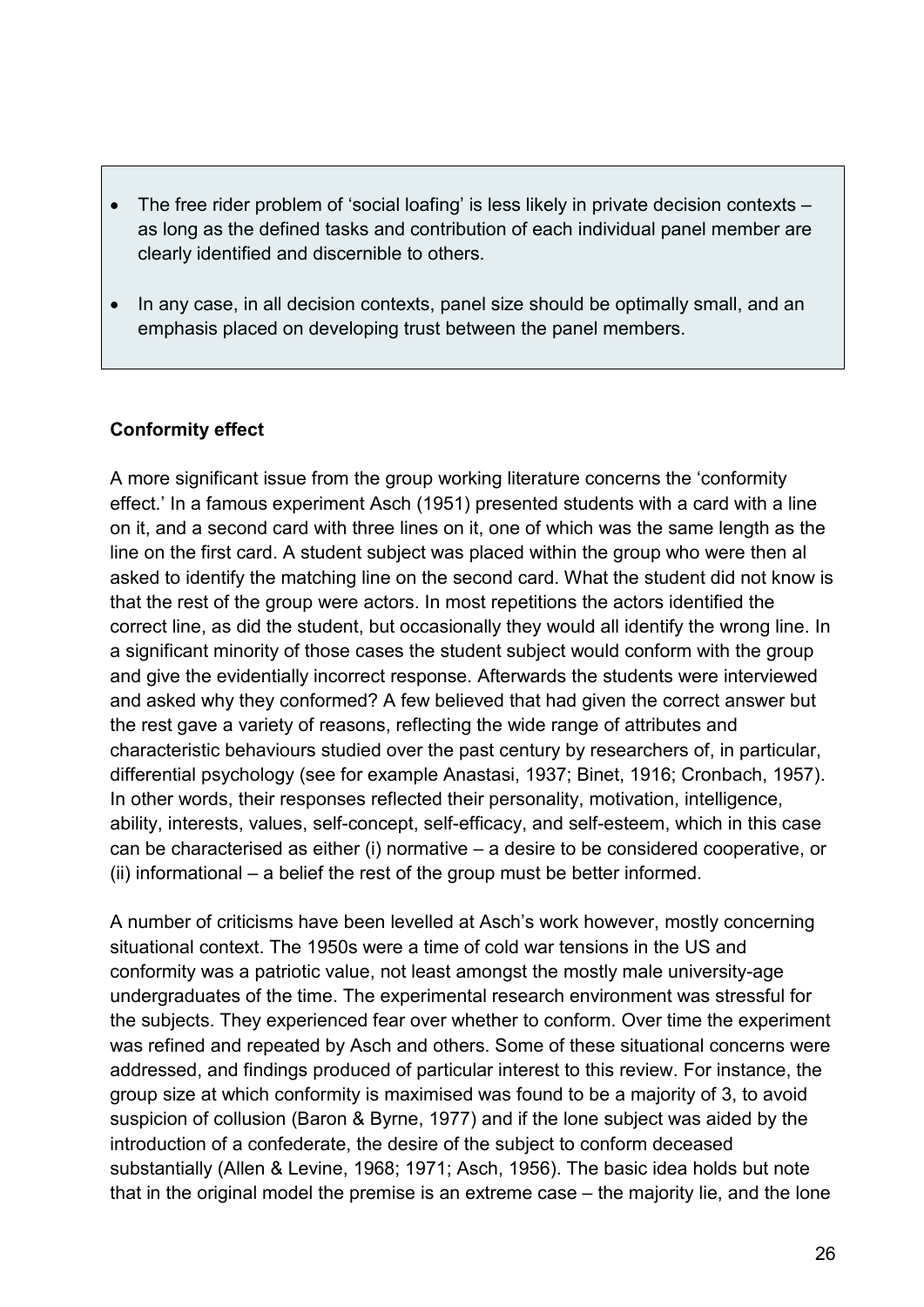individual's initial determination is correct. The later refinements showed a weaker effect as more realistic circumstances were modelled.

- Private decisions are less likely to be affected by the conformity affect as contact is discontinuous.
- However, it may be possible for a dominant group within a panel to subvert the initial determinations of a cooperatively minded member in both public hearings and private hearings (subject to other constraints being ineffective), though this is less likely if the size of the panel is optimally small.

Nonetheless, the conformity effect does provide some insights into how individual panel members might respond to uncertainty, a matter addressed briefly above when we considered decisions and risk. On a related subject, the economists Tversky and Kahneman [\(1983\)](#page-46-11) examined how decisionmakers respond when faced with two outcomes they perceive equally probable. For an example we could return to the Asch study where students had to balance their own perception of the length of line against the incorrect but overwhelming majority opinion. In interviews after the experiment, students typically had found under pressure at the time both cases more or less equally convincing. Tversky and Kahneman note that 'judgments under uncertainty, …, are often mediated by intuitive heuristics' by which they mean that 'when faced with a difficult question, we often answer an easier one instead, often without noticing the substitution' [\(Kahneman & Egan, 2011 p12\)](#page-41-8). Thus, rather than engage in lengthy consideration student subjects opted for a simplifying common-sensical rationale – the majority could not be wrong – much easier than standing their ground. The incorrect majority caused cognitive bias in the lone student subject who had to balance the loss from being proven wrong with the gain of being proven right. As 'prospect theory' demonstrates, we are more influenced by a current or potential loss than a future or equivalent gain [\(Kahneman & Tversky, 1979\)](#page-41-9).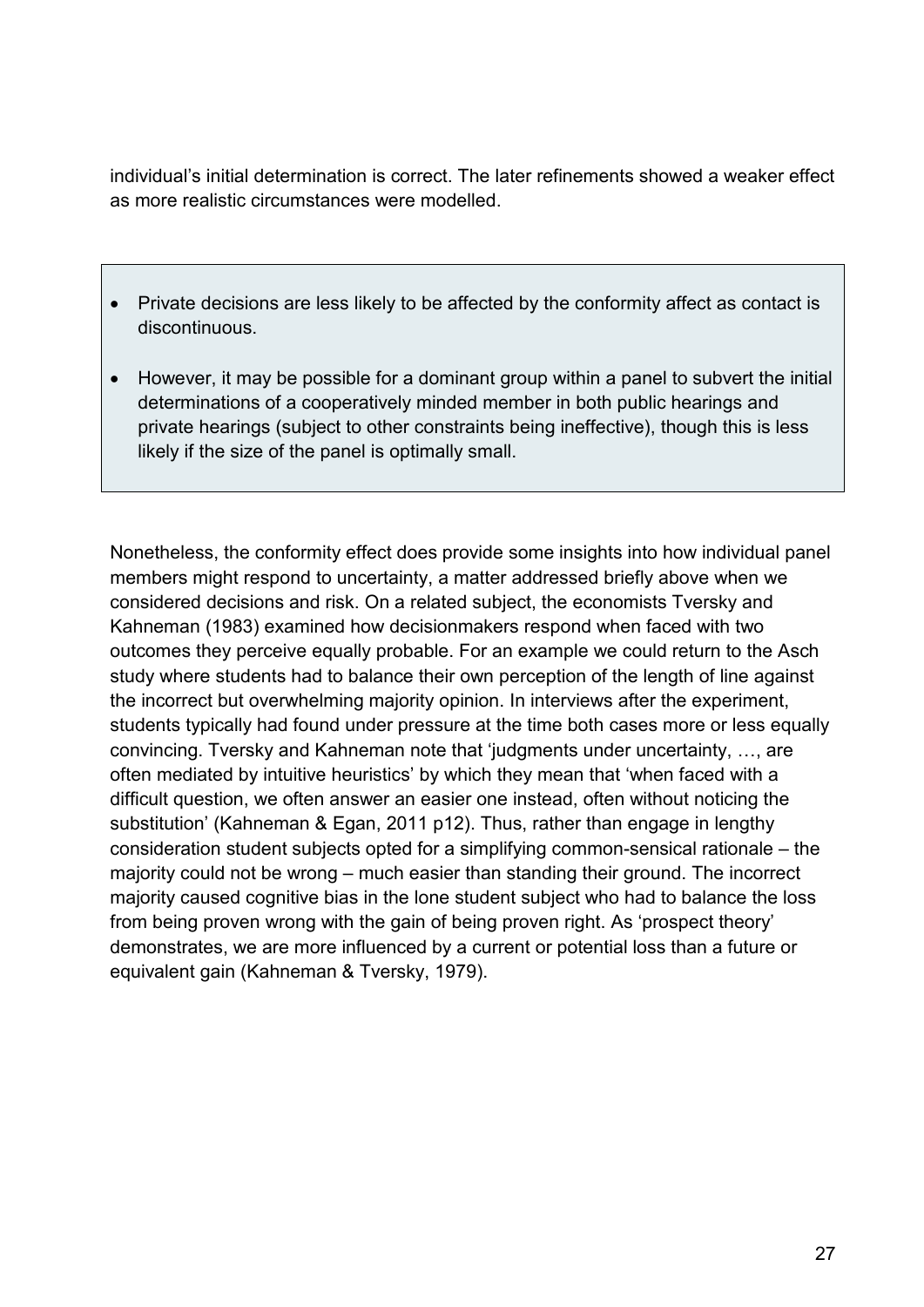- Irrespective of whether objectively correct or not, a panel member will tend to simplify, relying more on intuition than logic, when faced with uncertainty caused by finding their assessment of a case differs from the majority of the panel.
- This cognitive bias is more likely to occur in public hearings or private hearings where the majority have the opportunity throughout to attempt to sway an individual or minority from their initial stance. This problem is less likely in private decision contexts, with the exception of the final conciliation stage of the process.

#### **Prosocial behaviours**

Also from within economics, Houser, Montinari and Piovesan [\(2012\)](#page-41-10) examined private and public decisions in social dilemmas, drawing on evidence from the behaviour of children. They used as subjects (i) older children who could anticipate that selfish behaviour could lead to shame [\(see Ferguson et al, 1991\)](#page-40-9), and (ii) younger children who had not yet exhibited full theory of mind related skills, i.e. they could not yet impute mental states to themselves and (differentiate themselves from) others [\(see Premack &](#page-43-11)  [Woodruff, 1978, esp p515\)](#page-43-11). Houser et al generated some intriguing results, and their focus on conflicts arising from social dilemmas is pertinent. Citing Hardin [\(1968\)](#page-41-11) they note that 'social dilemmas involve conflict between an individual's short-term selfinterest and a group's ability to sustain social cooperation.' Their study tested the linked propositions that (i) exposure to an audience encourages broadly optimal behaviours while (ii) anonymity promotes the opposite (posited originally by [Hoffman et al, 1994;](#page-41-12) [1996\)](#page-41-13). Houser et al found that public decisionmaking promoted pro-social behaviour only in individuals who above all want to avoid being perceived negatively by others. For these individuals, implicit threats of punishment or other forms of retaliation are of less concern. They concluded overall that decisionmaking in public 'might have distinct efficiency advantages over alternatives e.g., monitoring and enforcing sanctions [\(on](#page-46-12)  [which see Xiao & Houser, 2011\)](#page-46-12) that require costly interventions at the individual level' [\(Houser et al, 2012\)](#page-41-10). These findings are supported by experiments by Chen, Houser, Montinari & Piovesan [\(2016\)](#page-38-13), who also show that popularity is a factor in prosocial behaviours, and in the original research in this area conducted by Hoffman et al [\(1996\)](#page-41-13). The latter demonstrated that the desire for reciprocity - in their formulation a specific calculative form of cooperation - increases linearly with social distance, i.e. as the size of group increases. This may be an evolutionary strategy for dealing with larger numbers of unfamiliar people.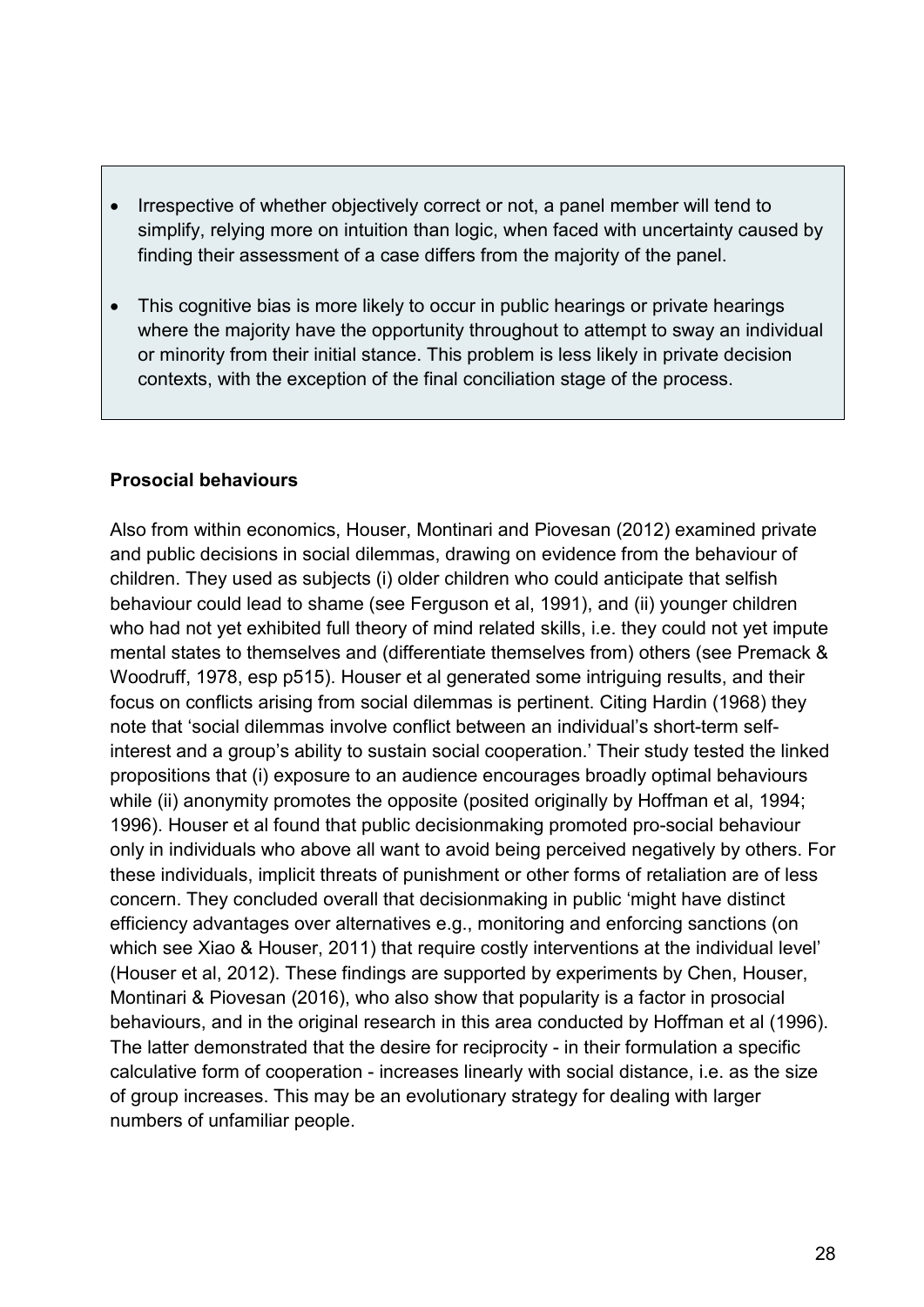- A panel member's intent to benefit others is maximised in public hearings but only where that individual is concerned to avoid being perceived negatively by others. In large panels such a member would act more calculatedly, seeking reciprocal benefits.
- Knowledge of the character of individual panel members is thus a critical component in assessing whether any particular set of panel members will perform well overall. Size of panel, as discussed earlier, is also critical.

One of the ways in which individuals encourage group acceptance is by demonstrating a concern with fairness. Shaw et al [\(2014\)](#page-45-9) conducted experiments with children of varying ages and found that while all engaged in fair behaviour because being fair was seen as intrinsically good, the older children also demonstrated a desire to be seen to be fair by others. This is consistent with social signalling models. Andreoni and Bernheim [\(2009\)](#page-37-12) employed econometric modelling to examine the 50-50 norm - why people opt so often to share profits, split restaurant bills, workloads etc. Their conclusions provide support for the audience effect. They found the 50-50 norm is more prevalent when decisionmakers are observable. They used a version of game theory, the 'dictator game,' [\(Forsythe et al, 1994;](#page-40-10) [Guala & Mittone, 2010;](#page-40-11) [Güth et al, 1982\)](#page-40-12) to show that, despite earlier findings by for example Fehr and Schmidt [\(1999\)](#page-40-13), altruism alone cannot account for demonstrations of fairness. Dictators by definition have no need to distribute resources, yet they do, to an extent. Observability is the driver. Being seen to be fair – to an extent - yields superior outcomes.

- Recent econometric modelling suggests public hearings and private hearings are more likely to yield fair outcomes than private decisions (in contrast to findings from the work undertaken in the 1990s that showed the audience effect to be negligible and that fairness resulted primarily from altruism.) The differences between these findings and indeed other inconsistent findings surveyed above are in no small part due to the context-specific nature of much of the empirical research reported here, and indeed to the assumptions made in the theoretical studies.
- Specific observation of panels at work would be required to make anything approaching a reliable determination about which studies and models are most consistent with the three fitness to practise contexts. Nonetheless the studies reported here do suggest differences and point to issues that could be usefully investigated.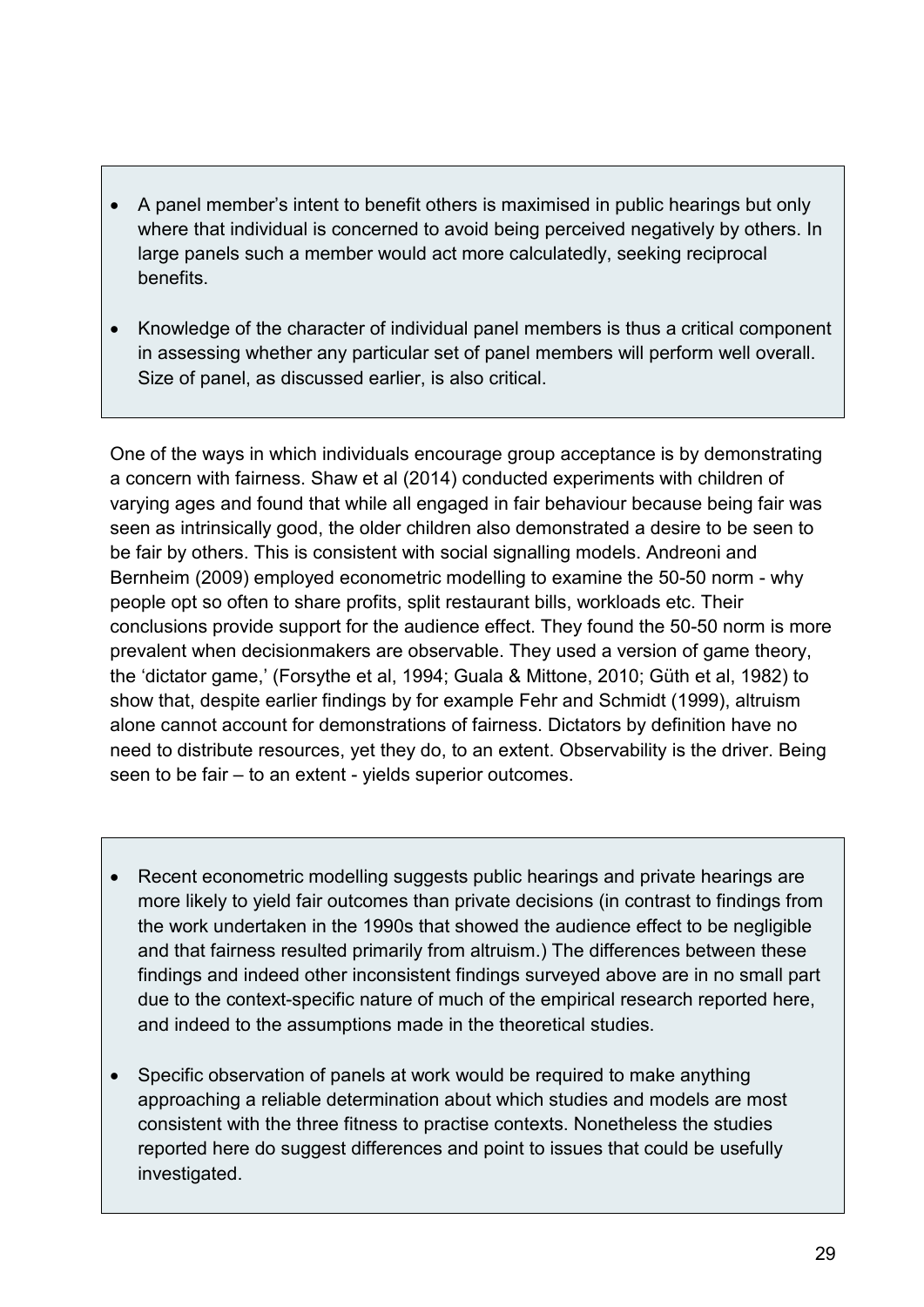## 4. Decisions in context: Public hearings, private decisions

Having reviewed a selection of relevant key works on individual decisionmaking and the impact of an audience we focus now more on situational context, analogous to our decision contexts. There is no directly relevant body of literature though there are many that offer insights that point us to the factors we might benefit from observing or considering to aid our understanding of what might happen when the same panel members are asked to make the same decision on the same case but in a different context. As context is contingent the field is somewhat fragmented and answers are few, but we focus here primarily on what can be learned about the importance of context from the strategic management literature (applied learning from psychology and sociology) as it is concerned, for the most part, with decisionmaking in organisations.

#### **Contexts**

Within organisations (and without for that matter), decisions are social rather than purely personal constructs. Panel members do not perceive fitness to practise cases in isolation. Yes they follow (i) specific task instructions and (ii) relevant rules to be followed to reach a rational decision and outcome, but in the course of considering a case they will also reflect (iii) prevailing values and underlying assumptions and knowledge about existing practices and structures [\(Perrow, 1986\)](#page-43-12). Schein [\(1992\)](#page-45-10) uses a similar type of categorisation from an organisational culture perspective, identifying (i) artefacts: visible organizational structures and processes, (ii) espoused values: strategies, goals, philosophies, and (iii) basic underlying assumptions: unconscious, taken for granted beliefs, perceptions, thoughts and feelings. In both approaches structure (analogous to decision context) and values, play a role in helping us make sense of the tasks we face.

We raised in the previous section the way that particular decision contexts may lead to panel members over-focusing on either outcome or process goals. How they might reach such decisions was the subject of an experimental study of compromise and contrast effects in legal cases by Kelman et al [\(1996\)](#page-41-14). They tested the responses of psychology students to legal cases with different sets of potential penalties to see if attitudes to justice changed in different contexts. They found they could guide the subjects towards agreeing on different levels of penalties for the same crimes by manipulating the range and severity of the penalties available – compromise and contrast. While there was some evidence of context independence, there was also evidence of context dependence. The difference was entirely contingent on the exact details of the context. The introduction of a compromise option that still served to punish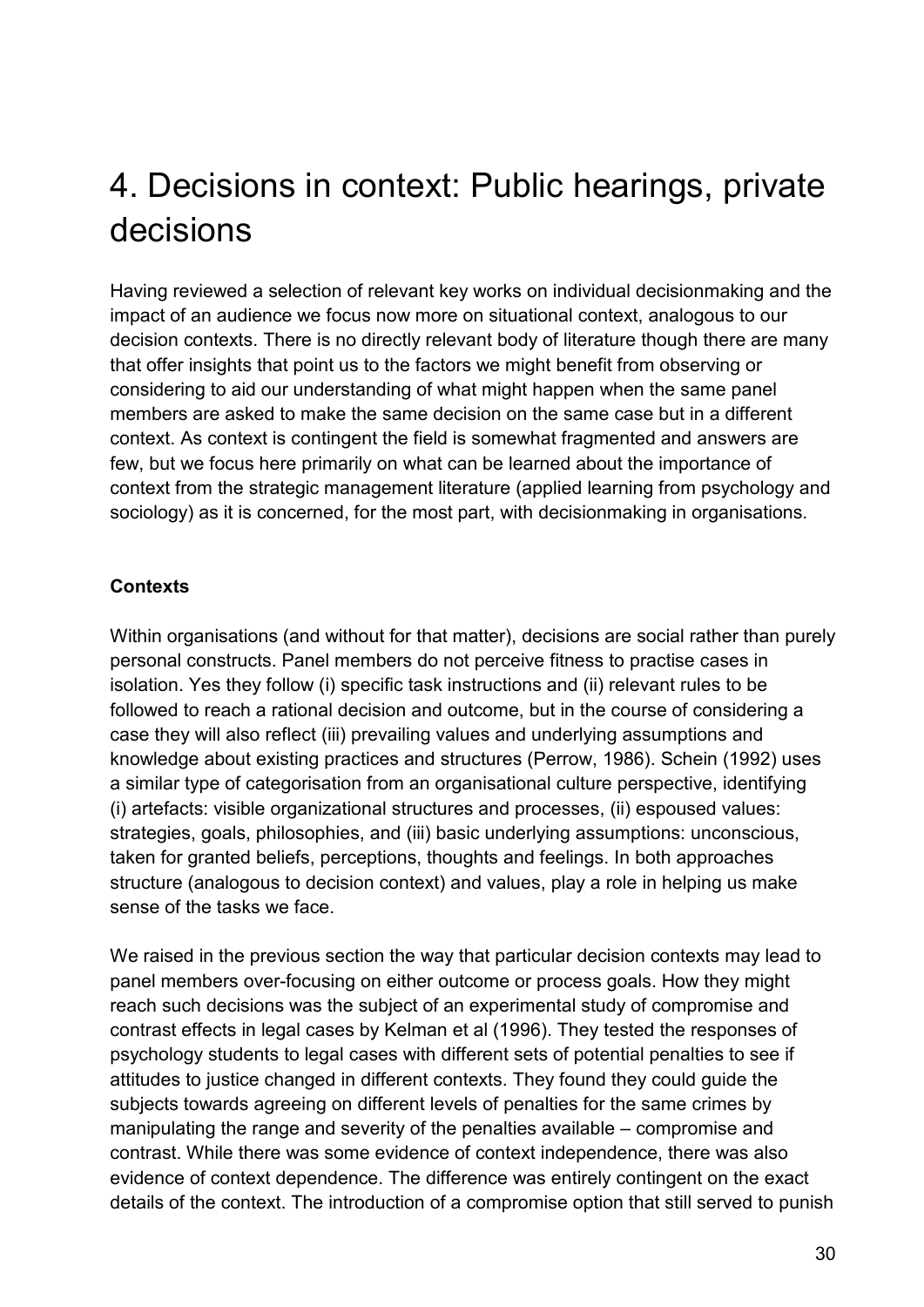but was not at the extreme end of the range of penalties would produce contextdependence so as ever, the details are everything in considering the impact of context.

• Experimental studies suggest panel members may reach different judgements for the same case of noncompliance in different decision contexts – public hearings, private hearings, decision contexts - but this is entirely contingent on circumstances so would need to be empirically researched.

Context, though contingent, has thus been recognised as an important component in decisionmaking as researchers in the field moved understandings of decisions on from the classical rational actor and descriptive decisionmaking literatures, outlined in the second section of this review, to a more nuanced and diffuse post-positivist perception of decisions as part of a process of sensemaking [\(Weick, 1995\)](#page-46-13). This idea of sensemaking reminds us that we are not dealing with a purely objective environment but rather with how decisionmakers perceive their environment, their context [\(Child,](#page-38-14)  [1972;](#page-38-14) [Weick, 1979\)](#page-46-14).

#### **Mental models and frames**

Decisionmakers build a mental model of the problem to be solved [\(Forrester, 1971;](#page-40-14) [Johnson-Laird, 1983;](#page-41-15) [Norman, 1987\)](#page-43-13). 'The mental model is a "selective abstraction" of reality that we create and carry around in our head. As big as some of our heads get, we still can't fit reality in there. Therefore, all mental model are simplifications. They necessarily omit many aspects of the realities they represent' [\(Richmond & Peterson,](#page-44-13)  [2001\)](#page-44-13). In the case of fitness to practise hearings, as shown below, a panel member's mental model will be informed by (i) the information directly relevant to the case, (ii) the panel member's characteristics, norms, and habits, and (iii) their understanding of the decision context.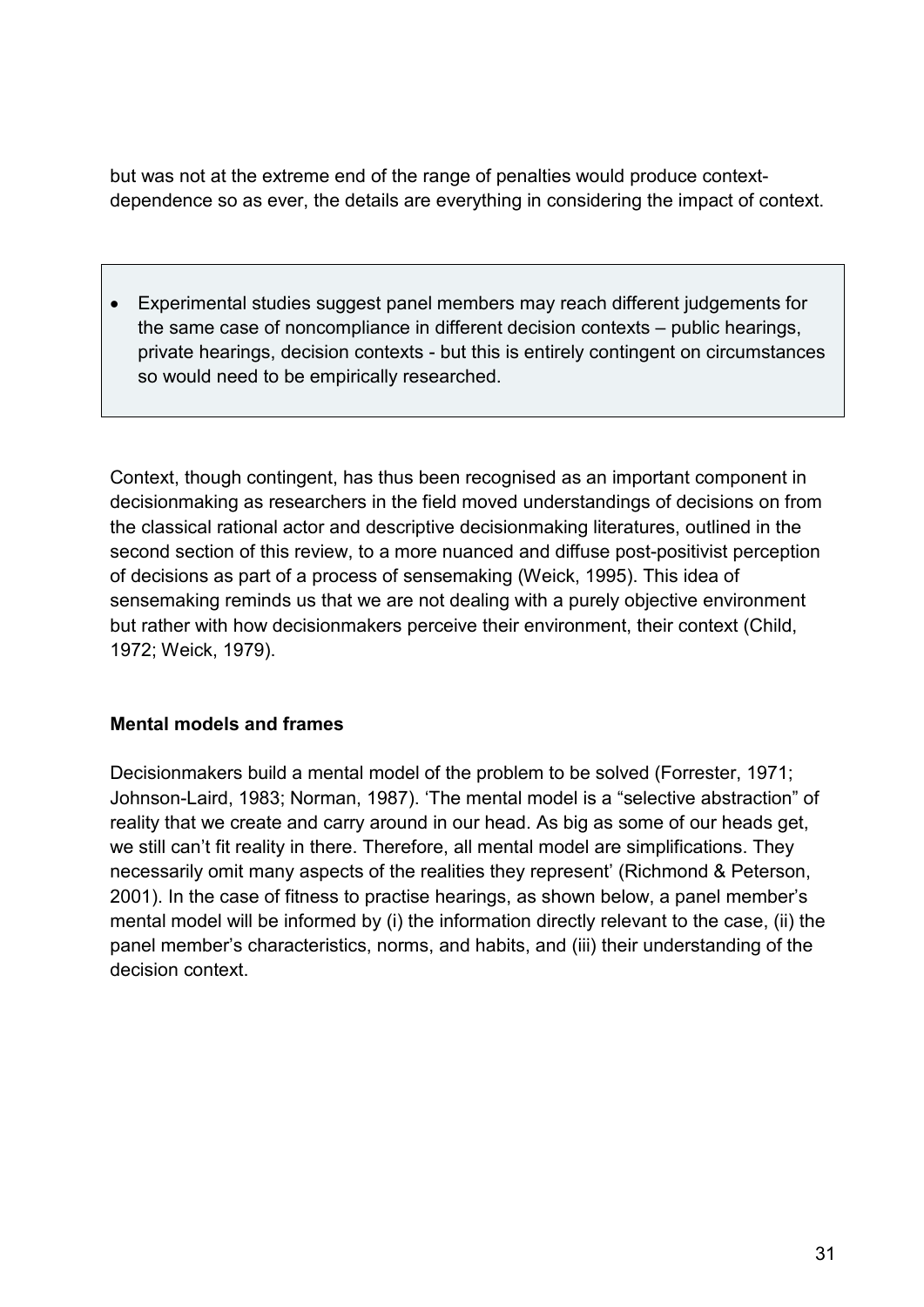

Mental models can be considered specific versions of cognitive frames [\(Goffman, 1974;](#page-40-15) [Tversky & Kahneman, 1981\)](#page-46-15) which are broader forms of schema comprising simplified representations of the world around us. Frames use psychological concepts such as:

- expectancy (belief that a course of action will bring about the desired outcome),
- demand (meeting the expectations of others), and
- intention (planning action to achieve the desired outcome),

which together form 'patterns of interpretation through which people classify information in order to handle it efficiently' [\(Scheufele, 2004\)](#page-45-11).

- Panel members will frame cases differently in different decision contexts because both fitness to practise hearings, howsoever constituted, and consensual disposal will:
	- (i) generate different methods for resolving the case;
	- (ii) contain different co-actors and audiences at varied relational distance;
	- (iii) promote different levels of commitment to the case
- Understanding how panel members construct different frames in different contexts would again require observation of fitness to practise cases.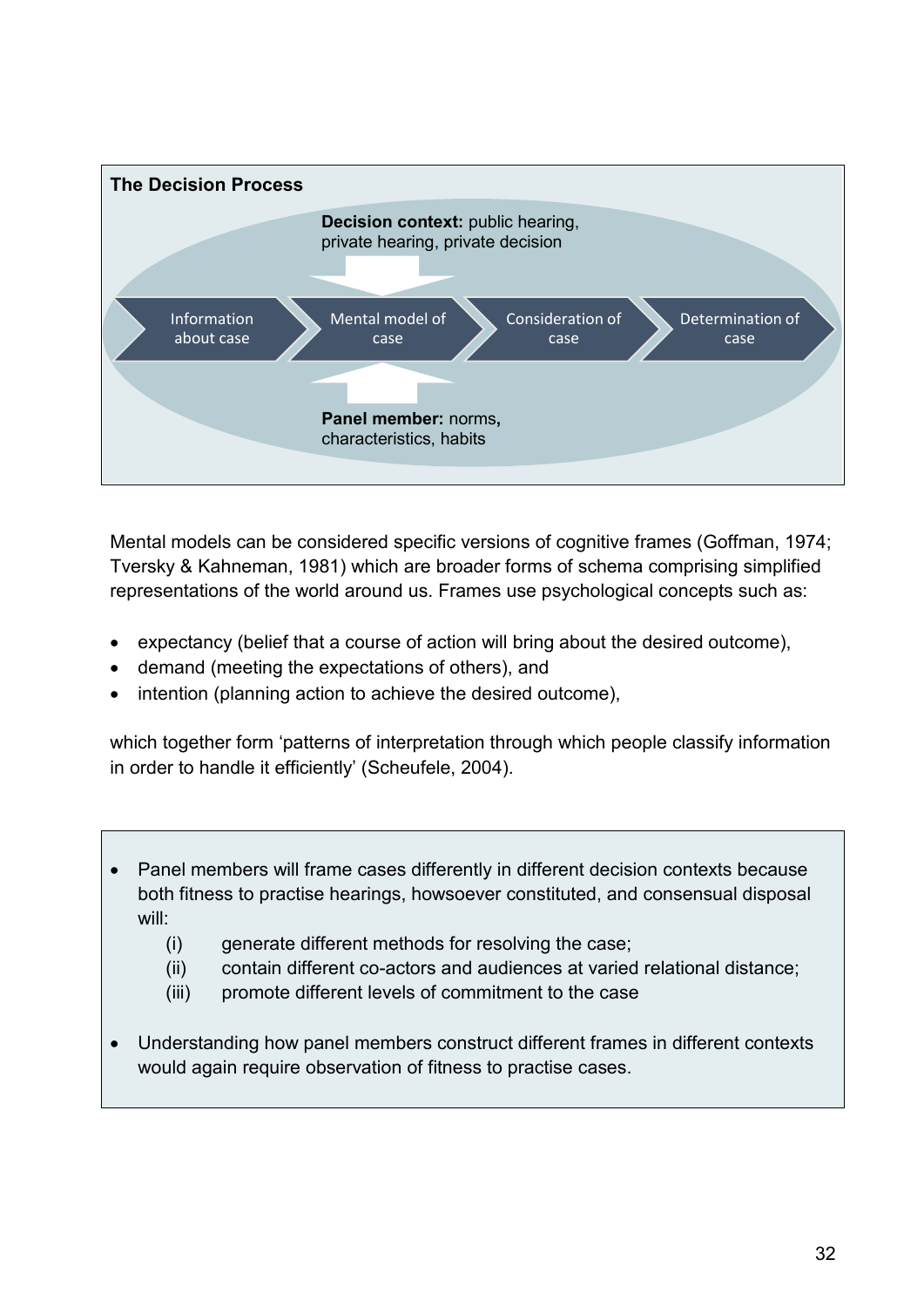Framing has been used fairly widely in decisionmaking and is particularly useful in relation to our decision contexts. We can readily conceive how a panel member might differentiate and produce separate frames for public hearings, private hearings and private decisions. The components of a decision frame are similar to the components of mental models though they focus on decisions, obviously. Thus, a decision frame refers to the decision-maker's conception of the acts, outcomes, and contingencies associated with making a particular choice. The frame that a decision-maker adopts is controlled partly by the formulation of the problem and partly by the norms, habits, and personal characteristics of the decision-maker.

Panel members, like the rest of us, are not consciously aware of framing. This can lead to sub-optimal decisions. 'Decisionmakers (i) might have a different preference in a different framing of the same problem, (ii) are normally unaware of alternative frames and of their potential effects on the relative attractiveness of options (iii) would wish their preferences to be independent of frame, but (iv) are often uncertain how to resolve detected inconsistencies' [\(Tversky & Kahneman, 1981 pp457-8\)](#page-46-15). In practical terms, framing issues start with (i) above - which context is appropriate for handling a particular case? - an issue raised in the consultation on consensual disposal by the General Optical Council [\(2017\)](#page-40-16). Decisionmakers tend to associate particular contexts with specific decision outcomes, with each repetition habitually strengthening the association between frame and outcome [\(Bargh, 1990;](#page-37-13) [see also James, 1890\)](#page-41-16). This can have efficiency advantages because the more often a behaviour is performed in a given decision context, the faster that behaviour can be retrieved when that same context is next encountered [\(Aarts & Dijksterhuis, 2000\)](#page-37-14). Of course, poor behaviours may also be reinforced.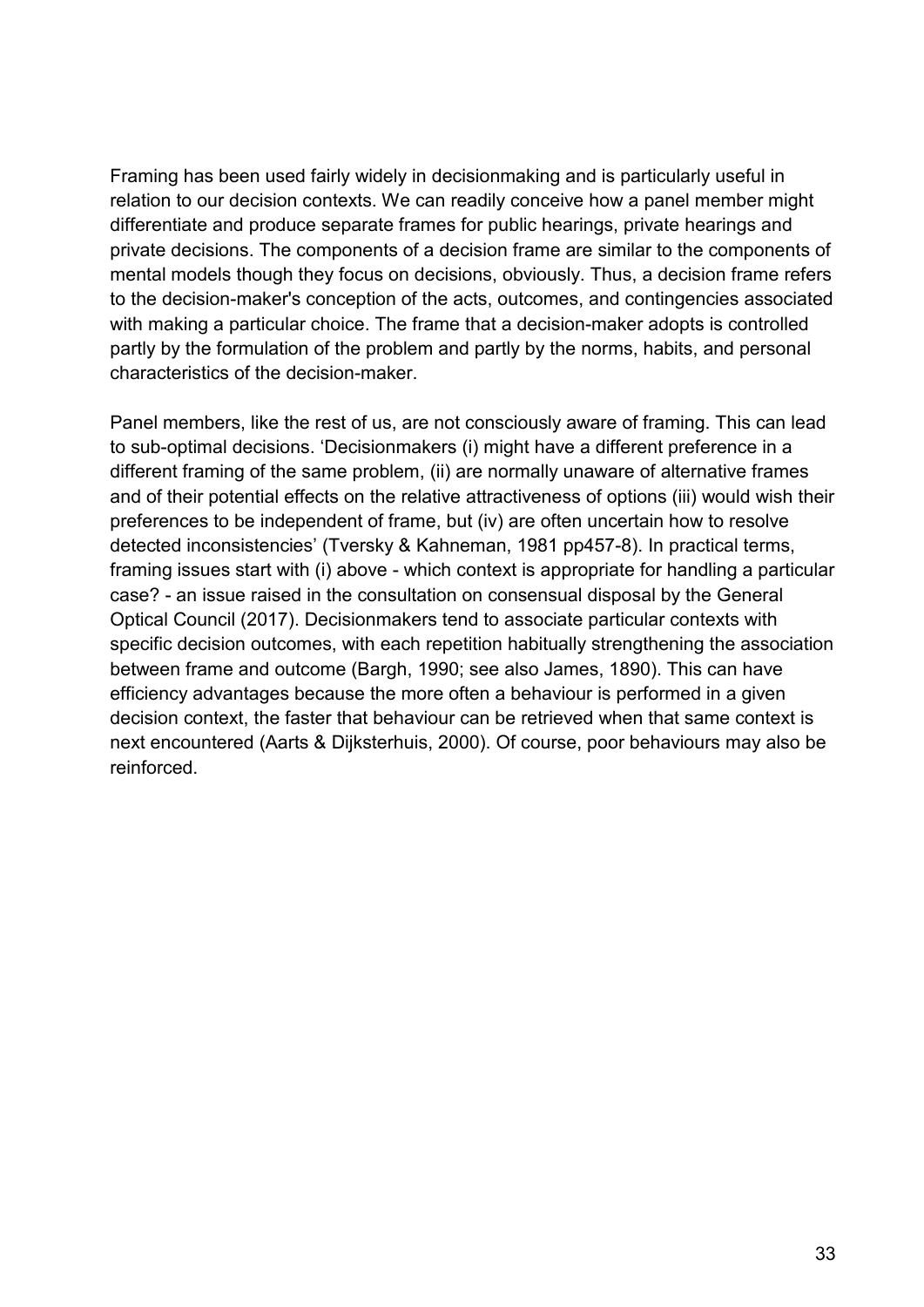- Panel members who are used to working methodically alone using their own systems within existing parameters for reaching conciliated private decisions, will find public hearings 'jarring' and will notice differences in procedure which will become magnified within their decisionmaking process. There may also be efficiency losses.
- The same will apply in reverse: Panel members used to a quasi-judicial public hearing will find their attention drawn to differences in the structures and process caused by absence of the public in a hearing, and even more so when asked to work independently in a private decision context.
- Panel members may not notice that behaviours optimal in a previous decision context are sub-optimal in a new context. This applies particularly to embedded habits, norms and routines, and even underlying values, especially instrumental values.
- Observation of precise differences in structure and process from the perspective of the panel member - would be needed to understand the impact on outcomes in different contexts and of course in switching between different contexts.

#### **Cues**

In a similar vein, Weick [\(1995\)](#page-46-13), drawing on Shotter [\(1983;](#page-45-12) [1993\)](#page-45-13) writes of the contextual relevance of 'cues' in sensemaking. The concept is used in psychology to refer to stimuli that help the retrieval of a certain memory. Context-dependent cues help retrieve memories formed in a certain context [\(Smith & Vela, 2001\)](#page-45-14). Familiarity with structures and processes, and one's role within them, present as cues or guides to future action. Context affects both what is considered a cue and also the interpretation of that cue. To the extent to which panel members 'notice' or consciously are aware of the structures and processes of private decisions, private hearings and public hearings, their responses will differ [\(Starbuck & Milliken, 1988\)](#page-45-15), all else being held equal. It should be noted however that not all cues are context-dependent. In a meta-analysis, Smith and Vela [\(2001\)](#page-45-14) found that encouraging subjects to develop the use of non-contextual cues in one context, as well as selective reinstatement of appropriate context-dependent cues in a new context, reduced the harmful effect of 'environmental manipulations.'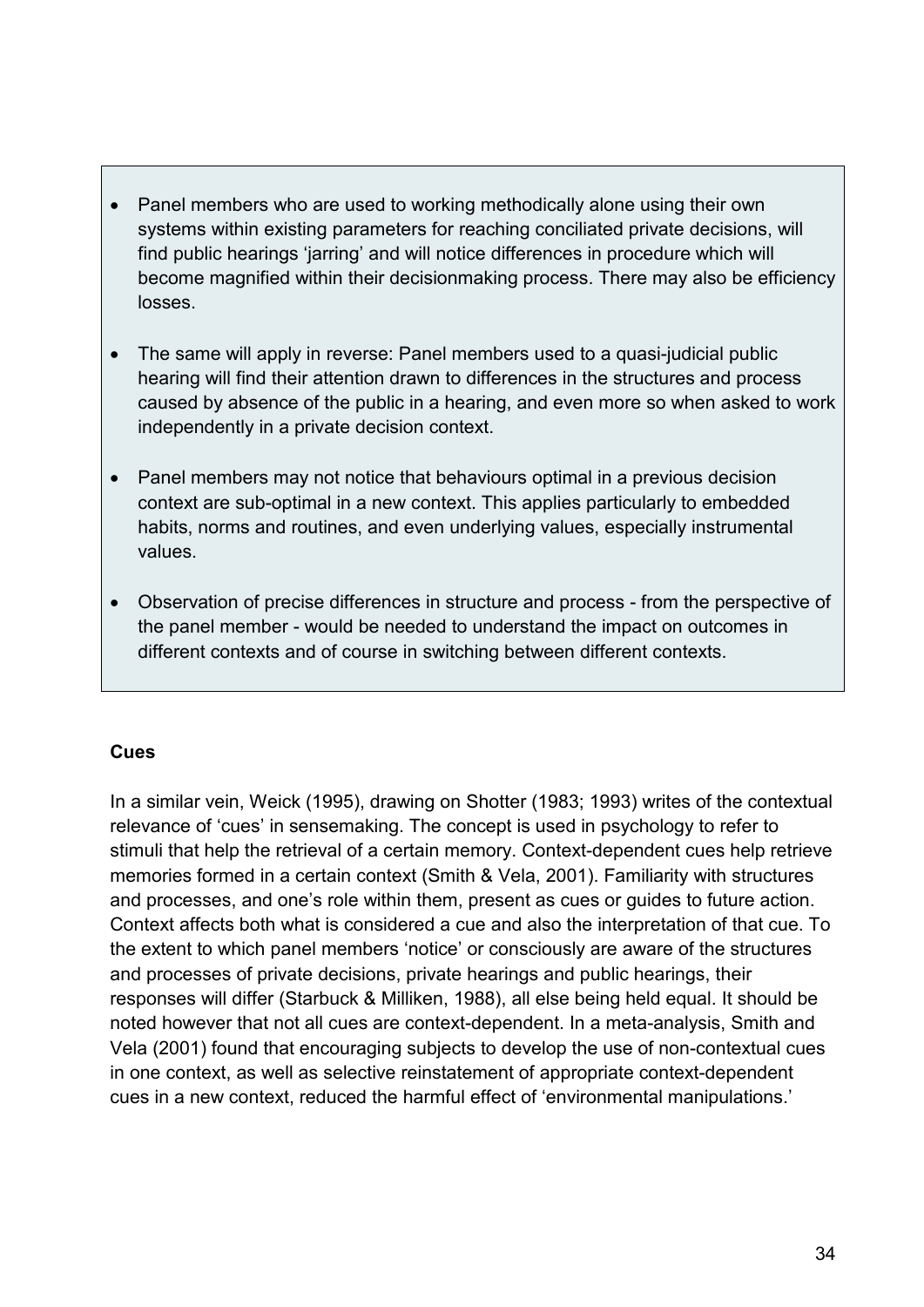• Panel members' experiences and subsequent habits routines, norms, gained working in one decision context, such as public hearings, are not necessarily optimal when reproduced in another context such as consensual disposal. Guidance may be useful to guard against this possibility, and a very simple message: emphasise the commonalities, deemphasise the differences in the panel member's task set between public hearings and consensual disposal.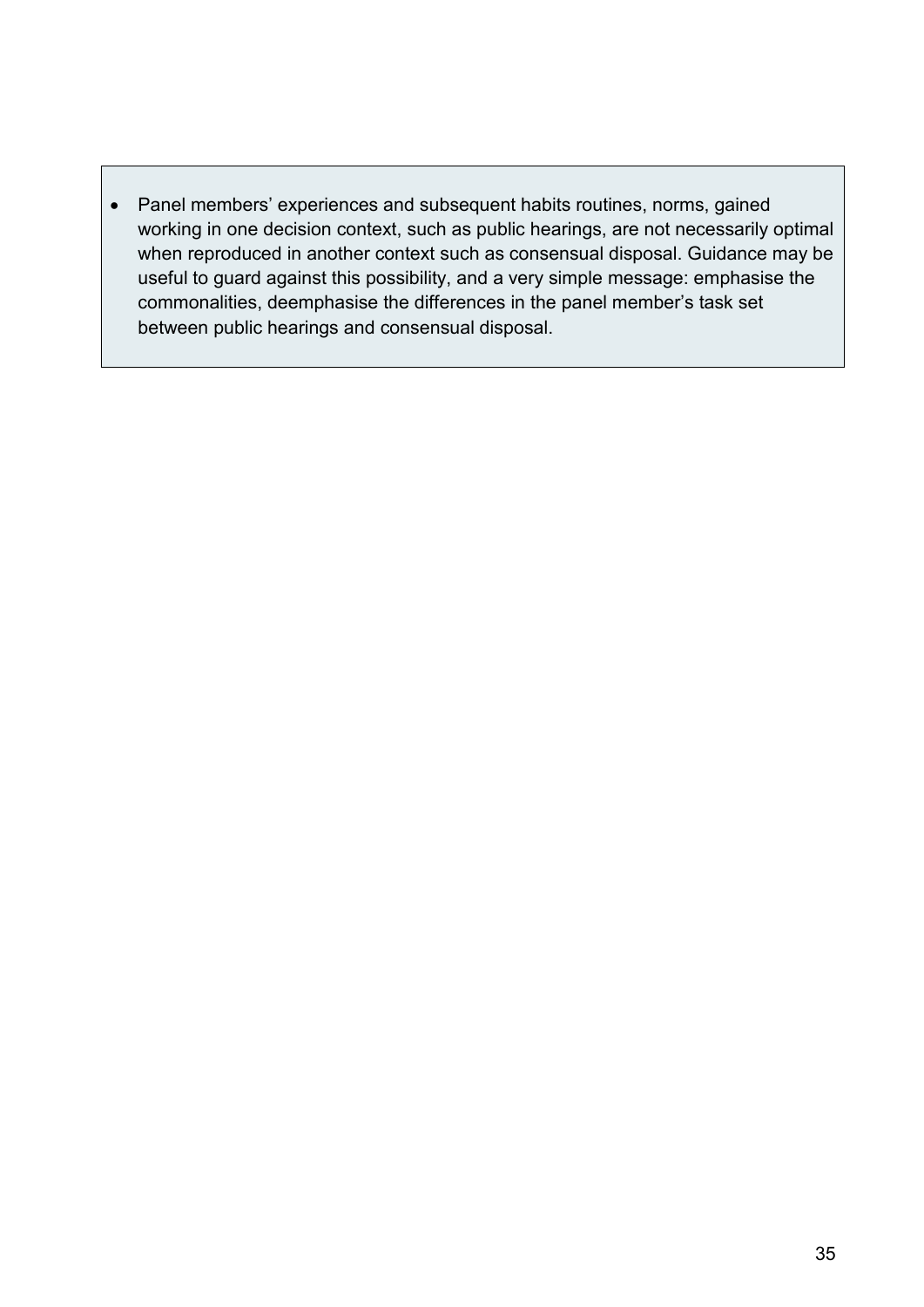## 5. Summary and Conclusion

In this review we have addressed how decisionmakers make decisions and the psychological effect on decision-makers of observers and considered some implications of panel members switching from public hearings to private hearings to consensual disposal. A number of useful insights have been elicited from the organisational psychology and other literatures on decisionmaking and have been presented above. By way of a brief summary to illustrate the importance of decision context:

- Panel members are more likely to strive to perform better in public hearings because of the presence of the public but may be inhibited from suggesting more radical solutions to cases than they would if the process was private.
- The lack of an external audience in private hearings and private decisions could lead to panel members directing their attention more to colleagues, consciously or not, serving their own (career) interests.
- Private decision processes enable panel members to consider a broader range of options, but fewer opportunities for formal interaction and negotiation could in some cases be sub-optimal, leading to more decisions being contested.

However, what has become obvious in the course of conducting this review is that decision context is contingent and is treated as such in the literature. In a previous work, reviewing the medical regulatory systems of ten countries, we found the outcomes of seemingly similar fitness to practise processes differed so much that it was impossible to confidently draw any conclusions from comparisons except to note that even 'the odds of a formal judgment after a complaint has been received can vary tremendously' [\(de Vries, 2009 p13\)](#page-39-13), pointing to considerable variability in the way outwardly similar contexts are understood and enacted by decisionmakers. Decisions are contextdependent. When the same rules are instated in two different decision contexts, their operationalisation will likely be different. For example, the values implicit in the configuration of one context may promote leniency in a case but such values may be less apparent in another context when addressing the same case.

To conclude, we have usefully reviewed the literature on decisionmaking and observer effects and gained some intriguing insights. Nonetheless, a more contextualised understanding of how fitness to practise panel members' practices, as well as outcomes, are affected by the shift from public hearings to consensual disposal would require empirical research be undertaken.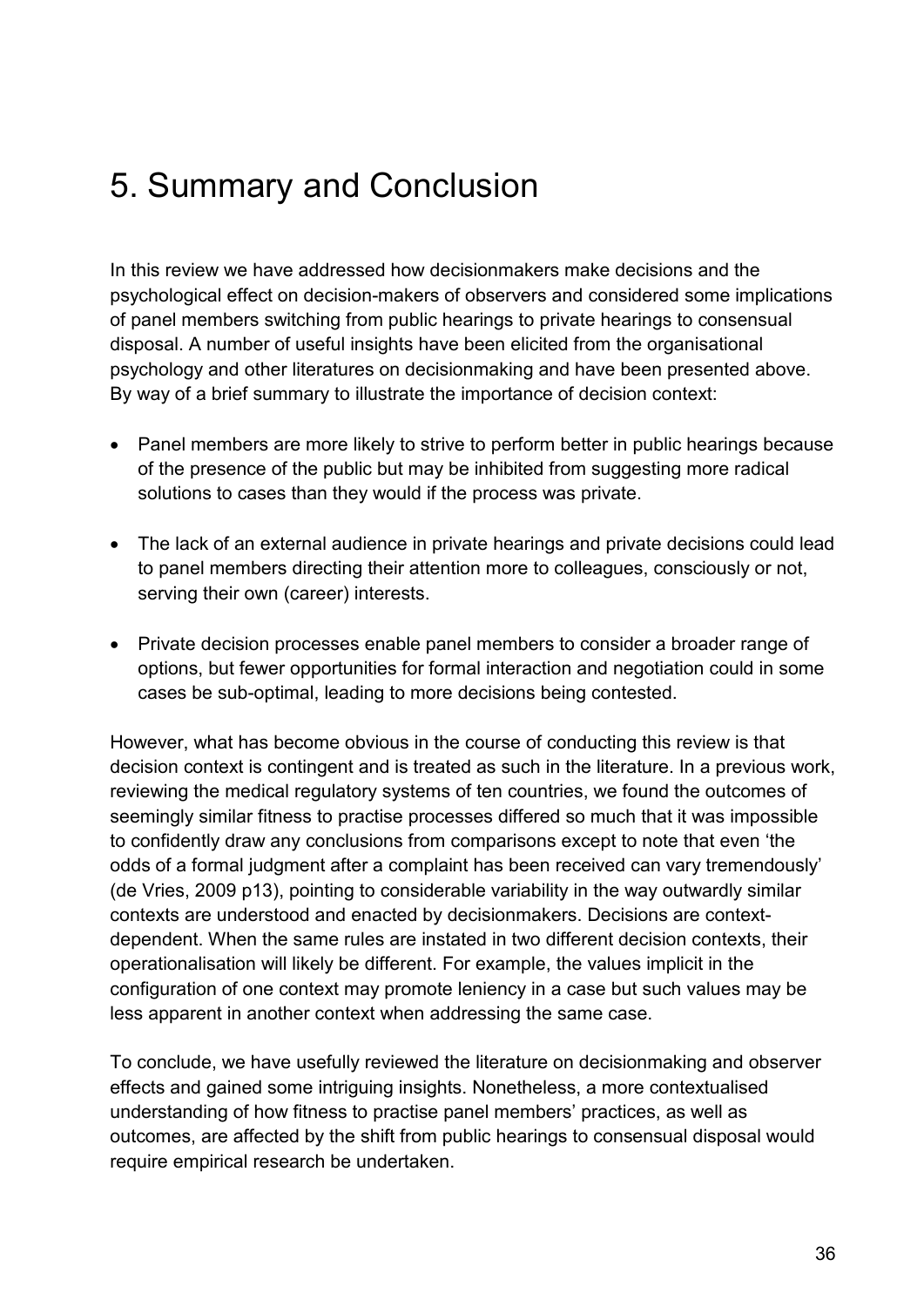### References

<span id="page-37-0"></span>*Health and Social Care (Safety and Quality) Act 2015 c28 2015* [Online]: London: The Stationary Office. [Accessed 02 February 2019] [http://www.legislation.gov.uk/ukpga/2015/28/pdfs/ukpga\\_20150028\\_en.pdf.](http://www.legislation.gov.uk/ukpga/2015/28/pdfs/ukpga_20150028_en.pdf)

<span id="page-37-14"></span>Aarts, H. & Dijksterhuis, A. (2000) Habits as knowledge structures: Automaticity in goaldirected behavior. *Journal of personality and social psychology*, 78(1), 53.

<span id="page-37-1"></span>Alesina, A. & La Ferrara, E. (2002) Who trusts others? *Journal of Public Economics*, 85(2), 207-234.

<span id="page-37-9"></span>Allen, V. L. & Levine, J. M. (1968) Social support, dissent and conformity. *Sociometry*, 31(2), 138-149.

<span id="page-37-10"></span>Allen, V. L. & Levine, J. M. (1971) Social Support and Conformity: The Effect of Response Order and Differentiation from the Group. *British Journal of Social and Clinical Psychology*, 10(2), 181-184.

<span id="page-37-4"></span>Allport, F. H. (1924) *Social psychology*. Boston, New York etc.: Houghton Mifflin.

<span id="page-37-3"></span>Alonzo, A. A. (1985) An analytic typology of disclaimers, excuses and justifications surrounding illness: A situational approach to health and illness. *Social Science & Medicine*, 21(2), 153-162.

<span id="page-37-7"></span>Anastasi, A. (1937) *Differential psychology*. Oxford, England: Macmillan.

<span id="page-37-12"></span>Andreoni, J. & Bernheim, B. D. (2009) Social Image and the 50-50 Norm: A Theoretical and Experimental Analysis of Audience Effects. *Econometrica*, 77(5), 1607-1636.

<span id="page-37-6"></span>Asch, S. E. (1951) Effects of group pressure upon the modification and distortion of judgments, *Groups, leadership and men; research in human relations.* Oxford, England: Carnegie Press, 177-190.

<span id="page-37-11"></span>Asch, S. E. (1956) Studies of independence and conformity: I. A minority of one against a unanimous majority. *Psychological Monographs: General and Applied*, 70(9), 1-70.

<span id="page-37-2"></span>Bandura, A. (1977) *Social learning theory*. Englewood Cliffs and London: Prentice-Hall.

<span id="page-37-13"></span>Bargh, J. A. (1990) Auto-motives: Preconscious determinants of thought and behavior, in Higgins, E. T. & Sorrentino, R. M. (eds), *Handbook of motivation and cognition*, 93- 130.

<span id="page-37-8"></span>Baron, R. A. & Byrne, D. E. (1977) *Social psychology: Understanding human interaction*  Allyn & Bacon.

<span id="page-37-5"></span>Bergum, B. O. & Lehr, D. J. (1963) Effects of authoritarianism on vigilance performance. *Journal of Applied Psychology*, 47(1), 75-77.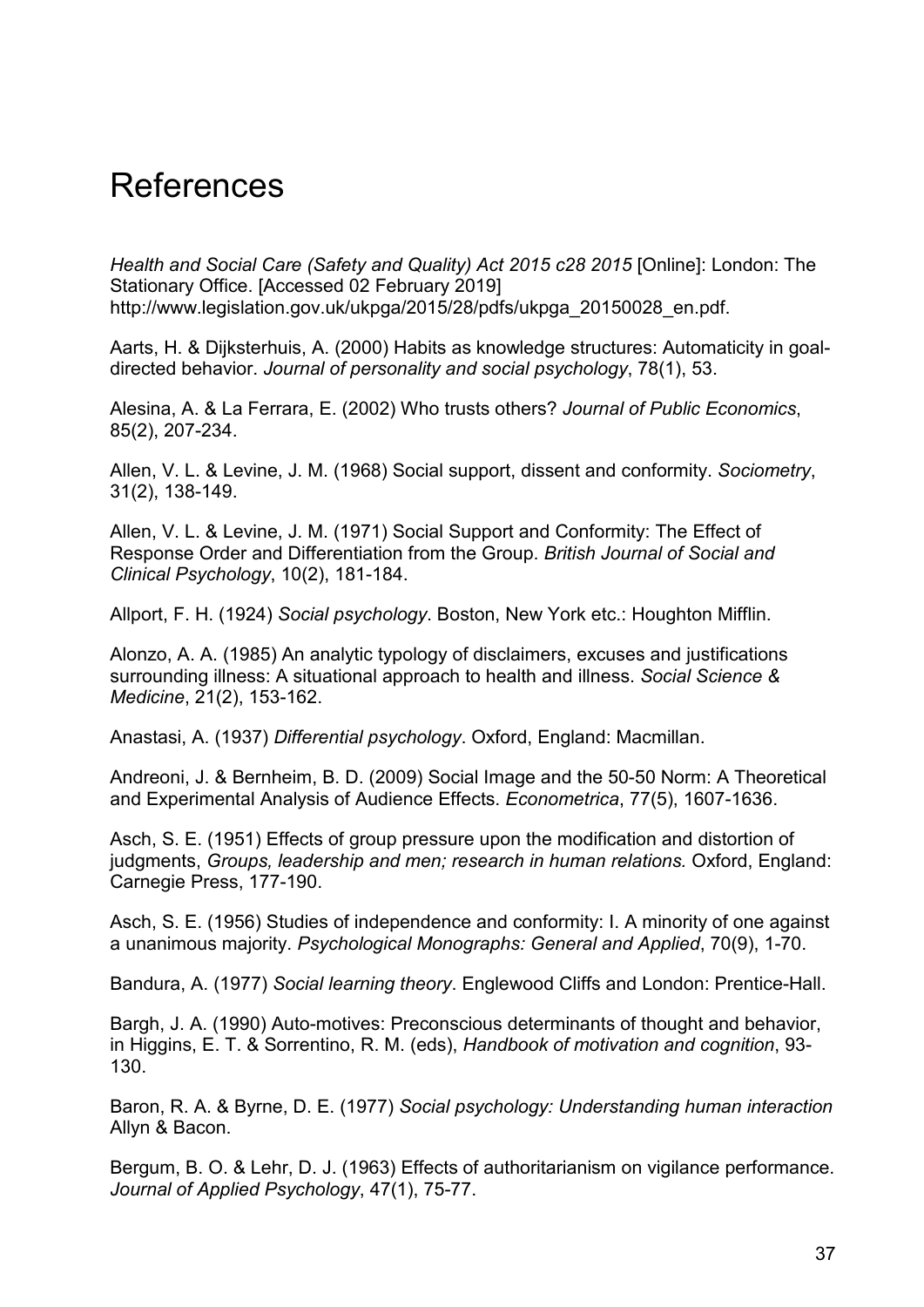<span id="page-38-1"></span>Bernardo, J. M., Ferrandiz, J. R. & Smith, A. F. M. (1985) The foundations of decision theory: An intuitive, operational approach with mathematical extensions. *Theory and Decision*, 19(2), 127-150.

<span id="page-38-2"></span>Bevan, G. & Hood, C. (2006) What's measured is what matters: targets and gaming in the English public health care system. *Public Administration*, 84(3), 517-538.

<span id="page-38-12"></span>Binet, A. (1916) New methods for the diagnosis of the intellectual level of subnormals. (Originally published 1905 in L'Année Psychologique, 12, 191-244, transl. E S Kite.), in Binet, A. & Simon, T. (eds), *The development of intelligence in children.* Vineland, NJ:: Publications of the Training School at Vineland.

<span id="page-38-6"></span>Black, J. (2005) The emergence of risk-based regulation and the new public management in the United Kingdom. *Public law : the constitutional and administrative law of the Commonwealth.*(Autumn ), 512-549.

<span id="page-38-7"></span>Black, J. (2008) Forms and paradoxes of principles-based regulation. *Capital Markets Law Journal*, 3(4), 425-457.

<span id="page-38-8"></span>Black, J. (2015) Regulatory styles and supervisory strategies. *The Oxford Handbook of Financial Regulation*.

<span id="page-38-5"></span>Blind, K. (2004) *The economics of standards: theory, evidence, policy* Cheltenham, UK: Edward Elgar.

<span id="page-38-3"></span>Brunsson, N. & Jacobsson, B. (2000) *A world of standards*. Oxford and New York: Oxford University Press.

<span id="page-38-4"></span>Brunsson, N., Rasche, A. & Seidl, D. (2012) The Dynamics of Standardization: Three Perspectives on Standards in Organization Studies. *Organization Studies*, 33(5-6), 613- 632.

<span id="page-38-10"></span>Checkland, K., Marshall, M. & Harrison, S. (2004) Re-thinking accountability: trust versus confidence in medical practice. *Quality and Safety in Health Care*, 13(2), 130- 135.

<span id="page-38-13"></span>Chen, J., Houser, D., Montinari, N. & Piovesan, M. (2016) Beware of popular kids bearing gifts: A framed field experiment. *Journal of economic behavior & organization.*, 132, 104-120.

<span id="page-38-11"></span>Chen, S. C. (1937) The Leaders and Followers among the Ants in Nest-Building. *Physiological Zoology*, 10(4), 437-455.

<span id="page-38-14"></span>Child, J. (1972) Organizational structure, environment and performance: The role of strategic choice. *sociology*, 6(1), 1-22.

<span id="page-38-0"></span>Cohen, M. D., March, J. G. & Olsen, J. P. (1972) A Garbage Can Model of Organizational Choice. *Administrative Science Quarterly*, 17(1), 1-25.

<span id="page-38-9"></span>Coleman, J. S. (1994) *Foundations of social theory.* Harvard university press.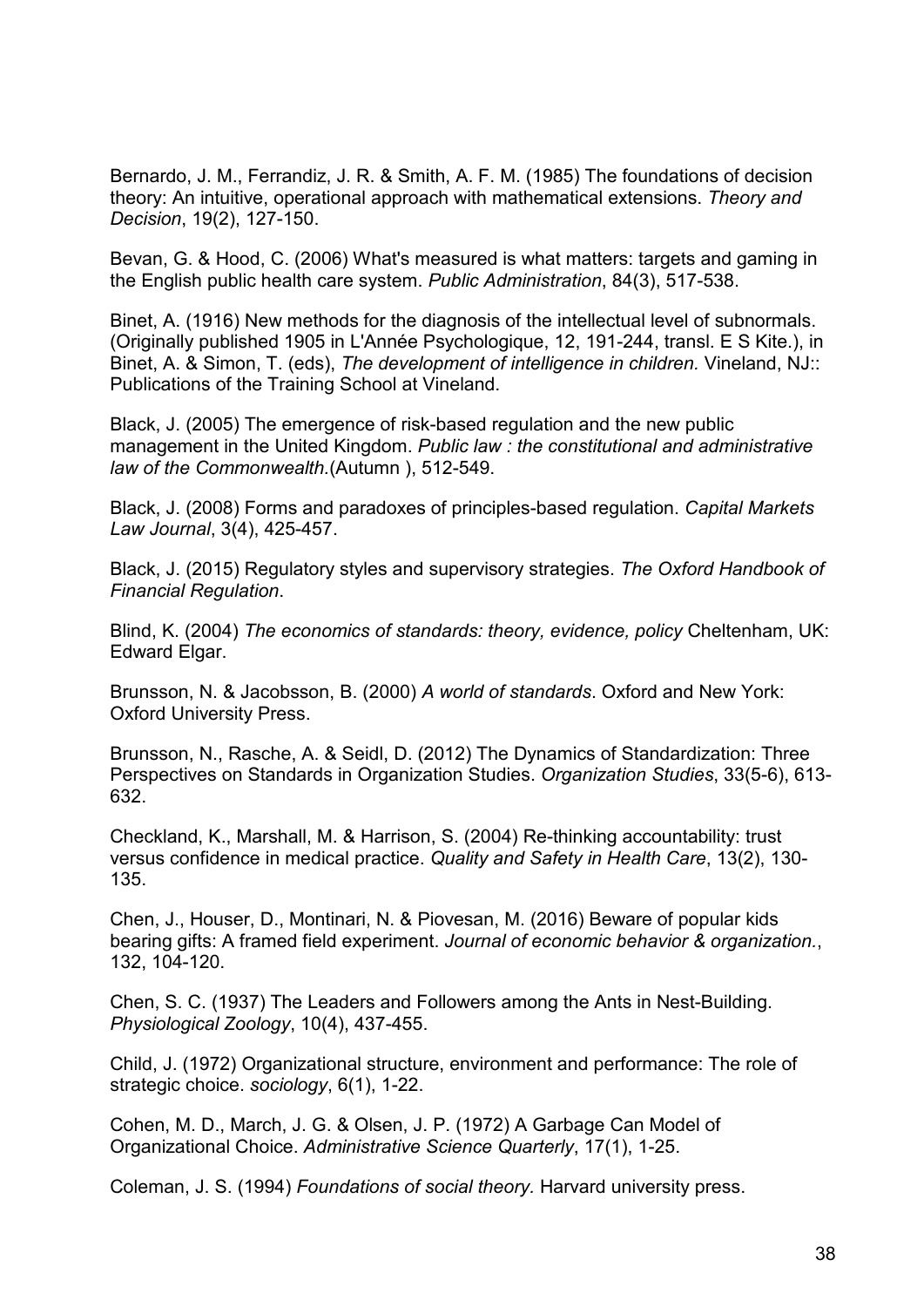<span id="page-39-9"></span>Conger, J. C., Conger, A. J., Costanzo, P. R., Wright, K. L. & Matter, J. A. (1980) The effect of social cues on the eating behavior of obese and normal subjects *Journal of Personality and Social Psychology*, 48(2), 258-271.

<span id="page-39-10"></span>Cottrell, N. B. (1972) Social facilitation, in McClintock, C. G. (ed), *Experimental social psychology*. New York: Holt, Rinehart, & Winston, 185-236.

<span id="page-39-11"></span>Cottrell, N. B., Wack, D. L., Sekerak, G. J. & Rittle, R. H. (1968) Social facilitation of dominant responses by the presence of an audience and the mere presence of others. *Journal of Personality and Social Psychology*, 9(3), 245-250.

<span id="page-39-12"></span>Cronbach, L. J. (1957) The two disciplines of scientific psychology. *American Psychologist*, 12(11), 671-684.

<span id="page-39-4"></span>Dasgupta, P. (1988) Trust as a Commodity, in Gambetta, D. (ed), *Trust: Making and Breaking Cooperative Relations*Blackwell, 49-72.

<span id="page-39-8"></span>Dashiell, J. F. (1930) An experimental analysis of some group effects. *The Journal of Abnormal and Social Psychology*, 25(2), 190-199.

<span id="page-39-3"></span>David, P. A. & Greenstein, S. (1990) The Economics Of Compatibility Standards: An Introduction To Recent Research. *Economics of Innovation and New Technology*, 1(1- 2), 3-41.

<span id="page-39-7"></span>De Cremer, D., van Dijke, M., Schminke, M., De Schutter, L. & Stouten, J. (2018) The trickle-down effects of perceived trustworthiness on subordinate performance. *Journal of Applied Psychology*, 103(12), 1335-1357.

<span id="page-39-13"></span>de Vries, H., Sanderson, P., Janta, B., Rabinovich, L., Archontakis, F., Ismail, S., Klautzer, L., Marjanovic, S., Patruni, B., Puri, S., Tiessen, J. (2009) *International Comparison of Ten Medical Regulatory Systems: A Technical Report for the General Medical Council.* .Cambridge: RAND Europe.

<span id="page-39-6"></span>Department of Health (2002) *The Department of Health's response to the report of the Public Inquiry into children's heart surgery at the Bristol Royal Infirmary.* London: HM Government. Available online: [https://www.gov.uk/government/publications/the](https://www.gov.uk/government/publications/the-department-of-healths-response-to-the-report-of-the-public-inquiry-into-childrens-heart-surgery-at-the-bristol-royal-infirmary)[department-of-healths-response-to-the-report-of-the-public-inquiry-into-childrens-heart](https://www.gov.uk/government/publications/the-department-of-healths-response-to-the-report-of-the-public-inquiry-into-childrens-heart-surgery-at-the-bristol-royal-infirmary)[surgery-at-the-bristol-royal-infirmary](https://www.gov.uk/government/publications/the-department-of-healths-response-to-the-report-of-the-public-inquiry-into-childrens-heart-surgery-at-the-bristol-royal-infirmary) [Accessed 15 January 2019].

<span id="page-39-5"></span>Dirks, K. T. & Ferrin, D. L. (2001) The Role of Trust in Organizational Settings. *Organization Science*, 12(4), 450-467.

<span id="page-39-0"></span>Ellis, C. (2013) Consensual Disposal: Osteopaths. Available online: [https://www.shoosmiths.co.uk/client-resources/legal-updates/consensual-disposal](https://www.shoosmiths.co.uk/client-resources/legal-updates/consensual-disposal-osteopaths-4538.aspx)[osteopaths-4538.aspx](https://www.shoosmiths.co.uk/client-resources/legal-updates/consensual-disposal-osteopaths-4538.aspx) [Accessed 15 January 2019].

<span id="page-39-2"></span>Espeland, W. N. & Stevens, M. L. (1998) Commensuration as a Social Process. *Annu. Rev. Sociol.*, 24(1), 313-343.

<span id="page-39-1"></span>Etzioni, A. (1967) Mixed-scanning: A" third" approach to decision-making. *Public administration review*, 385-392.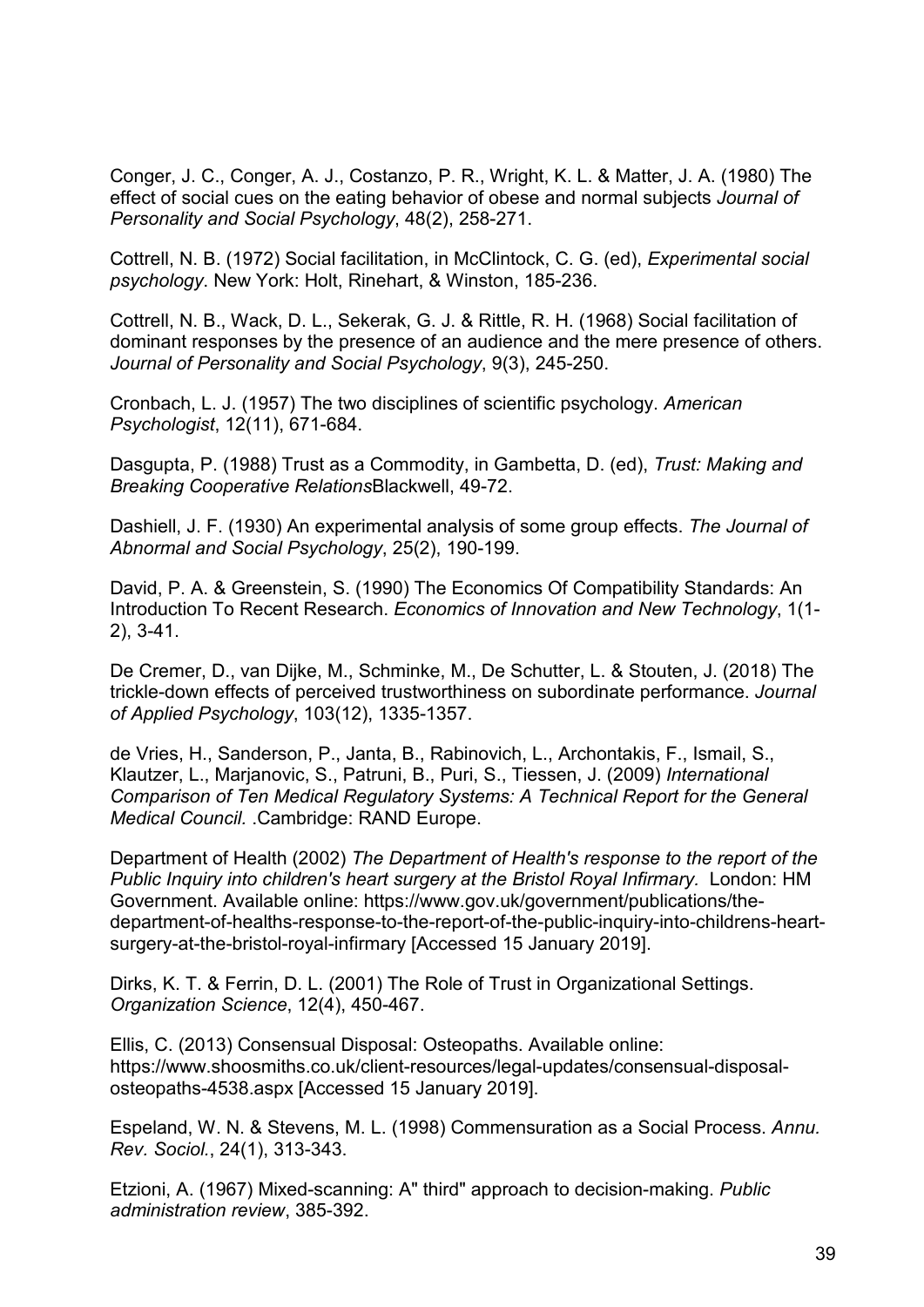<span id="page-40-0"></span>Etzioni, A. (1986) Mixed scanning revisited. *Public administration review*, 8-14.

<span id="page-40-13"></span>Fehr, E. & Schmidt, K. M. (1999) A Theory of Fairness, Competition, and Cooperation. *The Quarterly Journal of Economics*, 114(3), 817-868.

<span id="page-40-9"></span>Ferguson, T. J., Stegge, H. & Damhuis, I. (1991) Children's Understanding of Guilt and Shame. *Child Development*, 62(4), 827-839.

<span id="page-40-2"></span>Festinger, L. (1957) *A theory of cognitive dissonance*. Evanston, Ill.: Evanston, Ill., Row, Peterson [1957].

<span id="page-40-1"></span>Fischhoff, B. & Kadvany, J. (2011) *Risk decisions.* Oxford University Press.

<span id="page-40-14"></span>Forrester, J. W. (1971) Counterintuitive behavior of social systems. *Technological Forecasting and Social Change*, 3, 1-22.

<span id="page-40-10"></span>Forsythe, R., Horowitz, J. L., Savin, N. E. & Sefton, M. (1994) Fairness in simple bargaining experiments. *Games and Economic Behavior*, 6(3), 347-369.

<span id="page-40-3"></span>Francis, R. (2010) *Independent inquiry into care provided by mid Staffordshire NHS Foundation Trust. January 2005-March 2009.* The Stationery Office.

<span id="page-40-4"></span>Francis, R. (2013) *Report of the Mid Staffordshire NHS Foundation Trust public inquiry: executive summary.* The Stationery Office.

<span id="page-40-6"></span>Gambetta, D. (1990) *Trust: making and breaking cooperative relations*. Oxford, UK: **Blackwell** 

<span id="page-40-5"></span>Garud, R. & Kumaraswamy, A. (1993) Changing Competitive Dynamics in Network Industries: An Exploration of Sun Microsystems' Open Systems Strategy. *Strategic Management Journal*, 14(5), 351-369.

<span id="page-40-16"></span>General Optical Council (2017) *Fitness to Practise Complaints Strategy: Policy for consensual disposal of case. A draft for Consultation.* .London.

<span id="page-40-8"></span>General Optical Council (2019) Hearings Panel. . Available online: [https://www.optical.org/en/Investigating\\_complaints/Hearings/How\\_hearings\\_work/Heari](https://www.optical.org/en/Investigating_complaints/Hearings/How_hearings_work/Hearings_Panel.cfm) ngs Panel.cfm [Accessed 27 March 2019].

<span id="page-40-15"></span>Goffman, E. (1974) *Frame analysis: An essay on the organization of experience.*  Harvard University Press.

<span id="page-40-7"></span>Goffman, E. (1978) *The presentation of self in everyday life* Harmondsworth Penguin Books.

<span id="page-40-11"></span>Guala, F. & Mittone, L. (2010) Paradigmatic experiments: The Dictator Game. *The Journal of Socio-Economics*, 39(5), 578-584.

<span id="page-40-12"></span>Güth, W., Schmittberger, R. & Schwarze, B. (1982) An experimental analysis of ultimatum bargaining. *Journal of Economic Behavior & Organization*, 3(4), 367-388.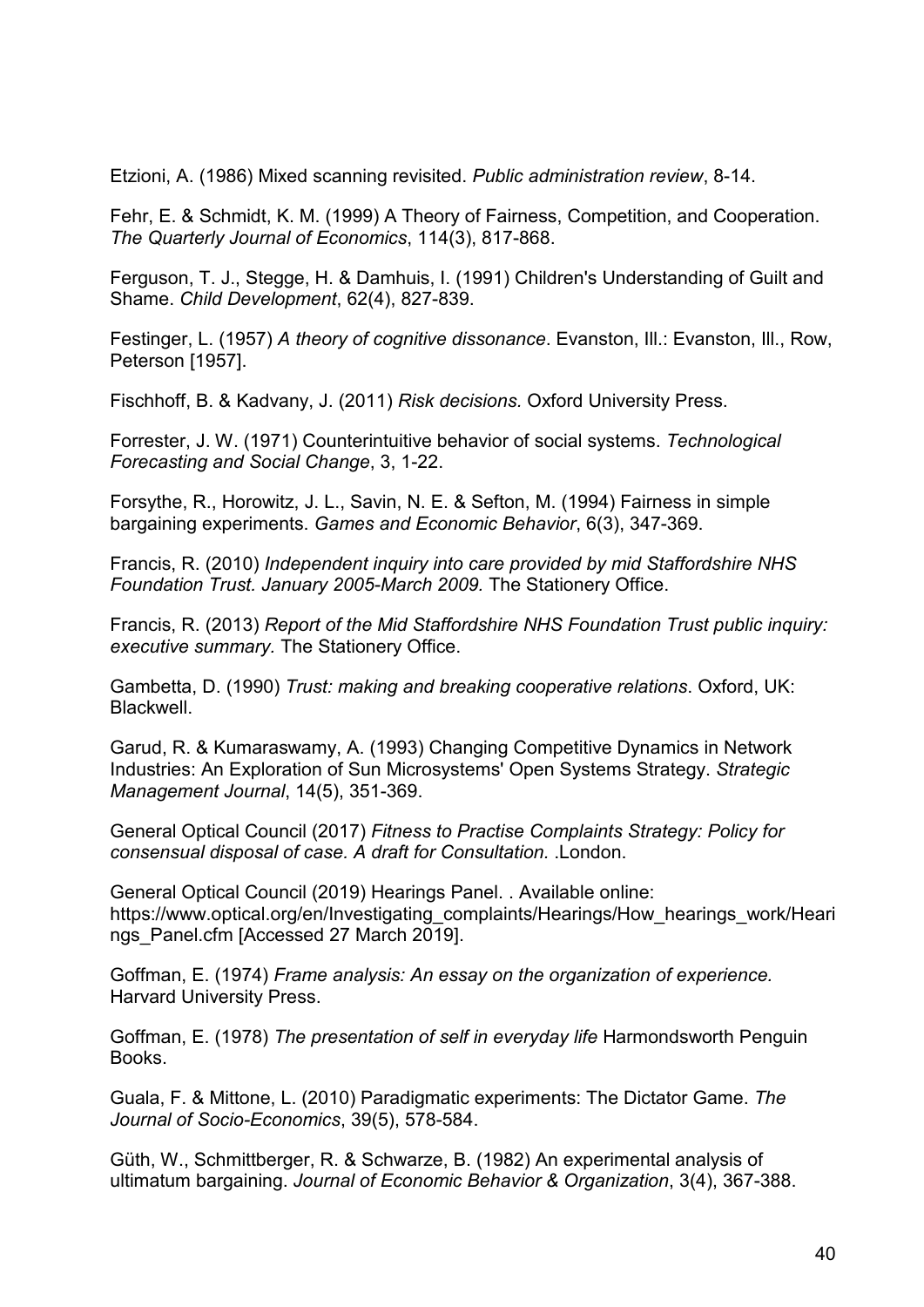<span id="page-41-11"></span>Hardin, G. (1968) The Tragedy of the Commons. *Science*, 162, 1243-1248.

<span id="page-41-0"></span>Health and Care Professions Council (2018) Competence Framework for Panel Members and Panel Chairs. Available online: [https://www.hcpc-uk.org/about-us/who](https://www.hcpc-uk.org/about-us/who-we-are/partners/partner-roles/panel-members/)[we-are/partners/partner-roles/panel-members/](https://www.hcpc-uk.org/about-us/who-we-are/partners/partner-roles/panel-members/) [Accessed 26 February 2019].

<span id="page-41-12"></span>Hoffman, E., McCabe, K., Shachat, K. & Smith, V. (1994) Preferences, Property Rights, and Anonymity in Bargaining Games. *Games and Economic Behavior*, 7(3), 346-380.

<span id="page-41-13"></span>Hoffman, E., McCabe, K. & Smith, V. L. (1996) Social Distance and Other-Regarding Behavior in Dictator Games. *The American Economic Review*, 86(3), 653-660.

<span id="page-41-4"></span>Hollis, M. (1998) *Trust within reason* Cambridge: Cambridge University Press.

<span id="page-41-10"></span>Houser, D., Montinari, N. & Piovesan, M. (2012) Private and Public Decisions in Social Dilemmas: Evidence from Children's Behavior. *PLOS ONE*, 7(8), e41568.

<span id="page-41-6"></span>Hu, X., Xu, Z., Li, Y. & Mai, X. (2018) The impact of trust decision-making on outcome processing: Evidence from brain potentials and neural oscillations. *Neuropsychologia*, 119, 136-144.

<span id="page-41-1"></span>Hume, D. (1789) *A treatise of human nature, 3 volumes, Reprinted from the original ed*, 3 vols. Oxford, England: The Clarendon Press.

<span id="page-41-16"></span>James, W. (1890) *The principles of psychology, Vol I*. New York, NY, US: Henry Holt and Co.

<span id="page-41-5"></span>Jeffries, F. & Reed, R. (2000) Trust and adaptation in relational contracting. *Academy of Management. The Academy of Management Review*, 25(4), 873-882.

<span id="page-41-15"></span>Johnson-Laird, P. N. (1983) *Mental models: Towards a cognitive science of language, inference, and consciousness.* Harvard University Press.

<span id="page-41-8"></span>Kahneman, D. & Egan, P. (2011) *Thinking, fast and slow.* Farrar, Straus and Giroux New York.

<span id="page-41-9"></span>Kahneman, D. & Tversky, A. (1979) Prospect theory: an analysis of decision under risk. *Econometrica (pre-1986)*, 47(2), 263.

<span id="page-41-7"></span>Karau, S. J. & Williams, K. D. (1993) Social loafing: A meta-analytic review and theoretical integration. *Journal of Personality and Social Psychology*, 65(4), 681-706.

<span id="page-41-3"></span>Karmel, R. S. & Kelly, C. R. (2009) The hardening of soft law in securities regulation. (Symposium: Ruling the World: Generating International Legal Norms). *Brooklyn Journal of International Law*, 34(3), 883-951.

<span id="page-41-2"></span>Katz, M. & Shapiro, C. (1986) Technology Adoption in the Presence of Network Externalities. *Journal of Political Economy*, 94(4), 822-41.

<span id="page-41-14"></span>Kelman, M., Rottenstreich, Y. & Tversky, A. (1996) Context-Dependence in Legal Decision Making. *The Journal of Legal Studies*, 25(2), 287-318.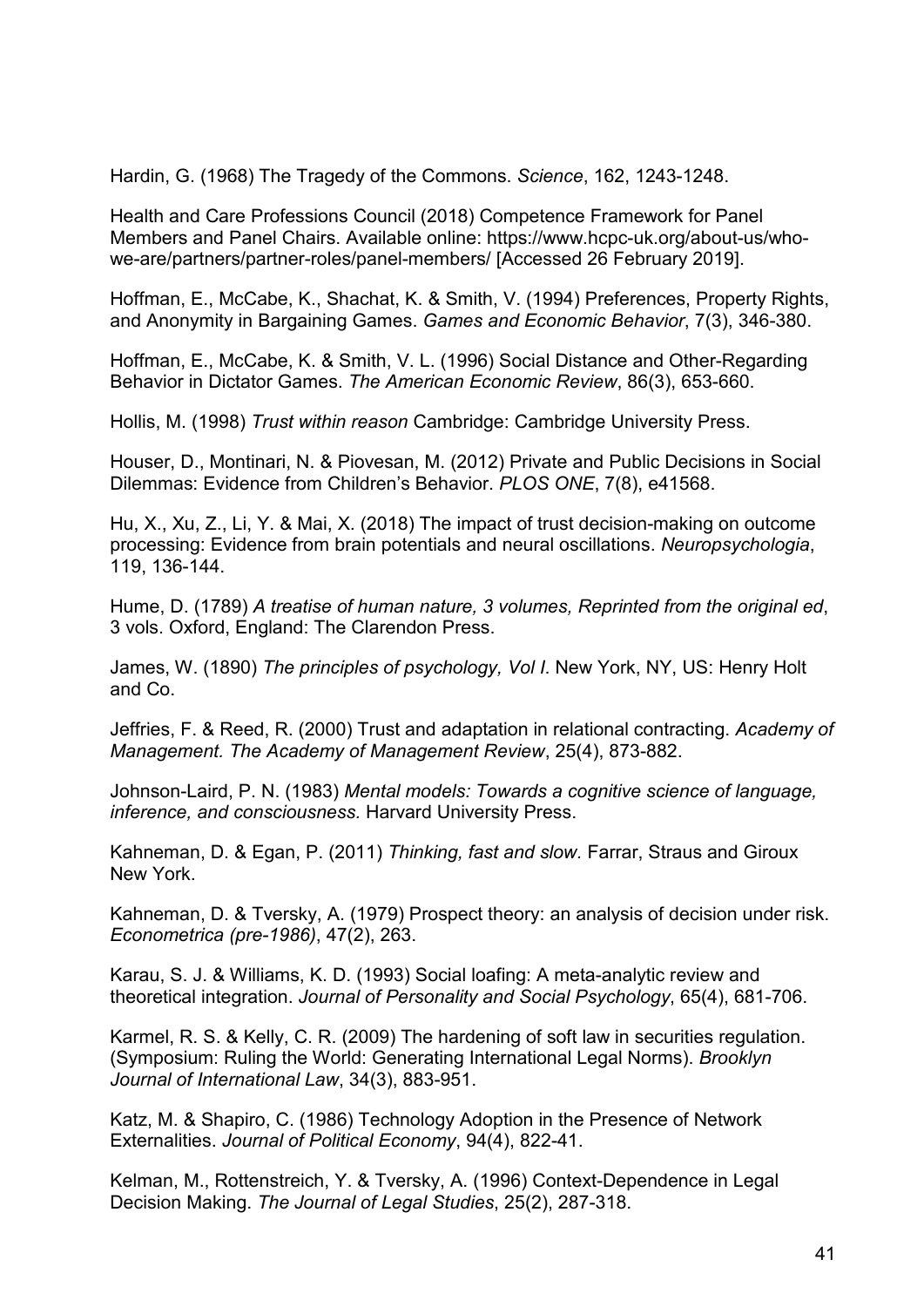<span id="page-42-1"></span>Kerwer, D. (2005) Rules that Many Use: Standards and Global Regulation. *Governance: An International Journal of Policy, Administration, and Institutions*, 18(4), 611-632.

<span id="page-42-5"></span>Kramer, R. M. (1999) Trust and Distrust in Organizations: Emerging Perspectives, Enduring Questions. *Annual Review of Psychology*, 50(1), 569-598.

<span id="page-42-2"></span>Laibson, D. I., Glaeser, E. L., Soutter, C. L. & Scheinkman, J. A. (2000) Measuring Trust. *The Quarterly Journal of Economics*, 115(3), 811-846.

<span id="page-42-14"></span>Latané, B., Williams, K. & Harkins, S. (1979) Many hands make light the work: The causes and consequences of social loafing. *Journal of Personality and Social Psychology*, 37(6), 822-832.

<span id="page-42-15"></span>Leana III, C. R. & Van Buren, H. J. (1999) Organizational social capital and employment practices. *Academy of Management Review*, 24(3), 538-555.

<span id="page-42-6"></span>Levin, D. Z. & Cross, R. (2004) The Strength of Weak Ties You Can Trust: The Mediating Role of Trust in Effective Knowledge Transfer. *Management Science*, 50(11), 1477-1490.

<span id="page-42-0"></span>Lindblom, C. E. (1959) The Science of "Muddling Through". *Public Administration Review*, 19(2), 79-88.

<span id="page-42-3"></span>Luhmann, N. (1979) *Trust and Power*. Chichester: Chichester : Wiley, 1979.

<span id="page-42-4"></span>Luhmann, N. (1988) Familiarity, Confidence, Trust: Problems and Perspectives., in Gambetta, D. (ed), *Trust: Making and Breaking Cooperative Relations.* Blackwell.

<span id="page-42-7"></span>Mayer, R. C., Davis, J. H. & Schoorman, F. D. (1995) An integrative model of organizational trust. *Academy of management review*, 20(3), 709-734.

<span id="page-42-9"></span>Mayo, E. (1924) Revery and Industrial Fatigue. *Journal of Personnel Research*, 3, 273- 281.

<span id="page-42-10"></span>Mayo, E. (1932) *The problem of working together*. Chicago, IL: The University of Chicago Press.

<span id="page-42-12"></span>Mayo, E. (1945) *The social problems of an industrial civilization*. Boston: Division of Research, Graduate School of Business Administration, Harvard University.

<span id="page-42-11"></span>Mayo, E. (1947) *The political problem of industrial civilization*. Oxford, England: Division of Research, Graduate School.

<span id="page-42-13"></span>Michaels, J., Blommel, J., Brocato, R., Linkous, R. & Rowe, J. (1982) Social facilitation and inhibition in a natural setting. *Replications in social psychology*, 2(21-24).

<span id="page-42-8"></span>Morgan, R. M. & Hunt, S. D. (1994) The commitment-trust theory of relationship marketing. *Journal of marketing*, 58(3), 20-38.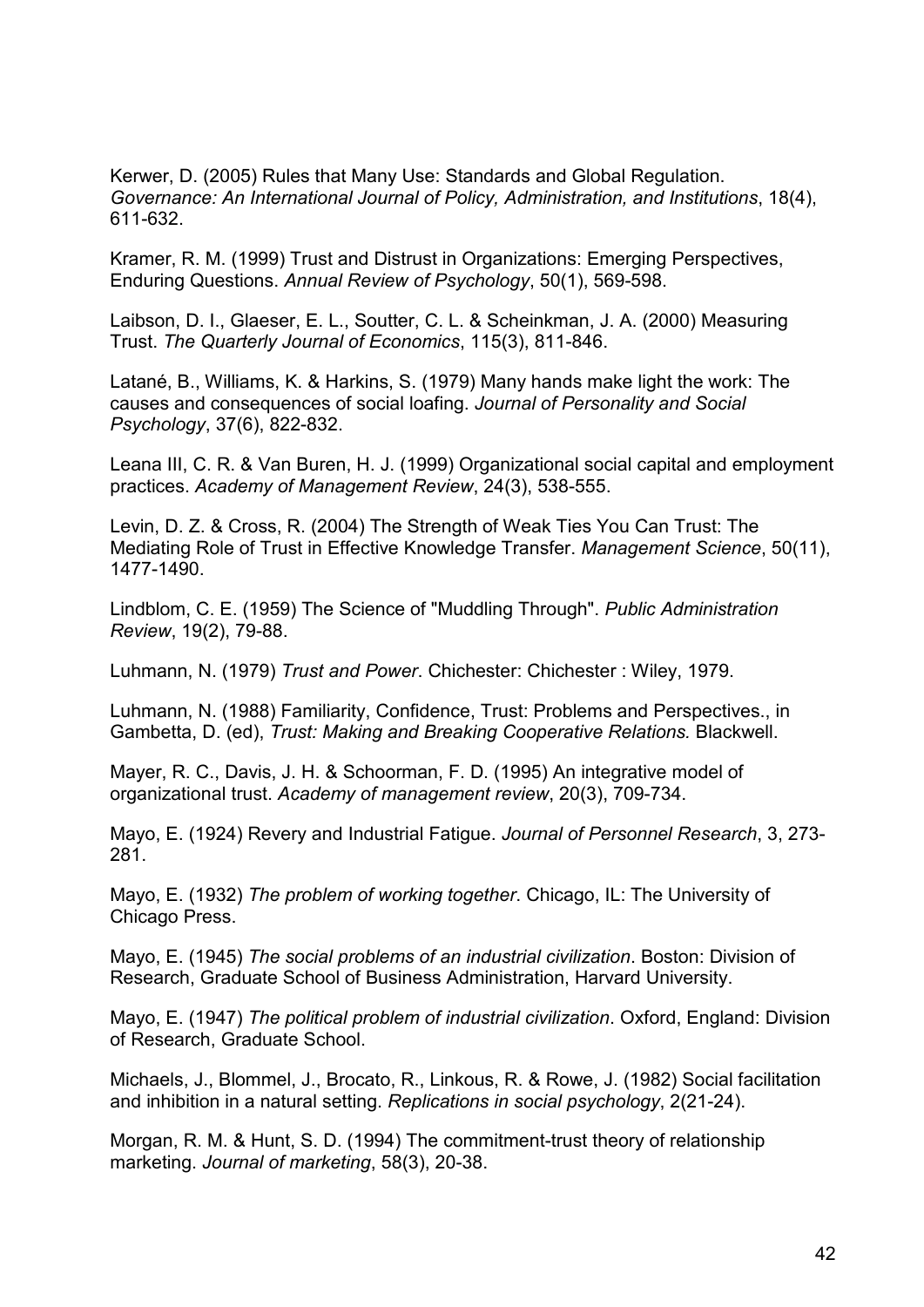<span id="page-43-3"></span>Nash, J. F. (1950) Equilibrium Points in N-Person Games. *Proceedings of the National Academy of Sciences of the United States of America*, 36(1), 48-49.

<span id="page-43-9"></span>Nisbett, R. E. & Storms, M. D. (1974) Cognitive and social determinants of food intake, in Nisbett, R. E. (ed), *Thought and feeling: Cognitive alteration of feeling states.* Oxford, England: Aldine, 239-239.

<span id="page-43-13"></span>Norman, D. A. (1987) Some observations on mental models, in Baecker, R. M. & Buxton, W. A. S. (eds), *Human-computer interaction.* Morgan Kaufmann Publishers Inc., 241-244.

<span id="page-43-1"></span>Nursing and Midwifery Council (2018) NMC seeks Fitness to Practise panel members. Available online: [https://www.nmc.org.uk/news/news-and-updates/nmc-seeks-fitness-to](https://www.nmc.org.uk/news/news-and-updates/nmc-seeks-fitness-to-practise-panel-members/)[practise-panel-members/](https://www.nmc.org.uk/news/news-and-updates/nmc-seeks-fitness-to-practise-panel-members/) [Accessed 05 March 2019].

<span id="page-43-10"></span>Nursing and Midwifery Council (2019) How our panels work Available online: [https://www.nmc.org.uk/concerns-nurses-midwives/hearings/our-panels-case](https://www.nmc.org.uk/concerns-nurses-midwives/hearings/our-panels-case-examiners/our-panels)[examiners/our-panels](https://www.nmc.org.uk/concerns-nurses-midwives/hearings/our-panels-case-examiners/our-panels) [Accessed 27 March 2019].

<span id="page-43-4"></span>Olson, D. L. (1996) *Decision aids for selection problems*. New York: Springer Science & Business Media.

<span id="page-43-7"></span>Orne, M. T. (1962) On the social psychology of the psychological experiment: With particular reference to demand characteristics and their implications. *American Psychologist*, 17(11), 776-783.

<span id="page-43-5"></span>Oxford University Press (2019a) Trust. *Oxford English Living Dictionary*. Available online:<https://en.oxforddictionaries.com/definition/trust> [Accessed 01 March 2019].

<span id="page-43-6"></span>Oxford University Press (2019b) Trustworthiness *Oxford English Living Dictionary*. Available online:<https://en.oxforddictionaries.com/definition/trustworthiness> [Accessed 03 February 2019].

<span id="page-43-12"></span>Perrow, C. (1986) *Complex organizations : a critical essay*. New York: McGraw-Hill.

<span id="page-43-2"></span>Plato (2007) *The Republic* tr. Lee, D., intro. Lane, M S, 2nd edition. London: Penguin.

<span id="page-43-8"></span>Podsakoff, P. M., MacKenzie, S. B., Lee, J.-Y. & Podsakoff, N. P. (2003) Common method biases in behavioral research: A critical review of the literature and recommended remedies. *Journal of Applied Psychology*, 88(5), 879-903.

<span id="page-43-11"></span>Premack, D. & Woodruff, G. (1978) Does the chimpanzee have a theory of mind? *Behavioral and Brain Sciences*, 1(4), 515-526.

<span id="page-43-0"></span>Professional Standards Authority (2013) Alternatives to final panel hearings for fitness to practise cases – the public perspective. Available online:

[https://www.professionalstandards.org.uk/publications/detail/alternatives-to-final-panel](https://www.professionalstandards.org.uk/publications/detail/alternatives-to-final-panel-hearings-for-fitness-to-practise-cases-the-public-perspective)[hearings-for-fitness-to-practise-cases-the-public-perspective](https://www.professionalstandards.org.uk/publications/detail/alternatives-to-final-panel-hearings-for-fitness-to-practise-cases-the-public-perspective) [Accessed 28 March 2019].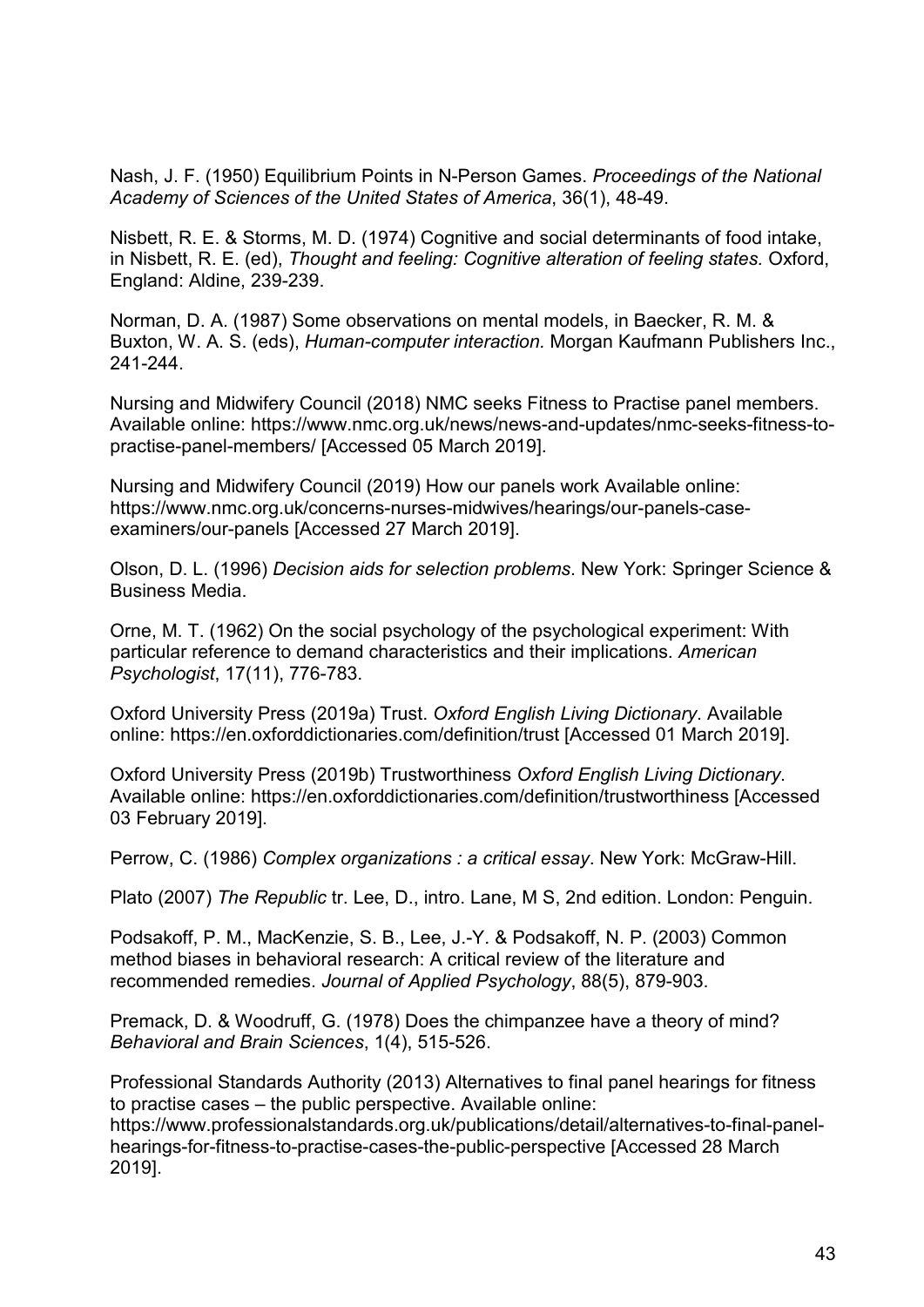<span id="page-44-1"></span>Professional Standards Authority (2015) *Right-touch regulation.* .London: Professional Standards Authority.

<span id="page-44-2"></span>Professional Standards Authority (2016a) *Professional identities and regulation: a literature review.* .London: Professional Standards Authority.

<span id="page-44-3"></span>Professional Standards Authority (2016b) *Regulation rethought.* .London: Professional Standards Authority.

<span id="page-44-4"></span>Professional Standards Authority (2016c) *Right-touch assurance: a methodology for assessing and assuring occupational risk of harm* London: Professional Standards Authority.

<span id="page-44-0"></span>Professional Standards Authority (2017) *Right-touch reform. A new framework for assurance of professions.* .London: Professional Standards Authority for Health and Social Care.

<span id="page-44-6"></span>Reinecke, J., Manning, S. & von Hagen, O. (2012) The Emergence of a Standards Market: Multiplicity of Sustainability Standards in the Global Coffee Industry. *Organization Studies*, 33(5-6), 791-814.

<span id="page-44-5"></span>Resnik, M. D. (1987) *Choices: An introduction to decision theory.* University of Minnesota Press.

<span id="page-44-13"></span>Richmond, B. & Peterson, S. (2001) *An introduction to systems thinking*. iseesystems.com: High Performance Systems. Inc.

<span id="page-44-12"></span>Ringelmann, M. (1913) Recherches sur les moteurs animés: Travail de l'homme" [Research on animate sources of power: The work of man]. *Annales de l'Institut National Agronomique (Available on-line (in French) at: [http://gallica.bnf.fr/ark:/12148/bpt6k54409695.image.f14.langEN\)](http://gallica.bnf.fr/ark:/12148/bpt6k54409695.image.f14.langEN)*, 12, 1-40.

<span id="page-44-7"></span>Roberts, J. (2001) Trust and Control in Anglo-American Systems of Corporate Governance: The Individualizing and Socializing Effects of Processes of Accountability. *Human Relations*, 54(12), 1547-1572.

<span id="page-44-8"></span>Roberts, J. & Scapens, R. (1985) Accounting systems and systems of accountability understanding accounting practices in their organisational contexts. *Accounting, Organizations and Society*, 10(4), 443-456.

<span id="page-44-9"></span>Roethlisberger, F. J. & Dickson, W. J. (1939) *Management and the worker; technical vs. social organization in an industrial plant*. Boston, Mass.: Harvard University, Graduate School of Business Administration, Bureau of Business Research.

<span id="page-44-11"></span>Sanders, G. S., Baron, R. S. & Moore, D. L. (1978) Distraction and social comparison as mediators of social facilitation effects. *Journal of Experimental Social Psychology*, 14(3), 291-303.

<span id="page-44-10"></span>Sanderson, P. (2001) *Evaluating Stakeholder interests in Regulatory Decisionmaking.*  PhD Thesis. University of Cambridge.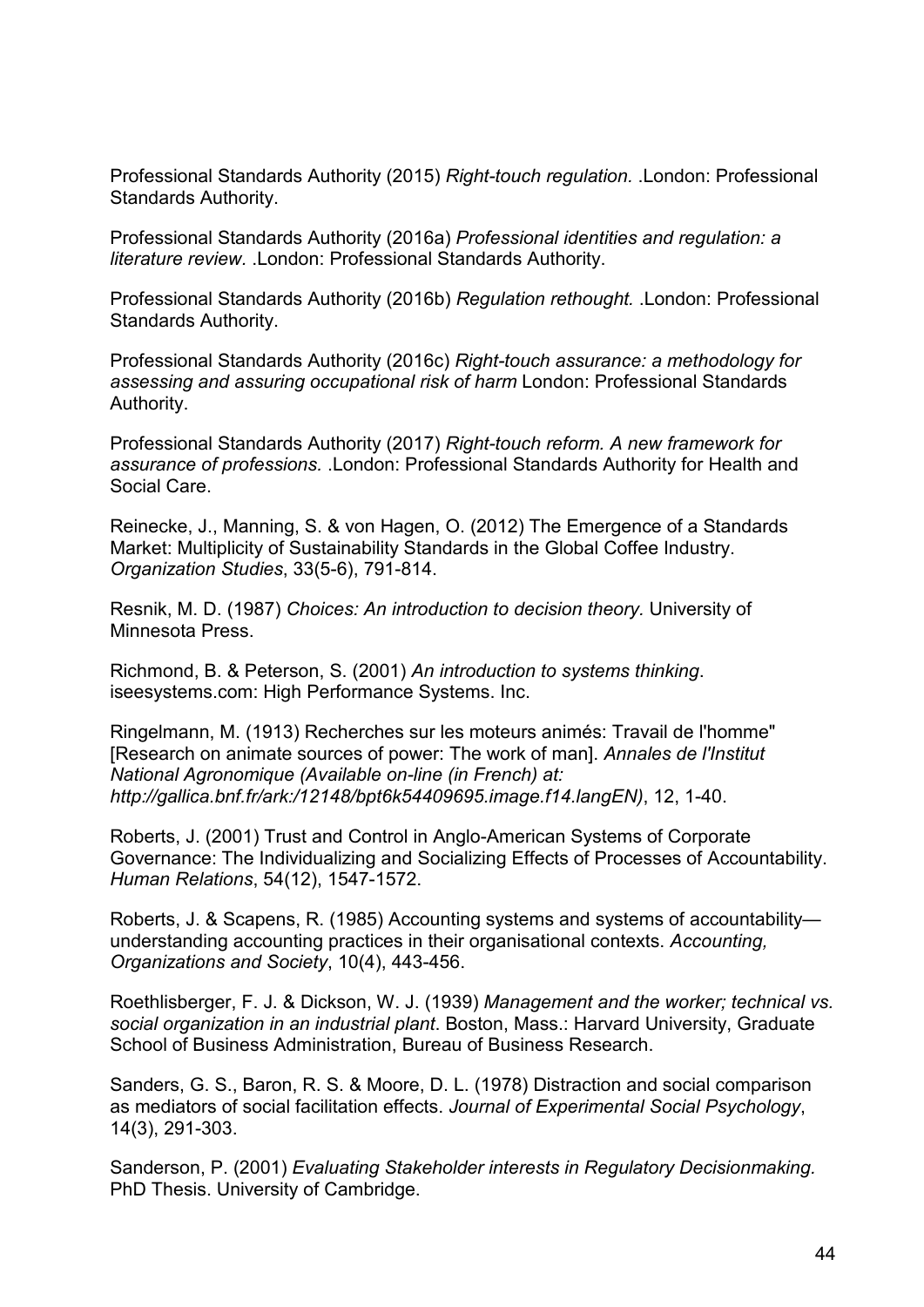<span id="page-45-10"></span>Schein, E. H. (1992) *Organizational culture and leadership*. San Francisco: Jossey-Bass.

<span id="page-45-11"></span>Scheufele, B. (2004) Framing-effects approach: A theoretical and methodological critique. *Communications*, 29(4), 401-428.

<span id="page-45-6"></span>Seidl, D., Sanderson, P. & Roberts, J. (2013) Applying the 'comply-or-explain' principle: discursive legitimacy tactics with regard to codes of corporate governance. *Journal of Management & Governance*, 17(3).

<span id="page-45-9"></span>Shaw, A., Montinari, N., Piovesan, M., Olson, K. R., Gino, F. & Norton, M. I. (2014) Children develop a veil of fairness. *Journal of Experimental Psychology*, 143(1), 363- 375.

<span id="page-45-5"></span>Shimshack, J. P. & Ward, M. B. (2005) Regulator reputation, enforcement, and environmental compliance. *Journal of Environmental Economics and Management*, 50(3), 519-540.

<span id="page-45-12"></span>Shotter, J. (1983) "Duality of Structure" and "Intentionality" in an Ecological Psychology. *Journal for the Theory of Social Behaviour*, 13(1), 19-44.

<span id="page-45-13"></span>Shotter, J. (1993) *Conversational realities: Constructing life through language* London: Sage.

<span id="page-45-7"></span>Silverman, A. (2009) *The dialectic of essence: a study of Plato's metaphysics.* Princeton University Press.

<span id="page-45-8"></span>Simms, A. & Nichols, T. (2014) *Social Loafing: A Review of the Literature*. West Palm Beach: North American Business Press.

<span id="page-45-2"></span>Simon, H. & March, J. (1976) *Administrative Behavior and Organixations*. New York: Free Press.

<span id="page-45-0"></span>Simon, H. A. (1947) *Administrative behavior : a study of decision-making processes in administrative organization: with a foreword by Chester I. Barnard*. New York: New York : Macmillan, 1947.

<span id="page-45-3"></span>Simon, H. A. (1950) Administrative behaviour. *Aust J Pub Admin*, 9(1), 241-245.

<span id="page-45-1"></span>Simon, H. A. (1959) Theories of decision-making in economics and behavioral science. *The American economic review*, 49(3), 253-283.

<span id="page-45-4"></span>Smith, P. (1995) On the unintended consequences of publishing performance data in the public sector. *International Journal of Public Administration*, 18(2-3), 277-310.

<span id="page-45-14"></span>Smith, S. M. & Vela, E. (2001) Environmental context-dependent memory: A review and meta-analysis. *Psychonomic Bulletin & Review*, 8(2), 203-220.

<span id="page-45-15"></span>Starbuck, W. H. & Milliken, F. J. (1988) Executives' perceptual filters: What they notice and how they make sense, in Hambrick, D. (ed), *The Executive Effect: Concepts and Methods for Studying Top Managers*. Greenwich. CT: JAI Press, pp. 35-65.